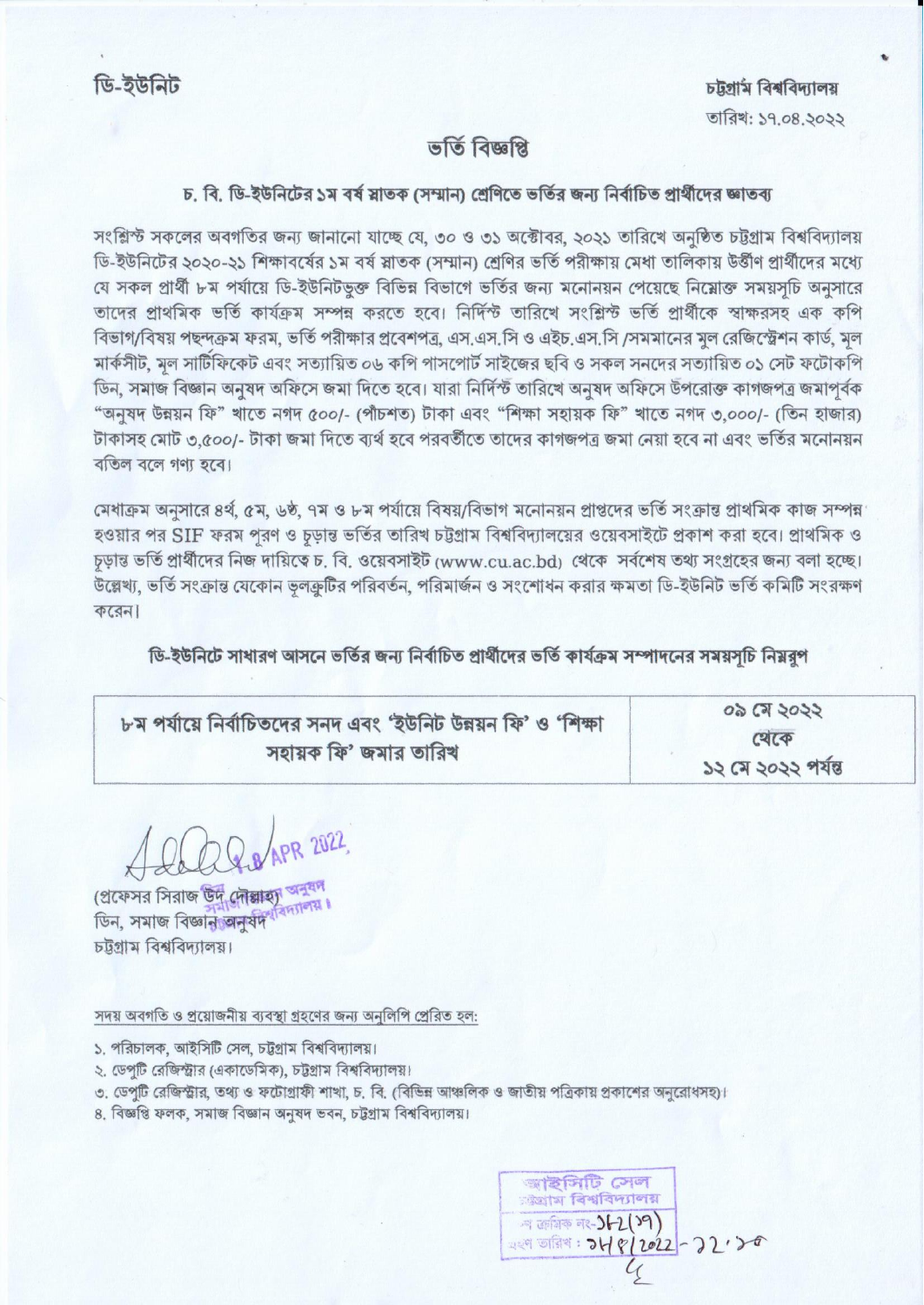| <b>Exam Roll</b> | Name                         | Merit          | <b>Department</b>                     | <b>Status</b> |
|------------------|------------------------------|----------------|---------------------------------------|---------------|
| 441756           | <b>FAHIM SHAKIL</b>          | 3              | Dept. of Law                          | Admitted (1)  |
| 408641           | <b>AKIB MAHMUD RAHI</b>      | $\overline{4}$ | Dept. of Law                          | Admitted (1)  |
| 411739           | <b>LOVELY JAHAN REKA</b>     | 11             | Dept. of Law                          | Admitted (1)  |
| 423897           | <b>IBTIHAZ TAHSIN MAHI</b>   | 14             | Dept. of Law                          | Admitted (1)  |
| 451753           | M. M. E. MAHDI               | 15             | Dept. of Criminology & Police Science | Admitted (1)  |
| 400890           | <b>MD. BORHAN UDDIN</b>      | 19             | Dept. of Economics                    | Admitted (1)  |
| 447572           | MD. J. AMIN SARKER           | 20             | Dept. of Law                          | Admitted (1)  |
| 443332           | MOHAMMAD INTEHARUL AMIN IMTY | 28             | Dept. of Law                          | Admitted (1)  |
| 450728           | <b>JANNATUL ANAN</b>         | 29             | Dept. of Law                          | Admitted (1)  |
| 453077           | <b>UMME SALMA MONIKA</b>     | 30             | Dept. of Economics                    | Admitted (1)  |
| 413469           | <b>SOYKAT ISLAM</b>          | 31             | Dept. of Public Administration        | Admitted (1)  |
| 453826           | <b>SAYED AL RASHID SOHEL</b> | 32             | Dept. of Law                          | Admitted (1)  |
| 416769           | <b>UPAMA SARMA</b>           | 33             | Dept. of Law                          | Admitted (1)  |
| 412046           | <b>REZAWAINUL ADIB</b>       | 36             | Dept. of Law                          | Admitted (1)  |
| 446244           | RAFIYA SULTANA               | 38             | Dept. of Law                          | Admitted (1)  |
| 451835           | <b>SAIMA JAHAN EKRA</b>      | 49             | Dept. of Law                          | Admitted (1)  |
| 447689           | MEHERU MASHTURA RAHMAN       | 50             | Dept. of Law                          | Admitted (1)  |
| 422377           | <b>TOWHIDUL ISLAM</b>        | 52             | Dept. of Law                          | Admitted (1)  |
| 408769           | <b>SOUROV ROY</b>            | 54             | Dept. of Law                          | Admitted (1)  |
| 401788           | MD. KHAIRUL ISLAM            | 56             | Dept. of Law                          | Admitted (1)  |
| 411393           | MD. MAHDI HASAN              | 59             | Dept. of Law                          | Admitted (1)  |
| 436826           | <b>ABUL HASNAT SABBIR</b>    | 60             | Dept. of Law                          | Admitted (1)  |
| 405276           | <b>ALI HOSSAIN</b>           | 63             | Dept. of Law                          | Admitted (1)  |
| 450611           | MOHAMMOD ULLAH NIHAL         | 65             | Dept. of Economics                    | Admitted (1)  |
| 419518           | <b>ROBAYET FERDOUS TULI</b>  | 66             | Dept. of Law                          | Admitted (1)  |
| 441264           | <b>ATIQUR RAHMAN</b>         | 69             | Dept. of Communication & Journalism   | Admitted (1)  |
| 436386           | <b>SHOAIBUL ISLAM</b>        | 70             | Dept. of Economics                    | Admitted (1)  |
| 420988           | <b>GIASH UDDIN</b>           | 76             | Dept. of Law                          | Admitted (1)  |
| 401004           | <b>IKRA BINTE ELIAS</b>      | 80             | Dept. of Law                          | Admitted (1)  |
| 447590           | MIFTAHUL JANNAT              | 82             | Dept. of Law                          | Admitted (1)  |
| 433265           | <b>ISPITA ALAM</b>           | 84             | Dept. of Law                          | Admitted (1)  |
| 431669           | <b>ABIDA SULTANA</b>         | 87             | Dept. of Law                          | Admitted (1)  |
| 438606           | <b>MUSTAKIM FAISAL</b>       | 91             | Dept. of Law                          | Admitted (1)  |
| 434843           | NAYEMUL NAZIM NAYEM          | 92             | Dept. of Law                          | Admitted (1)  |
| 443281           | <b>SUMI AKHTER</b>           | 94             | Dept. of Law                          | Admitted (1)  |
| 451351           | MD. MOHOSHIN HASSAN          | 95             | Dept. of Law                          | Admitted (1)  |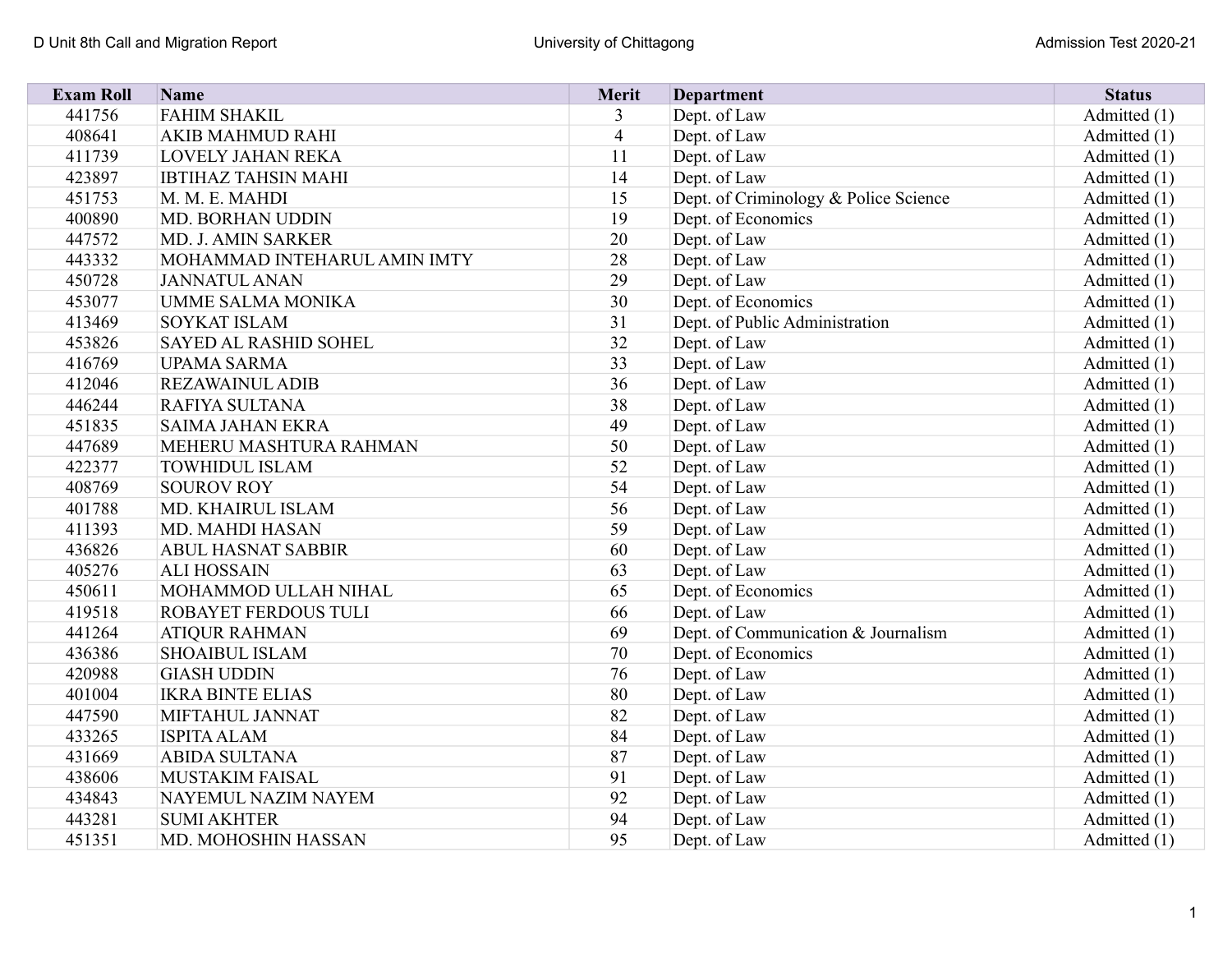| <b>Exam Roll</b> | Name                        | Merit | <b>Department</b>  | <b>Status</b>  |
|------------------|-----------------------------|-------|--------------------|----------------|
| 412180           | <b>NAHID HASAN</b>          | 97    | Dept. of Law       | Admitted (1)   |
| 413470           | MOSAMMET NUSRAT WAHED FAMI  | 98    | Dept. of Law       | Admitted (1)   |
| 439964           | <b>NOUSHAD ALAM</b>         | 99    | Dept. of Law       | Admitted (1)   |
| 445571           | SANZIDA MAHRIN HEMA         | 100   | Dept. of Law       | Admitted (1)   |
| 410321           | <b>SAIDUL ISLAM</b>         | 102   | Dept. of Law       | Admitted (1)   |
| 439266           | <b>ABDUL HALIM TIPU</b>     | 105   | Dept. of Law       | Admitted (1)   |
| 411742           | <b>FUAD HASAN GALIB</b>     | 107   | Dept. of Law       | Admitted (1)   |
| 421103           | MD. FAZLE RABBI TAWHID      | 110   | Dept. of Law       | Admitted (1)   |
| 439172           | MD.INSAFUL RAHMAN TUSAR     | 112   | Dept. of Law       | Admitted (1)   |
| 401093           | <b>MD. ABU SAYEM</b>        | 113   | Dept. of Law       | Admitted (1)   |
| 428735           | MD. SAYHAM KABIR            | 114   | Dept. of Law       | Admitted (1)   |
| 451387           | SHAMSUN NAHAR LIZA.         | 118   | Dept. of Law       | Admitted (1)   |
| 441571           | <b>MD. AZIBUR RAHMAN</b>    | 124   | Dept. of Law       | Admitted (1)   |
| 427509           | <b>SABBIR HOSSAIN RIAD</b>  | 126   | Dept. of Law       | Admitted (1)   |
| 448372           | <b>BAYEJID HOSSAIN</b>      | 132   | Dept. of Law       | Admitted (1)   |
| 440925           | <b>MD. SHAHRIAR POLIN</b>   | 143   | Dept. of Law       | Admitted (1)   |
| 437938           | <b>JANNATUL AYOMON LAKI</b> | 150   | Dept. of Law       | Admitted (1)   |
| 437508           | <b>MD. JAYED FUAD</b>       | 151   | Dept. of Law       | Admitted (1)   |
| 435807           | <b>SALMAN MIA</b>           | 152   | Dept. of Economics | Admitted (1)   |
| 435779           | MOHAMMAD SALAH UDDIN        | 155   | Dept. of Law       | Admitted (1)   |
| 428123           | <b>S.M. NAEMUL AMIN</b>     | 161   | Dept. of Law       | Admitted (1)   |
| 410055           | <b>SAILA ALAHI</b>          | 162   | Dept. of Law       | Admitted (1)   |
| 443001           | <b>SAIHUM RAHMAN</b>        | 163   | Dept. of Law       | Admitted (1)   |
| 424347           | <b>ALIF RAHMAN</b>          | 166   | Dept. of Law       | Admitted (1)   |
| 437587           | ABU HASNAT FOZLE RABBI      | 167   | Dept. of Economics | Admitted (1)   |
| 419535           | MD.MUSA KALIMULLAH SOWKHIN  | 168   | Dept. of Law       | Admitted (1)   |
| 435036           | <b>MEHEDI HASAN</b>         | 172   | Dept. of Economics | Admitted (1)   |
| 452020           | MRITTIKA CHOWDHURY          | 174   | Dept. of Law       | Admitted (1)   |
| 406428           | <b>NAFISA KADIJA</b>        | 175   | Dept. of Law       | Admitted (1)   |
| 451006           | <b>UMME HABIBA NISHE</b>    | 178   | Dept. of Law       | Admitted (1)   |
| 445565           | MD. EMTIAZ HUSSAIN          | 180   | Dept. of Law       | Admitted (1)   |
| 442652           | <b>TAREK MONOWAR</b>        | 181   | Dept. of Law       | Migrated $(1)$ |
| 407514           | MD.AMAN ULLAH FAHIM         | 185   | Dept. of Law       | Migrated $(1)$ |
| 449516           | MD. HASIBUL ISLAM HASIB     | 186   | Dept. of Law       | Migrated $(1)$ |
| 424143           | <b>SADIA AKTER</b>          | 192   | Dept. of Law       | Migrated $(1)$ |
| 445501           | <b>NAZMA AKTER</b>          | 196   | Dept. of Law       | Migrated $(1)$ |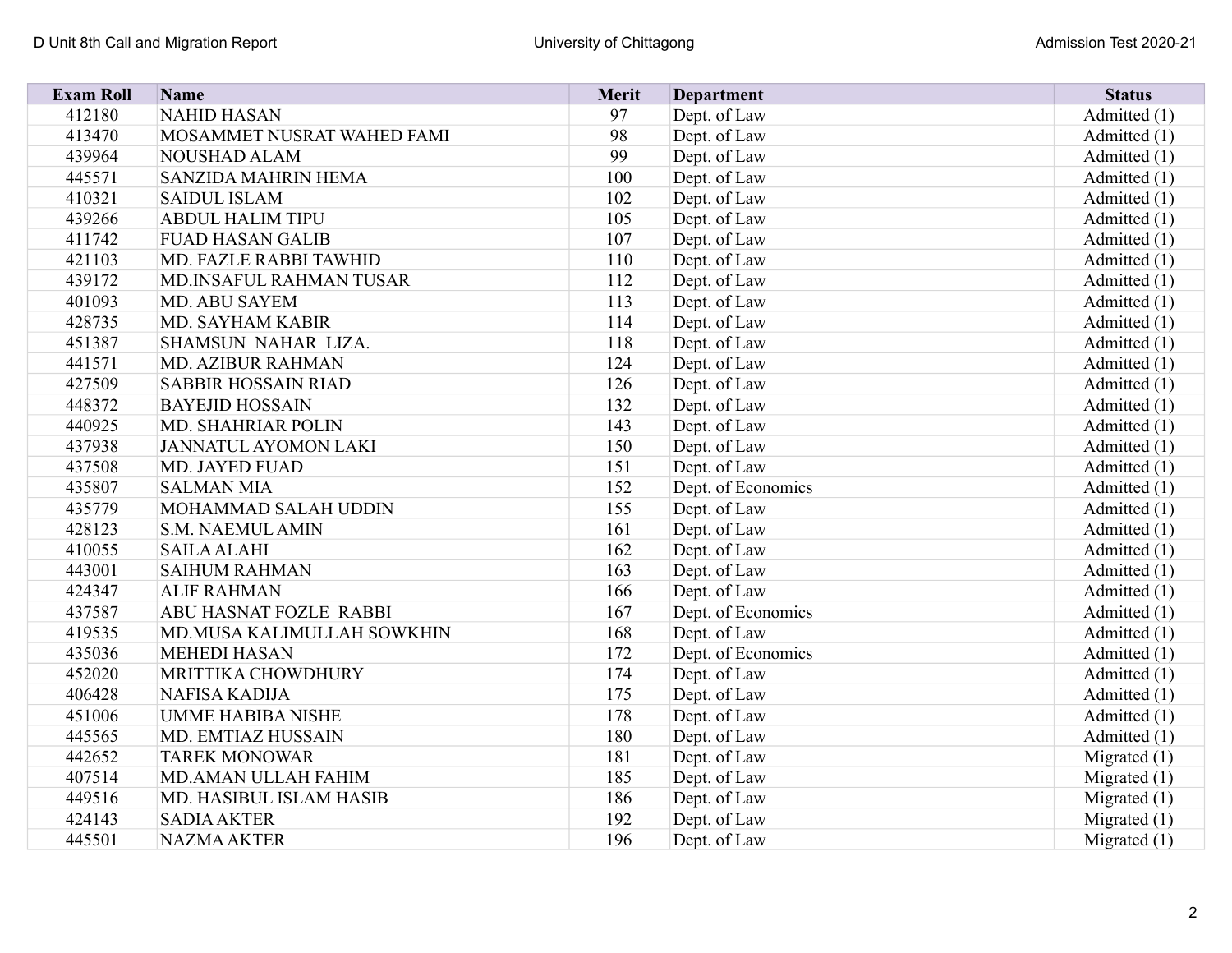| <b>Exam Roll</b> | Name                               | <b>Merit</b> | <b>Department</b>               | <b>Status</b>  |
|------------------|------------------------------------|--------------|---------------------------------|----------------|
| 442466           | <b>MD. TANJIR AHAMMED</b>          | 198          | Dept. of Law                    | Migrated $(1)$ |
| 444893           | MD. YEASIN ARAFAT SARIF            | 200          | Dept. of Law                    | Migrated (1)   |
| 428216           | <b>SAMIHA TAHSIN</b>               | 207          | Dept. of Economics              | Admitted (1)   |
| 450425           | S. R. AL-AMIN SHADHEEN             | 213          | Dept. of Law                    | Migrated $(1)$ |
| 403639           | MD. AL-AMIN                        | 214          | Dept. of Law                    | Migrated $(1)$ |
| 444280           | <b>SAMIHA HAQUE SHAHI</b>          | 219          | Dept. of Law                    | Migrated $(1)$ |
| 411096           | <b>JAHID HASAN</b>                 | 220          | Dept. of Law                    | Migrated $(1)$ |
| 403488           | <b>GAZI MOHAMMAD ISTIAK</b>        | 222          | Dept. of Economics              | Admitted (1)   |
| 442963           | MST. ZANNATUL FERDOUS BUSHRA       | 225          | Dept. of Law                    | Migrated $(1)$ |
| 425908           | <b>SANDIPAN SARKER</b>             | 228          | Dept. of Finance                | Admitted (1)   |
| 441093           | <b>ANAMIKA DEY</b>                 | 230          | Dept. of Law                    | Migrated $(1)$ |
| 438235           | <b>TRISHITA DEVI</b>               | 232          | Dept. of Law                    | Migrated $(1)$ |
| 450905           | MOHAMMAD ERFAN UDDIN               | 233          | Dept. of Law                    | Migrated $(1)$ |
| 401477           | <b>MD. ARMAN BEPARY</b>            | 234          | Dept. of Law                    | Migrated $(1)$ |
| 444356           | <b>BIBI UMMA HANI</b>              | 235          | Dept. of Public Administration  | Admitted (1)   |
| 450082           | <b>JUTAN PAUL BADHON</b>           | 237          | Dept. of Economics              | Admitted (1)   |
| 447330           | ABDULLAH MOHAMMAD YEASER           | 239          | Dept. of Law                    | Migrated $(1)$ |
| 400338           | MD. NAYEM HOSSAIN                  | 240          | Dept. of International Relation | Admitted (1)   |
| 427726           | HIJBULLA MOHAMMAD TUFAIL           | 243          | Dept. of Economics              | Admitted (1)   |
| 401595           | <b>SHIHAB UDDIN</b>                | 245          | Dept. of Law                    | Migrated $(1)$ |
| 408134           | <b>PARVES MOSARROF</b>             | 247          | Dept. of Law                    | Migrated $(1)$ |
| 434704           | MOHAMMAD JOYNAL ABEDIN             | 248          | Dept. of Law                    | Migrated $(1)$ |
| 446991           | <b>SANJIDA YEASMIN SWEETY</b>      | 262          | Dept. of Law                    | Migrated $(1)$ |
| 400532           | <b>ABIDA SULTANA</b>               | 263          | Dept. of Law                    | Migrated $(1)$ |
| 428015           | MUHAMMAD PARVEZ                    | 265          | Dept. of International Relation | Admitted (1)   |
| 437182           | MIR MOHAMMAD MUZAHID               | 266          | Dept. of Law                    | Migrated $(1)$ |
| 451785           | <b>MST. FARZANA AKTER</b>          | 270          | Dept. of Law                    | Migrated $(1)$ |
| 432536           | MD. RAKIBUL ISLAM                  | 272          | Dept. of Law                    | Migrated $(1)$ |
| 454048           | <b>SAYED MOHAMMAD MAYNUL ISLAM</b> | 274          | Dept. of Political Science      | Admitted (1)   |
| 434133           | MOHAMMAD HASNAT                    | 276          | Dept. of Political Science      | Admitted (1)   |
| 437353           | <b>MD. ZIAUDDIN MUBIN</b>          | 278          | Dept. of Law                    | Migrated $(1)$ |
| 453986           | <b>MD. ELIAS PARVEZ</b>            | 280          | Dept. of Law                    | Migrated $(1)$ |
| 429940           | <b>ABDUR RAHAMAN</b>               | 282          | Dept. of Public Administration  | Admitted (1)   |
| 420451           | <b>TILAK BARUA</b>                 | 283          | Dept. of Law                    | Migrated $(1)$ |
| 444799           | <b>AHAD AL NOMAN SUVO</b>          | 284          | Dept. of Law                    | Migrated $(1)$ |
| 402823           | <b>SHANJIDA YESMIN DIPTY</b>       | 285          | Dept. of Law                    | Migrated $(1)$ |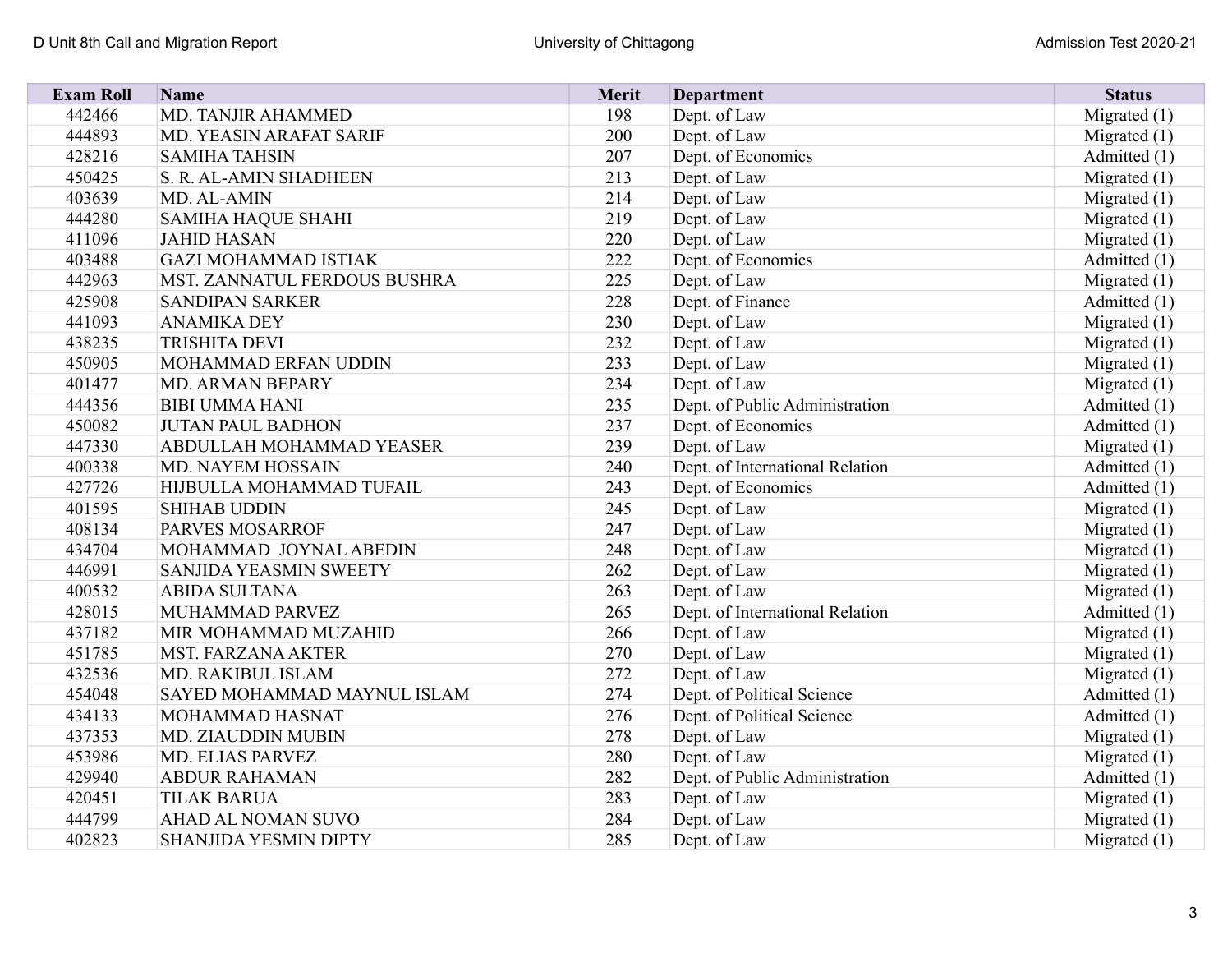| <b>Exam Roll</b> | Name                         | Merit | <b>Department</b>               | <b>Status</b>  |
|------------------|------------------------------|-------|---------------------------------|----------------|
| 454034           | <b>SHAIMUN HAQUE</b>         | 288   | Dept. of Law                    | Migrated $(1)$ |
| 447458           | MUMTAHINA TAYABA MUMU        | 289   | Dept. of Law                    | Migrated $(1)$ |
| 448229           | SAYEDA JANNATUL MAOA         | 290   | Dept. of Law                    | Migrated $(1)$ |
| 441549           | MD. MAHAFUZUL ISLAM          | 291   | Dept. of Political Science      | Admitted (1)   |
| 436997           | <b>JOHIRUL ISLAM</b>         | 294   | Dept. of Economics              | Admitted (1)   |
| 433357           | MOHAMMAD NURUL GONI          | 296   | Dept. of Economics              | Admitted (1)   |
| 448795           | <b>NILUFER YEASMIN</b>       | 297   | Dept. of Economics              | Admitted (1)   |
| 407555           | <b>MD. TAIJUL ISLAM</b>      | 298   | Dept. of Law                    | Migrated $(1)$ |
| 417827           | <b>SUJANA AFRIN</b>          | 304   | Dept. of Law                    | Migrated $(1)$ |
| 442664           | <b>IBRAHIM KHALIL NAFEL</b>  | 308   | Dept. of Law                    | Migrated $(1)$ |
| 401328           | <b>MD.SAIDUL ISLAM</b>       | 311   | Dept. of International Relation | Admitted (1)   |
| 439102           | <b>BURHAN UDDIN</b>          | 313   | Dept. of Political Science      | Admitted (1)   |
| 434832           | MST. SURAIYA AKTER DRISTY    | 314   | Dept. of Law                    | Migrated $(1)$ |
| 428807           | <b>SHAMIMA YASMIN</b>        | 315   | Dept. of Law                    | Migrated $(1)$ |
| 419232           | <b>MD. ASHIQUR RAHMAN</b>    | 317   | Dept. of Law                    | Migrated $(1)$ |
| 428228           | MUHAMMAD SHAFAQ SHAHADAT     | 318   | Dept. of Finance                | Admitted (1)   |
| 439068           | H. M.SHAFI ULLAH             | 322   | Dept. of Law                    | Migrated $(1)$ |
| 404721           | MD. RAKIBUL HOQUE            | 323   | Dept. of Law                    | Migrated $(1)$ |
| 436831           | <b>SAIFUL ISLAM</b>          | 326   | Dept. of Law                    | Migrated $(1)$ |
| 428994           | <b>BADRUDDOZA UDDAN</b>      | 332   | Dept. of Law                    | Migrated $(1)$ |
| 418396           | <b>KHAIRUL ISLAM</b>         | 333   | Dept. of Law                    | Migrated $(1)$ |
| 450097           | <b>SHARMIN AKTER</b>         | 334   | Dept. of International Relation | Admitted (1)   |
| 434376           | <b>ABDULLAH AL MAMUN</b>     | 335   | Dept. of Law                    | Migrated $(1)$ |
| 438640           | MD. RIAZ MAHMUD              | 336   | Dept. of Law                    | Migrated $(1)$ |
| 437096           | <b>ADRIKA CHAKRABORTY</b>    | 337   | Dept. of Law                    | Migrated $(1)$ |
| 444406           | <b>AYNDRI DAS</b>            | 338   | Dept. of Law                    | Migrated (1)   |
| 429901           | MOHAMMAD ABDULLAHIS SALEH    | 340   | Dept. of Law                    | Migrated $(1)$ |
| 410260           | <b>SHORIFUL ISLAM</b>        | 342   | Dept. of Public Administration  | Admitted (1)   |
| 441483           | <b>SHAHAB UDDIN</b>          | 343   | Dept. of Law                    | Migrated $(1)$ |
| 406703           | <b>SAYEDA JANNATUN NAHAR</b> | 346   | Dept. of Economics              | Admitted (1)   |
| 430428           | MD. TARIQUL ISLAM            | 348   | Dept. of Law                    | Migrated $(1)$ |
| 452069           | <b>ARJU ARA BEGOM</b>        | 349   | Dept. of Law                    | Migrated $(1)$ |
| 434249           | MUHAMMED ABU NAYEEM          | 353   | Dept. of Law                    | Migrated $(1)$ |
| 445535           | <b>JANNATUL NAYEM MIM</b>    | 356   | Dept. of Law                    | Migrated $(1)$ |
| 439946           | <b>ANANDA HAJONG</b>         | 358   | Dept. of Law                    | Migrated $(1)$ |
| 421034           | <b>FAWZIA JAHAN RAISHA</b>   | 360   | Dept. of Economics              | Migrated $(1)$ |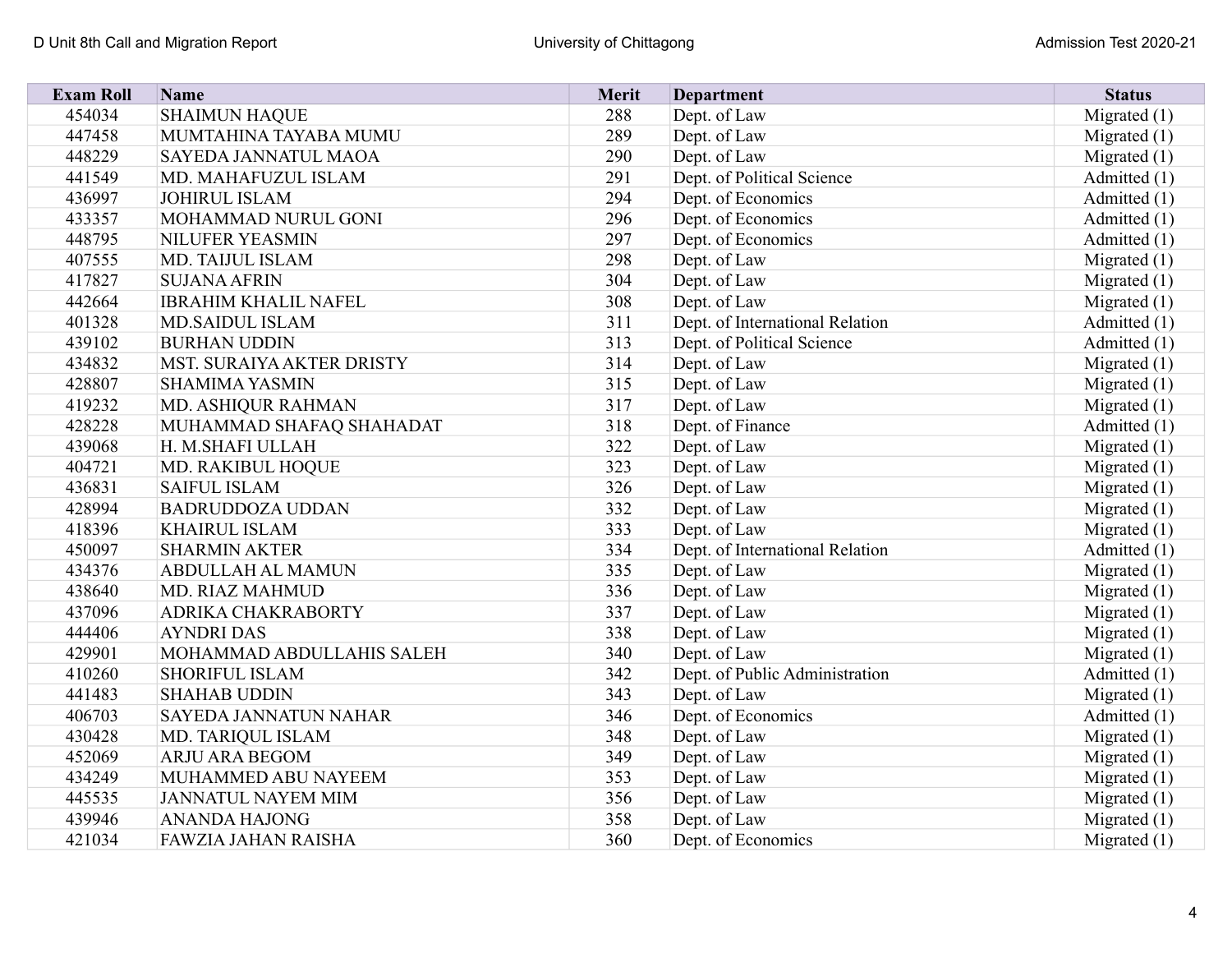| <b>Exam Roll</b> | Name                               | Merit | <b>Department</b>                     | <b>Status</b>  |
|------------------|------------------------------------|-------|---------------------------------------|----------------|
| 452133           | <b>ANTU SAHA</b>                   | 365   | Dept. of Law                          | Migrated $(1)$ |
| 409475           | CHOWDHURY MIHIDA SARWAR            | 369   | Dept. of International Relation       | Admitted (1)   |
| 431845           | <b>MD.ABDULLAH ANSARY</b>          | 371   | Dept. of Law                          | Migrated $(1)$ |
| 413996           | <b>RIDOY HOSSAIN</b>               | 374   | Dept. of Economics                    | Migrated $(1)$ |
| 427630           | K. M. SAIHAM RAHMAN KHAN           | 376   | Dept. of Law                          | Migrated $(1)$ |
| 409688           | KAZI MOHAMMAD JAHEDUL ISLAM        | 377   | Dept. of Economics                    | Admitted (1)   |
| 401107           | RAHNOMA RAHMAN NIKEYTA             | 378   | Dept. of Economics                    | Admitted (1)   |
| 432238           | <b>ABDULLA</b>                     | 380   | Dept. of Political Science            | Admitted (1)   |
| 418298           | <b>SHAH MUSA AL KAZIM</b>          | 382   | Dept. of Economics                    | Admitted (1)   |
| 454131           | <b>MD. MUDASSIR ALI</b>            | 388   | Dept. of Economics                    | Admitted (1)   |
| 444973           | <b>AKLIMA AFROJ</b>                | 390   | Dept. of Criminology & Police Science | Admitted (1)   |
| 406442           | MD. RAHMAT ULLAH                   | 391   | Dept. of Economics                    | Migrated $(1)$ |
| 443148           | <b>TUSTY DEY RITU</b>              | 392   | Dept. of Economics                    | Admitted (1)   |
| 431730           | MD. SAKHAWAT HOSSAIN               | 393   | Dept. of Economics                    | Migrated $(1)$ |
| 405385           | MD. AL AMIN HOSSAIN                | 394   | Dept. of Public Administration        | Admitted (1)   |
| 426484           | MOHAMMAD KAIKOBAD CHOWDHURY ISTUFA | 395   | Dept. of Economics                    | Migrated $(1)$ |
| 416317           | <b>MST. SUKITAN KHATUN</b>         | 396   | Dept. of Economics                    | Admitted (1)   |
| 446059           | <b>ALIF RAHAMAN IFTY</b>           | 397   | Dept. of Economics                    | Migrated $(1)$ |
| 429829           | MD. MASUD MONDAL                   | 398   | Dept. of Economics                    | Admitted (1)   |
| 435757           | <b>UTTOM SUTRADOR</b>              | 401   | Dept. of Economics                    | Migrated $(1)$ |
| 406322           | <b>JOBAEL ISLAM</b>                | 404   | Dept. of International Relation       | Admitted (1)   |
| 454182           | MUHAMMED SALMAN BHUIYAN TANIM      | 406   | Dept. of Economics                    | Admitted (1)   |
| 448200           | <b>MD. SADIK RAHMAN</b>            | 407   | Dept. of Economics                    | Admitted (1)   |
| 410923           | <b>NAHIAN SHAHRIAR</b>             | 408   | Dept. of Economics                    | Admitted (1)   |
| 436205           | SAMIA MOSTAFA RIFA                 | 409   | Dept. of International Relation       | Admitted (1)   |
| 431592           | <b>MAHABUB ALAM SAIKAT</b>         | 417   | Dept. of Economics                    | Admitted (1)   |
| 435928           | MD. KAMRUL HASAN                   | 418   | Dept. of Economics                    | Migrated $(1)$ |
| 443062           | MD. NASIBUL HASAN TAHNIK           | 419   | Dept. of Economics                    | Migrated $(1)$ |
| 429689           | MOHAMMAD MAHATHIR CHOWDHURY        | 422   | Dept. of Economics                    | Migrated $(1)$ |
| 402072           | <b>MEHEDI HASAN DIPU</b>           | 423   | Dept. of Political Science            | Admitted (1)   |
| 450894           | <b>MD.FARUK HOSSAIN</b>            | 426   | Dept. of Communication & Journalism   | Admitted (1)   |
| 431828           | MUHAMMAD PARVEZ                    | 427   | Dept. of International Relation       | Admitted (1)   |
| 405710           | <b>SAZZAD AHMED NAHID</b>          | 437   | Dept. of Economics                    | Migrated $(1)$ |
| 415725           | <b>AL-MAHMUD FAIRUZ ZAHIN</b>      | 442   | Dept. of International Relation       | Admitted (1)   |
| 422706           | <b>DIPANNITA ROY</b>               | 443   | Dept. of International Relation       | Admitted (1)   |
| 423711           | <b>SADIA SIMRAN</b>                | 444   | Dept. of Economics                    | Migrated $(1)$ |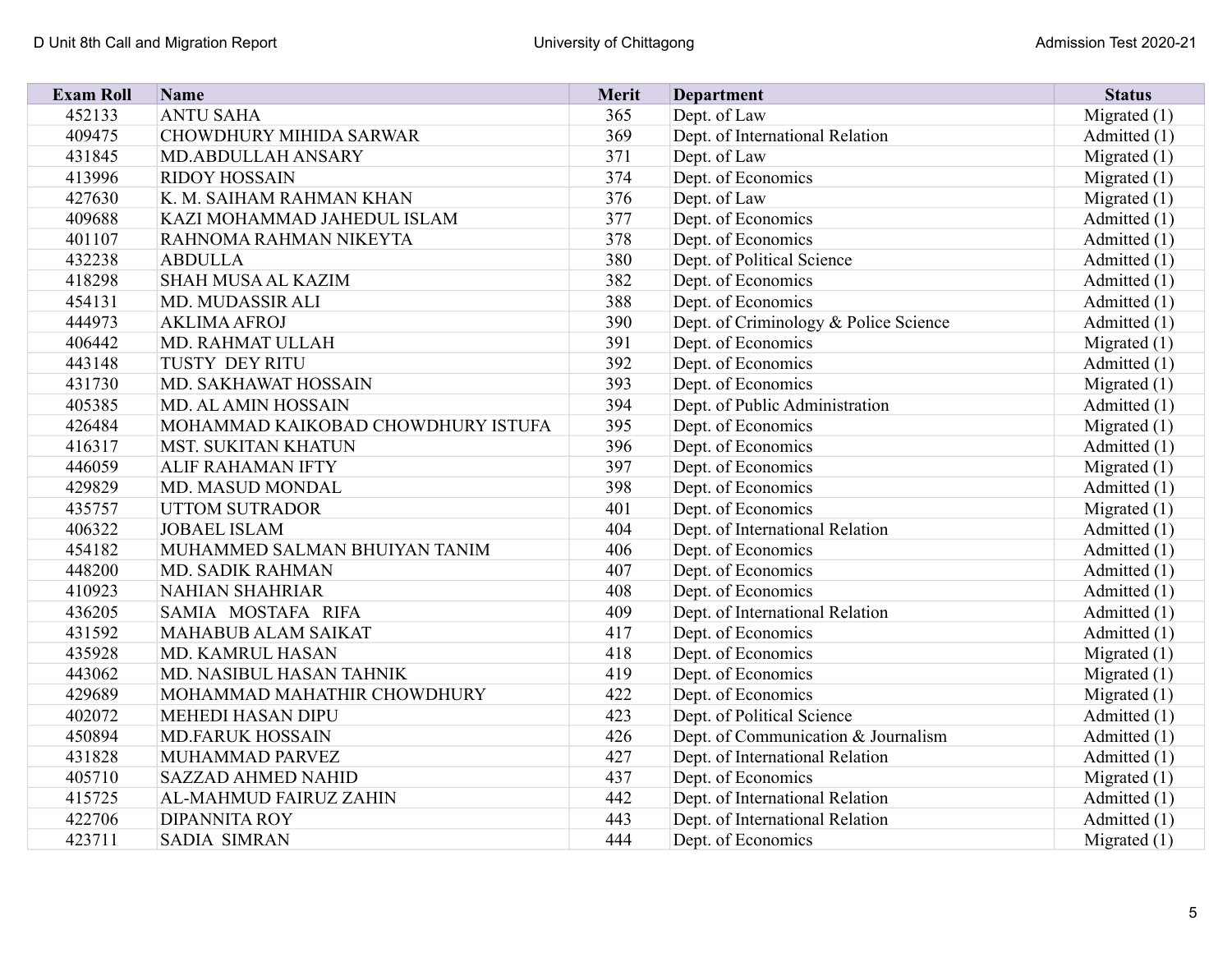| <b>Exam Roll</b> | Name                         | <b>Merit</b> | <b>Department</b>               | <b>Status</b>  |
|------------------|------------------------------|--------------|---------------------------------|----------------|
| 453990           | MD. SHAMSUZZAMAN SHADHIN     | 451          | Dept. of Economics              | Migrated $(1)$ |
| 433923           | <b>SINJON-UL-KARIM</b>       | 452          | Dept. of International Relation | Admitted (1)   |
| 426574           | MD. TAWFIQ ELAHI             | 454          | Dept. of International Relation | Admitted (1)   |
| 444439           | FAHIMA AKTHER CHOWDHURY      | 456          | Dept. of Economics              | Admitted (1)   |
| 423981           | <b>MD. ABRAR GALIB</b>       | 459          | Dept. of Economics              | Migrated $(1)$ |
| 443407           | <b>SAIFUL BAHAR</b>          | 464          | Dept. of International Relation | Admitted (1)   |
| 452009           | <b>SABEKUN NAHAR</b>         | 465          | Dept. of International Relation | Migrated $(1)$ |
| 405246           | <b>SUZIT CHANDRA BARMAN</b>  | 466          | Dept. of International Relation | Admitted (1)   |
| 446009           | MURSALIN SHEIKH              | 470          | Dept. of Economics              | Migrated $(1)$ |
| 407994           | HUMAIRATUL FERDOUS           | 472          | Dept. of Economics              | Migrated $(1)$ |
| 410761           | <b>ABIDA ALAMGIR MAHEE</b>   | 473          | Dept. of Economics              | Migrated (1)   |
| 408859           | MD. NAZMUL HASAN             | 477          | Dept. of International Relation | Migrated $(1)$ |
| 436239           | MD. KHORSHED ALAM            | 478          | Dept. of Public Administration  | Admitted (1)   |
| 400255           | <b>ZABIR SHAHAT</b>          | 480          | Dept. of Finance                | Admitted (1)   |
| 450525           | MAHBUBA SULTANA MUNNI        | 482          | Dept. of Economics              | Migrated $(1)$ |
| 437490           | <b>TAZRIN TAZZUMA TANHA</b>  | 483          | Dept. of International Relation | Migrated $(1)$ |
| 410577           | MD. AZMAIN ADEL ADETTO       | 485          | Dept. of International Relation | Migrated $(1)$ |
| 405798           | <b>FAZLUL KARIM MASUM</b>    | 488          | Dept. of Economics              | Migrated $(1)$ |
| 410150           | <b>NABILA SORWAR</b>         | 495          | Dept. of Public Administration  | Admitted (1)   |
| 414935           | MD. MAHAFUZUR RAHMAN         | 498          | Dept. of Political Science      | Admitted (1)   |
| 438119           | <b>BORHAN UDDIN</b>          | 499          | Dept. of Public Administration  | Admitted (1)   |
| 444419           | <b>JANNATUL NAIMA</b>        | 500          | Dept. of Economics              | Migrated $(1)$ |
| 436958           | <b>MD. ATAUL ISLAM</b>       | 502          | Dept. of International Relation | Migrated $(1)$ |
| 430336           | <b>AFRA TASNIM URMI</b>      | 503          | Dept. of International Relation | Migrated $(1)$ |
| 420235           | <b>FAIRUJ SADAF DIP</b>      | 506          | Dept. of Economics              | Migrated $(1)$ |
| 408173           | HUR-E-ZANNAT                 | 508          | Dept. of Economics              | Migrated (1)   |
| 413185           | <b>RUBAIYAT MAHBUB RUBAI</b> | 509          | Dept. of International Relation | Migrated $(1)$ |
| 449534           | SAHARIYA SULTANA SATHI       | 512          | Dept. of International Relation | Migrated $(1)$ |
| 443658           | TAHAMIDA REZWANA ANANYA      | 514          | Dept. of Political Science      | Admitted (1)   |
| 449181           | <b>OMAR BIN KASHEM</b>       | 516          | Dept. of International Relation | Migrated $(1)$ |
| 436266           | <b>SAKIBA IMAM TUSHI</b>     | 517          | Dept. of International Relation | Migrated $(1)$ |
| 409612           | <b>SAIFUL ISLAM</b>          | 518          | Dept. of Economics              | Migrated $(1)$ |
| 401763           | <b>ZIA UDDIN SAYEM</b>       | 519          | Dept. of Public Administration  | Admitted (1)   |
| 402096           | <b>ADHIRAJ DATTA</b>         | 521          | Dept. of International Relation | Migrated $(1)$ |
| 437583           | MEHERUN NESSA PRIYA          | 522          | Dept. of Finance                | Admitted (1)   |
| 417856           | <b>MD. IMRAN HOSSAIN</b>     | 528          | Dept. of Economics              | Migrated $(1)$ |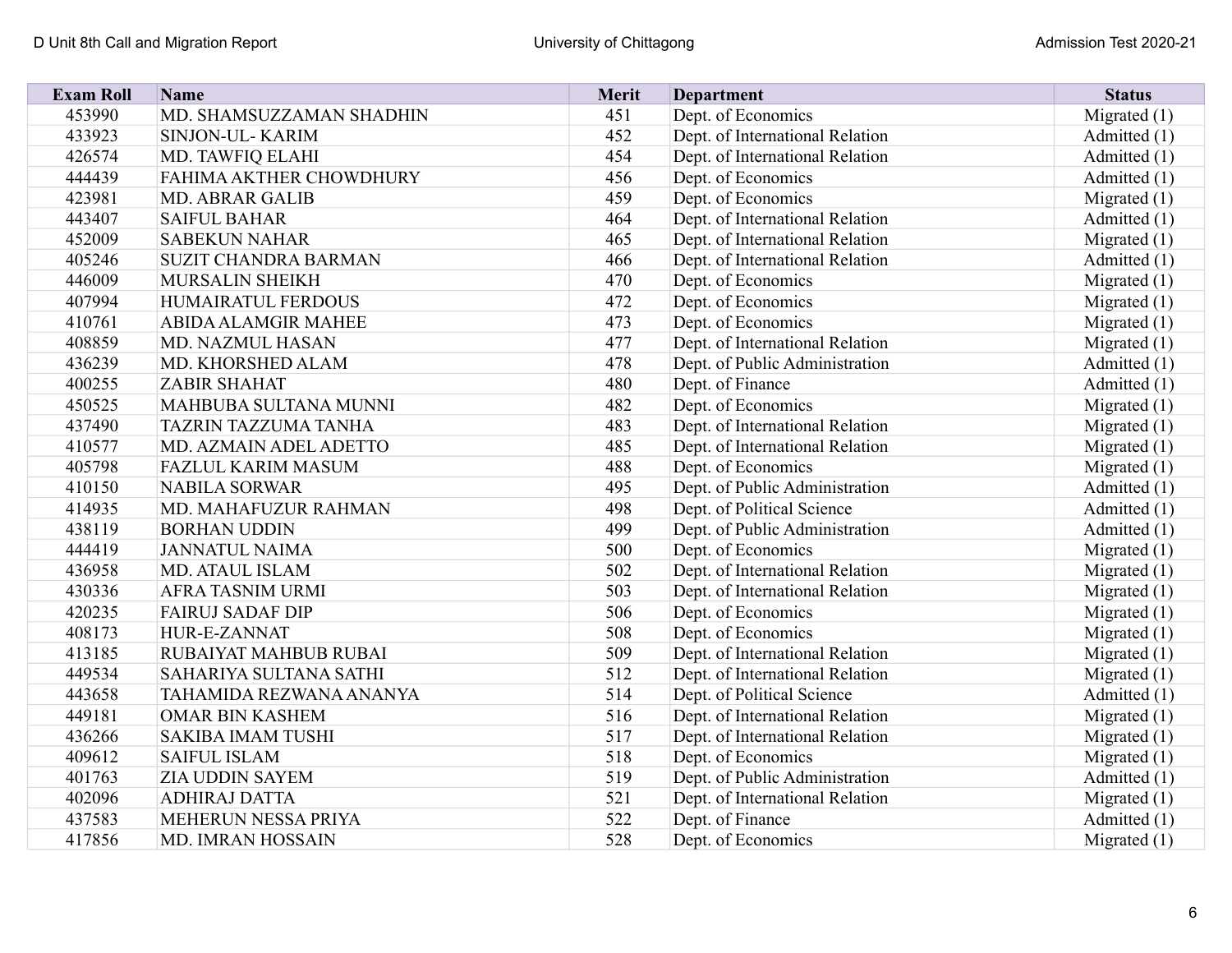| <b>Exam Roll</b> | Name                        | <b>Merit</b> | <b>Department</b>                     | <b>Status</b>  |
|------------------|-----------------------------|--------------|---------------------------------------|----------------|
| 414681           | NAZMUNNAHAR LABONI          | 530          | Dept. of Political Science            | Admitted (1)   |
| 401911           | PUNAM PARIAL                | 531          | Dept. of Economics                    | Migrated $(1)$ |
| 438207           | MD. ABU TALHA               | 534          | Dept. of Economics                    | Migrated $(1)$ |
| 440424           | <b>TOUHID HOSSIN</b>        | 536          | Dept. of Economics                    | Migrated $(1)$ |
| 412104           | <b>TANJINUN NAHER TANJO</b> | 537          | Dept. of Economics                    | Migrated $(1)$ |
| 434895           | <b>SHAHIN KHANDOKER</b>     | 538          | Dept. of Public Administration        | Admitted (1)   |
| 425283           | MD. SALMIN TALUKDAR         | 542          | Dept. of Political Science            | Admitted (1)   |
| 443303           | <b>ADRITA BARUA</b>         | 543          | Dept. of Criminology & Police Science | Admitted (1)   |
| 438202           | <b>FAIRUZ NAHIAN</b>        | 545          | Dept. of International Relation       | Migrated $(1)$ |
| 451477           | <b>SUMAIYA ALAM</b>         | 546          | Dept. of Economics                    | Migrated $(1)$ |
| 417008           | <b>DURJOY BHOWMICK</b>      | 547          | Dept. of Economics                    | Migrated (1)   |
| 416266           | <b>MD. IMTIAJ KHAN</b>      | 551          | Dept. of Political Science            | Admitted (1)   |
| 453526           | <b>TAZKIA MASHIAT TUNAZ</b> | 552          | Dept. of Economics                    | Migrated $(1)$ |
| 419730           | <b>DIBYASREE DEY</b>        | 553          | Dept. of Public Administration        | Admitted (1)   |
| 431831           | <b>RUBEL HOSEN</b>          | 559          | Dept. of Economics                    | Migrated $(1)$ |
| 452740           | MD. TANBIR SHIHAB CHOWDHURY | 560          | Dept. of Economics                    | Migrated $(1)$ |
| 400007           | Tasnuva Niha                | 565          | Dept. of International Relation       | Migrated $(1)$ |
| 408911           | <b>ZINNATUN NISA RIKTA</b>  | 568          | Dept. of Economics                    | Migrated $(1)$ |
| 412578           | <b>TASKIN SADIA</b>         | 569          | Dept. of Economics                    | Migrated $(1)$ |
| 444665           | <b>EMAM HOSSEN</b>          | 572          | Dept. of Economics                    | Migrated $(1)$ |
| 402589           | <b>TINNE GHOSHAL SARKAR</b> | 576          | Dept. of Public Administration        | Admitted (1)   |
| 417330           | MOST. FATEMA TUJ JAHORA     | 577          | Dept. of Economics                    | Migrated $(1)$ |
| 402556           | SYEDA NISHAT SIDDIQUA       | 578          | Dept. of Economics                    | Migrated $(1)$ |
| 448868           | <b>FARIA JAHAN OISHE</b>    | 579          | Dept. of International Relation       | Migrated $(1)$ |
| 449523           | <b>TAZNUR HAIDER TOFA</b>   | 580          | Dept. of Economics                    | Migrated $(1)$ |
| 453799           | MD. NOMAN SIDDIKY           | 581          | Dept. of Economics                    | Migrated $(1)$ |
| 441806           | <b>IFTESAM CHOWDHURY</b>    | 582          | Dept. of Economics                    | Migrated $(1)$ |
| 446752           | PRIOSHE DHAR PUJA           | 583          | Dept. of Public Administration        | Admitted (1)   |
| 403084           | MAHMUDA AKTER MOZUMDER      | 584          | Dept. of Economics                    | Migrated $(1)$ |
| 405572           | <b>SAIVA SUBRENA</b>        | 592          | Dept. of Economics                    | Migrated $(1)$ |
| 433507           | MUNNA AKTHER                | 593          | Dept. of Economics                    | Migrated $(1)$ |
| 449593           | MD. MOHAMMAD ALI            | 596          | Dept. of Public Administration        | Admitted (1)   |
| 430758           | <b>RANI AKTHER LIJU</b>     | 598          | Dept. of Economics                    | Migrated $(1)$ |
| 428361           | <b>HALIMA AZIM</b>          | 599          | Dept. of Economics                    | Admitted (1)   |
| 440715           | SHEIKHE ZONAEED KABIR       | 601          | Dept. of International Relation       | Migrated $(1)$ |
| 442152           | MD. NAFIZ IMTIAZ            | 604          | Dept. of Economics                    | Migrated $(1)$ |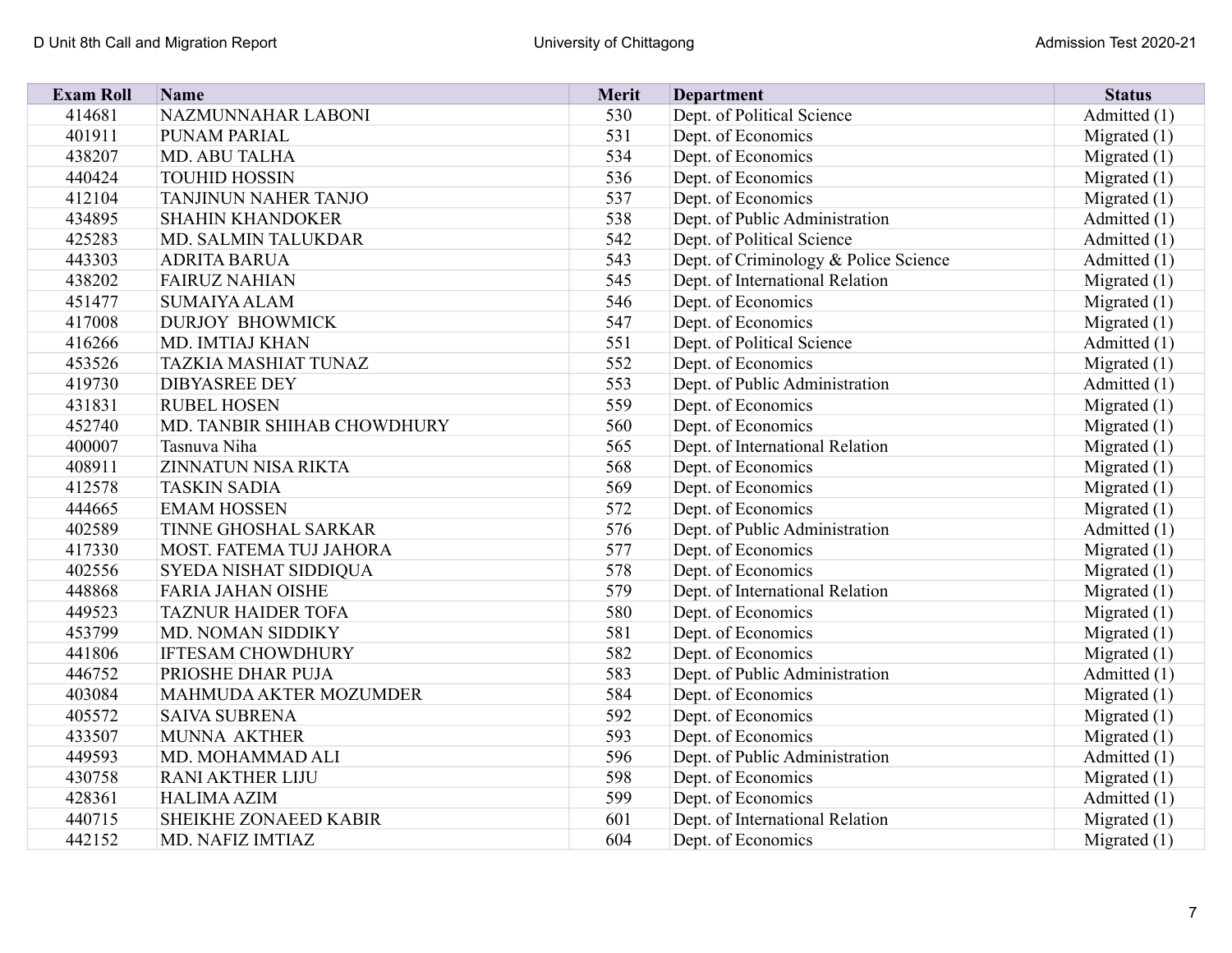| <b>Exam Roll</b> | Name                          | <b>Merit</b> | <b>Department</b>                   | <b>Status</b>  |
|------------------|-------------------------------|--------------|-------------------------------------|----------------|
| 450459           | <b>NAZMUL HOQUE</b>           | 605          | Dept. of Economics                  | Migrated $(1)$ |
| 447005           | PRANTA DEV ROY                | 606          | Dept. of Finance                    | Admitted (1)   |
| 448308           | <b>TAZINA WAIZ ORNE</b>       | 613          | Dept. of Economics                  | Migrated $(1)$ |
| 439354           | <b>TAHMID ANJUM SHAFIN</b>    | 614          | Dept. of Economics                  | Migrated $(1)$ |
| 440325           | <b>JEHADUL ISLAM</b>          | 619          | Dept. of Economics                  | Admitted (1)   |
| 428136           | MOHAMMAD SAIFUL ISLAM         | 620          | Dept. of Economics                  | Migrated $(1)$ |
| 427728           | <b>MD. TOMIZ UDDIN</b>        | 621          | Dept. of Political Science          | Admitted (1)   |
| 417507           | <b>AURPITA DASH</b>           | 623          | Dept. of Communication & Journalism | Admitted (1)   |
| 443220           | <b>MUSKAN KABIR</b>           | 624          | Dept. of International Relation     | Admitted (1)   |
| 451103           | <b>SAFIKUL ISLAM</b>          | 626          | Dept. of International Relation     | Migrated $(1)$ |
| 422348           | <b>JANNATUL FERDOUS MEHER</b> | 627          | Dept. of International Relation     | Migrated $(1)$ |
| 408599           | <b>SUJANA AZIZ</b>            | 629          | Dept. of Economics                  | Migrated $(1)$ |
| 405052           | <b>SAJJAD HOSSAIN SAKIB</b>   | 630          | Dept. of Public Administration      | Admitted (1)   |
| 443764           | <b>MD RASEL PERVAZ</b>        | 631          | Dept. of Economics                  | Migrated $(1)$ |
| 430312           | <b>JANNATUL MARIA</b>         | 634          | Dept. of Economics                  | Migrated $(1)$ |
| 444102           | <b>SABIT SHAHRIAR</b>         | 635          | Dept. of Economics                  | Migrated $(1)$ |
| 440988           | <b>ISRAT JAHAN</b>            | 639          | Dept. of Economics                  | Migrated $(1)$ |
| 443203           | H. M. SABBIR HOSSAIN          | 641          | Dept. of International Relation     | Migrated $(1)$ |
| 451923           | <b>ISRAT JAHAN SADIKA</b>     | 642          | Dept. of Economics                  | Migrated $(1)$ |
| 444560           | MD. PARVAZ MOSARAF            | 643          | Dept. of Economics                  | Migrated $(1)$ |
| 425946           | <b>SADIA SULTANA</b>          | 645          | Dept. of Public Administration      | Admitted (1)   |
| 429487           | MD. THOUHID HASSAN TANNA      | 647          | Dept. of International Relation     | Migrated $(1)$ |
| 406662           | <b>ANJUMAN ARA</b>            | 650          | Dept. of Economics                  | Migrated $(1)$ |
| 438379           | <b>ANWARUL ISLAM</b>          | 652          | Dept. of Political Science          | Admitted (1)   |
| 424117           | <b>HOSNA ARA AKTER</b>        | 653          | Dept. of Economics                  | Migrated $(1)$ |
| 436282           | <b>MAHI MOSTAFA NAHIN</b>     | 659          | Dept. of Economics                  | Migrated $(1)$ |
| 407481           | <b>MD JAYED MIA</b>           | 661          | Dept. of Political Science          | Admitted (1)   |
| 407559           | <b>HASIBUL HASAN</b>          | 664          | Dept. of Economics                  | Migrated $(1)$ |
| 453868           | <b>SHAHRIARE IBNE HASAN</b>   | 667          | Dept. of International Relation     | Migrated $(1)$ |
| 440459           | <b>TAWFIQ AL HASIB TAMIM</b>  | 668          | Dept. of Public Administration      | Admitted (1)   |
| 446535           | <b>HABIBA YESMIN</b>          | 669          | Dept. of Economics                  | Migrated $(1)$ |
| 445974           | <b>MD. MASUD RANA</b>         | 670          | Dept. of Economics                  | Migrated $(1)$ |
| 409339           | <b>SHORIF MIA</b>             | 671          | Dept. of Economics                  | Migrated $(1)$ |
| 447801           | <b>SARAH CHOWDHURY</b>        | 673          | Dept. of Economics                  | Migrated $(1)$ |
| 450540           | <b>MD. IFTHIER MIA</b>        | 675          | Dept. of Economics                  | Migrated $(1)$ |
| 410583           | MD. FARHAN HOSSAIN BHUIYAN    | 679          | Dept. of Public Administration      | Admitted (1)   |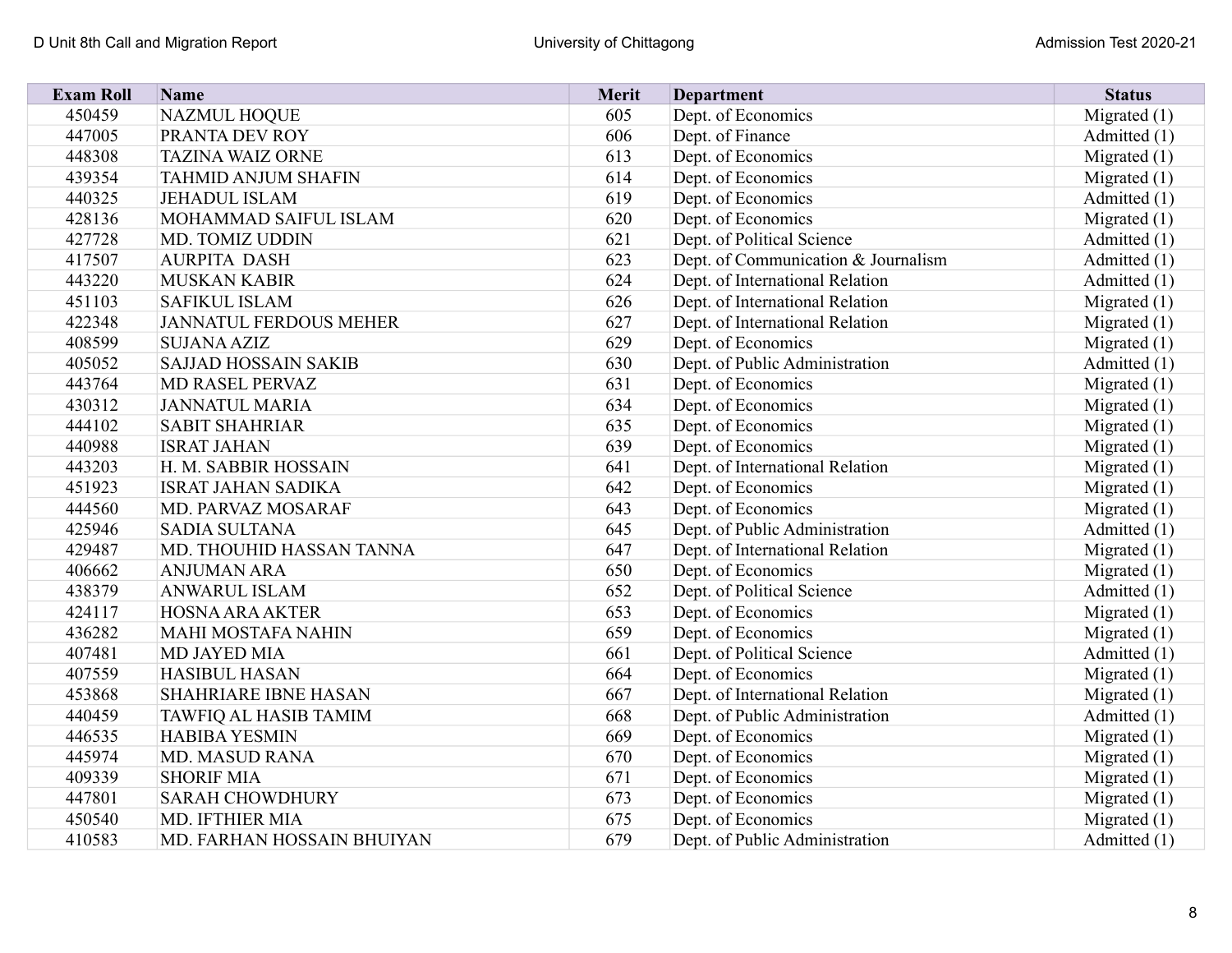| <b>Exam Roll</b> | Name                        | <b>Merit</b> | <b>Department</b>                     | <b>Status</b>  |
|------------------|-----------------------------|--------------|---------------------------------------|----------------|
| 444506           | RINADH SULTANA TOYSHE       | 681          | Dept. of International Relation       | Migrated $(1)$ |
| 451301           | <b>TANNY GHOSH</b>          | 683          | Dept. of Public Administration        | Migrated $(1)$ |
| 429221           | MD. MOZAHIDUL ISLAM         | 684          | Dept. of Political Science            | Admitted (1)   |
| 404395           | <b>MEDHA DUTTA</b>          | 685          | Dept. of Public Administration        | Migrated $(1)$ |
| 419790           | <b>IFFAT JAHAN SHARMIN</b>  | 686          | Dept. of International Relation       | Migrated $(1)$ |
| 417498           | <b>FALGUNEE DAS</b>         | 687          | Dept. of International Relation       | Admitted (1)   |
| 436260           | <b>ASHEKUR RAHMAN ASHEK</b> | 688          | Dept. of Political Science            | Admitted (1)   |
| 447717           | <b>MAKSUDA AKTER SWEETY</b> | 689          | Dept. of International Relation       | Migrated $(1)$ |
| 445567           | ABDULLAH AL MAHIM CHOWDHURY | 691          | Dept. of Economics                    | Migrated $(1)$ |
| 415568           | MOHAMMAD ARIFUL ISLAM       | 692          | Dept. of Economics                    | Admitted (1)   |
| 419483           | <b>UMME HABIBA</b>          | 693          | Dept. of Economics                    | Migrated (1)   |
| 409148           | <b>BAPPY TALUKDER</b>       | 696          | Dept. of Economics                    | Migrated $(1)$ |
| 402538           | <b>SUBROTO KUMAR MONDAL</b> | 699          | Dept. of Economics                    | Migrated $(1)$ |
| 413210           | <b>MD. EJADUR RAHMAN</b>    | 700          | Dept. of Political Science            | Admitted (1)   |
| 448956           | <b>KHADIZA BINTE ZAHIR</b>  | 705          | Dept. of International Relation       | Migrated $(1)$ |
| 410486           | RAMISA SHAMRIN CHOWDHURY    | 707          | Dept. of Economics                    | Migrated $(1)$ |
| 430863           | <b>MAHMUDUL HASNAT MAHI</b> | 711          | Dept. of International Relation       | Migrated $(1)$ |
| 440751           | TASNIMA HOQUE CHOWDHURY     | 712          | Dept. of Economics                    | Migrated $(1)$ |
| 403952           | <b>SAMIYA IRIN TASNIM</b>   | 714          | Dept. of Economics                    | Migrated $(1)$ |
| 445996           | <b>FARHAD MIA</b>           | 718          | Dept. of Political Science            | Admitted (1)   |
| 427906           | <b>MD.SAZIB SHEKH</b>       | 720          | Dept. of Economics                    | Migrated $(2)$ |
| 438043           | <b>MOYMUNA YESMIN</b>       | 723          | Dept. of Economics                    | Migrated $(1)$ |
| 442883           | <b>TANJINA AKTER TASPIA</b> | 724          | Dept. of Economics                    | Migrated $(1)$ |
| 431314           | <b>TOYMUR ISLAM</b>         | 727          | Dept. of International Relation       | Migrated $(1)$ |
| 429225           | <b>BRINTA BANIK</b>         | 728          | Dept. of Economics                    | Migrated (2)   |
| 434495           | HOSSAIN MAHAMUD CHISHTY     | 730          | Dept. of International Relation       | Migrated $(1)$ |
| 439292           | <b>SHANJIDA KHAIR</b>       | 732          | Dept. of Economics                    | Migrated (2)   |
| 417678           | <b>DICO MONDAL</b>          | 733          | Dept. of Economics                    | Migrated $(2)$ |
| 403814           | MD. MAHFUJ KHAN             | 735          | Dept. of Economics                    | Migrated $(2)$ |
| 422233           | MD. SAIDUL ISLAM            | 736          | Dept. of Criminology & Police Science | Admitted (1)   |
| 419936           | <b>SADIA AMIN</b>           | 737          | Dept. of Economics                    | Migrated (2)   |
| 404530           | JANNATUL MAWA MITHILA       | 739          | Dept. of Criminology & Police Science | Admitted (1)   |
| 453141           | <b>SADIA TAHNIN SUZANA</b>  | 748          | Dept. of International Relation       | Migrated $(1)$ |
| 444869           | <b>OMAR HOSEN</b>           | 751          | Dept. of Economics                    | Migrated $(1)$ |
| 417873           | <b>SHAHRIAR TANVIR</b>      | 753          | Dept. of International Relation       | Migrated $(2)$ |
| 445267           | <b>ANAYET ULLAH</b>         | 755          | Dept. of Economics                    | Migrated $(1)$ |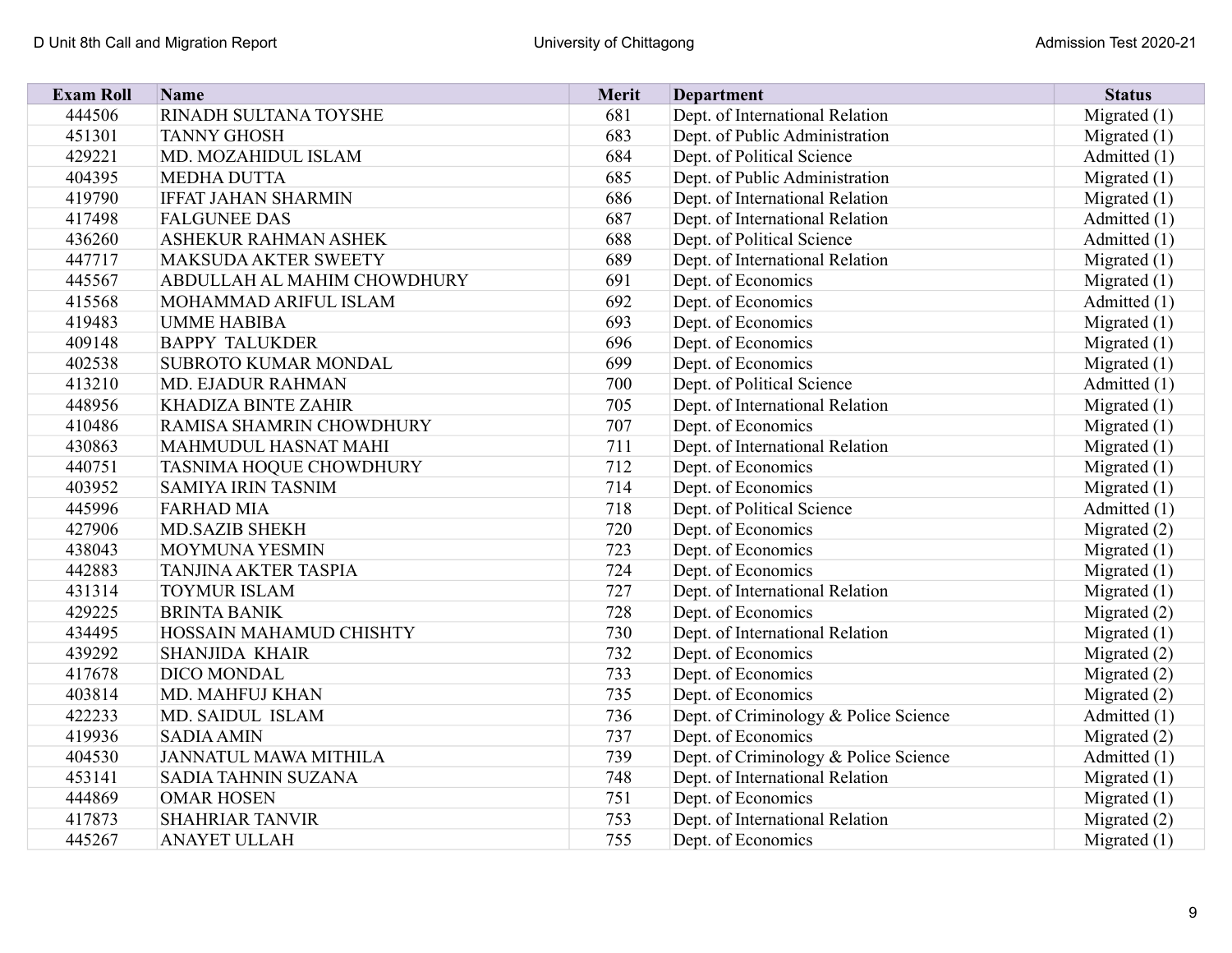| <b>Exam Roll</b> | Name                           | <b>Merit</b> | <b>Department</b>               | <b>Status</b>  |
|------------------|--------------------------------|--------------|---------------------------------|----------------|
| 404052           | MD. KAMRUL ISLAM               | 758          | Dept. of Political Science      | Admitted (1)   |
| 421970           | <b>ASFAK MAHMUD</b>            | 762          | Dept. of Public Administration  | Migrated $(1)$ |
| 423006           | <b>RONY AKTER</b>              | 763          | Dept. of Economics              | Migrated $(1)$ |
| 431718           | <b>KAMRUL ISLAM</b>            | 766          | Dept. of Political Science      | Migrated (1)   |
| 407106           | <b>SHAINA AKTER</b>            | 770          | Dept. of International Relation | Migrated $(1)$ |
| 430473           | S. M. JUBAER                   | 774          | Dept. of Public Administration  | Migrated $(1)$ |
| 449058           | NELOY ACHARJEE                 | 776          | Dept. of International Relation | Migrated (2)   |
| 419414           | <b>SADMAN F HAQUE</b>          | 784          | Dept. of Development Studies    | Migrated $(1)$ |
| 430137           | <b>MD. TAKI YEASIR</b>         | 785          | Dept. of Public Administration  | Migrated $(1)$ |
| 409463           | <b>ASHRAFUL ALAM SHUDDHO</b>   | 787          | Dept. of International Relation | Migrated $(2)$ |
| 432829           | <b>MD. AL AMIN MAFI</b>        | 788          | Dept. of Political Science      | Admitted (1)   |
| 434731           | <b>MD. HUMAYUN KABIR</b>       | 792          | Dept. of Development Studies    | Migrated $(1)$ |
| 432749           | MD. MEHADI HASAN SHOHAN        | 794          | Dept. of International Relation | Migrated $(1)$ |
| 407630           | <b>FAIROOZ AMIN</b>            | 797          | Dept. of International Relation | Migrated $(2)$ |
| 449113           | MD. TOHIDUL ISLAM              | 799          | Dept. of International Relation | Migrated $(1)$ |
| 451714           | <b>NAFIZ MAHMUD</b>            | 801          | Dept. of International Relation | Migrated $(2)$ |
| 447520           | HASNATUL AKMAM                 | 803          | Dept. of Sociology              | Admitted (1)   |
| 442032           | <b>SADIA TASNIM</b>            | 806          | Dept. of International Relation | Migrated $(2)$ |
| 412593           | <b>GOURAB DAS</b>              | 807          | Dept. of International Relation | Migrated $(2)$ |
| 436660           | <b>TANVIR ABDULLAH</b>         | 808          | Dept. of International Relation | Migrated $(2)$ |
| 452790           | <b>FABIHA BUSHRA ALI</b>       | 811          | Dept. of International Relation | Migrated $(2)$ |
| 446308           | <b>NAZIFA MOSTAFIZ</b>         | 813          | Dept. of Public Administration  | Migrated $(1)$ |
| 439550           | <b>SANJANA HUDA RABIL</b>      | 814          | Dept. of Development Studies    | Migrated $(1)$ |
| 434521           | <b>TANGIL AL MAHAMUD SOWAD</b> | 815          | Dept. of Public Administration  | Migrated $(1)$ |
| 439390           | <b>MD. SEAM KHAN</b>           | 816          | Dept. of Development Studies    | Migrated $(1)$ |
| 428252           | <b>JIM AKTHER</b>              | 820          | Dept. of Political Science      | Migrated $(1)$ |
| 405477           | <b>ARSHED UR RAHMAN</b>        | 822          | Dept. of International Relation | Migrated $(1)$ |
| 414589           | MISHRAT JAHAN EMU              | 825          | Dept. of Public Administration  | Migrated $(1)$ |
| 404584           | <b>SADMAN SAKIB SHUPTO</b>     | 827          | Dept. of International Relation | Migrated $(1)$ |
| 431705           | <b>MAHIN AKTER</b>             | 829          | Dept. of Political Science      | Migrated $(1)$ |
| 445685           | MOHAMMAD FARHAD HOSSAIN        | 830          | Dept. of Public Administration  | Migrated $(1)$ |
| 439986           | <b>TAWHEDUL ISLAM TANVIR</b>   | 831          | Dept. of International Relation | Migrated $(1)$ |
| 445693           | <b>NAEEM HOSSAIN</b>           | 832          | Dept. of Political Science      | Migrated $(1)$ |
| 415649           | <b>FATEMA ZANNAT</b>           | 833          | Dept. of International Relation | Migrated $(1)$ |
| 419940           | <b>FARIA MEHJABIN JIMAM</b>    | 838          | Dept. of Public Administration  | Migrated $(1)$ |
| 402631           | <b>MILAN</b>                   | 842          | Dept. of Public Administration  | Migrated $(1)$ |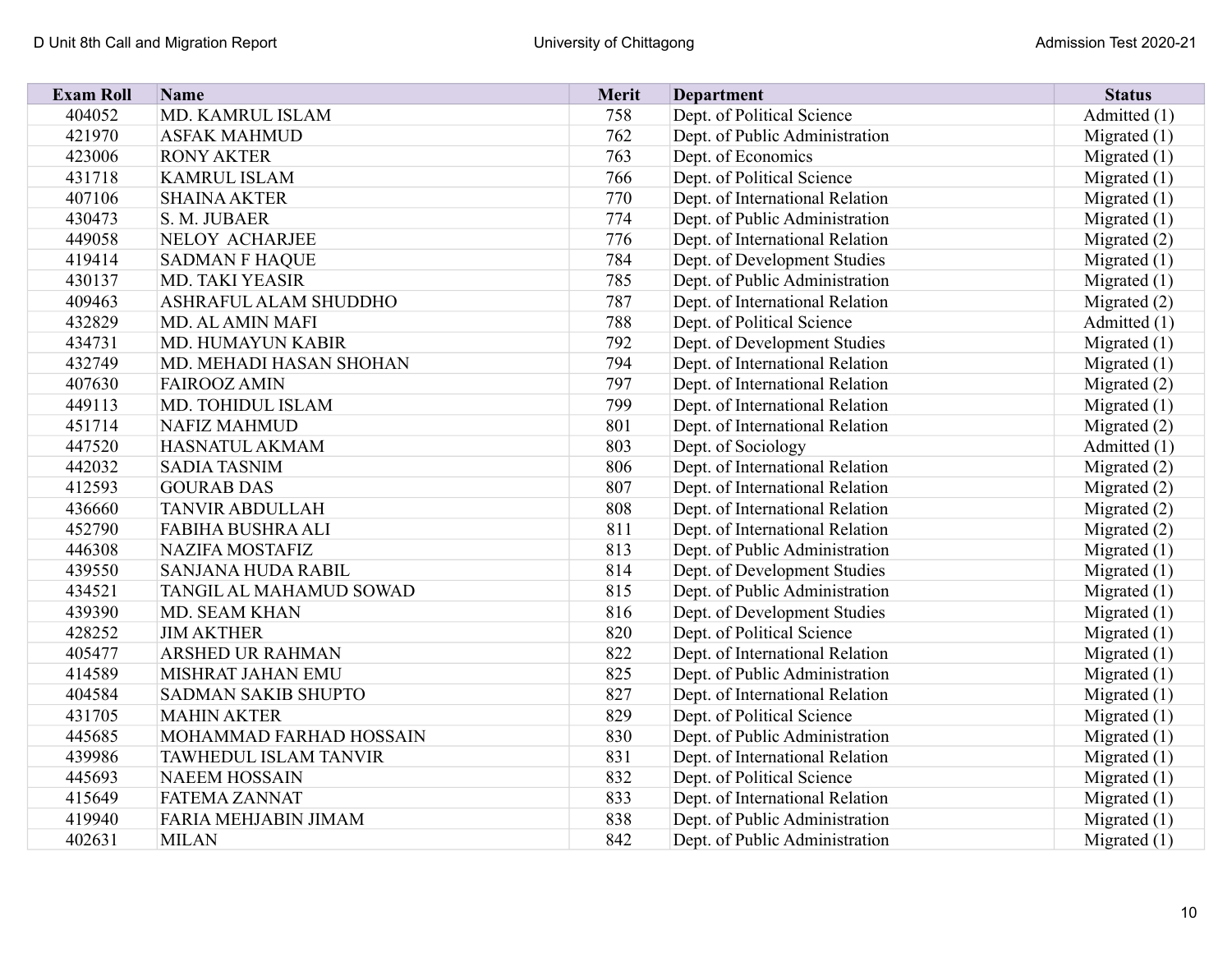| <b>Exam Roll</b> | Name                           | <b>Merit</b> | <b>Department</b>                   | <b>Status</b>  |
|------------------|--------------------------------|--------------|-------------------------------------|----------------|
| 414740           | <b>MD ALIFUL ISLAM</b>         | 843          | Dept. of Public Administration      | Migrated $(1)$ |
| 401953           | MD. REDWAN AHMED RIDOY         | 845          | Dept. of Public Administration      | Migrated $(1)$ |
| 415132           | RADETUM KHAN IBTESHAM          | 846          | Dept. of Public Administration      | Migrated $(1)$ |
| 410096           | <b>MAHARIN SULTANA</b>         | 847          | Dept. of Development Studies        | Migrated $(1)$ |
| 444566           | <b>MUNNY AKTHER</b>            | 849          | Dept. of Public Administration      | Migrated $(1)$ |
| 434826           | MOCHAMMAT KAUSER NECHA         | 858          | Dept. of Economics                  | Migrated $(1)$ |
| 409981           | <b>HOSSAIN AHMED TANVIR</b>    | 861          | Dept. of Political Science          | Migrated $(1)$ |
| 429651           | <b>JOYITA DEY</b>              | 862          | Dept. of Public Administration      | Migrated $(1)$ |
| 426582           | <b>JAKARIA MASUD</b>           | 863          | Dept. of Political Science          | Migrated $(1)$ |
| 453353           | <b>MD. ARAFAT ISLAM</b>        | 866          | Dept. of Public Administration      | Migrated $(1)$ |
| 447174           | MD. TAFSIR HOSSAIN ANTU        | 873          | Dept. of Political Science          | Migrated $(1)$ |
| 444217           | MD. MEHRAB TALUKDAR RAHI       | 875          | Dept. of Public Administration      | Migrated $(1)$ |
| 436233           | <b>FAKHRUL HAITHER TONU</b>    | 876          | Dept. of Public Administration      | Migrated $(1)$ |
| 450541           | MD.SHAFIUL ISLAM               | 879          | Dept. of Sociology                  | Admitted (1)   |
| 448747           | <b>BADHAN KUMAR MAHANTO</b>    | 880          | Dept. of Political Science          | Migrated $(1)$ |
| 450847           | <b>ROBIN SADAGAR</b>           | 882          | Dept. of Public Administration      | Migrated $(1)$ |
| 439119           | <b>MUSHAHID MIAH</b>           | 885          | Dept. of Political Science          | Migrated $(1)$ |
| 403349           | <b>ASHFAQ ZAMAN ARNOB</b>      | 887          | Dept. of Political Science          | Migrated $(1)$ |
| 446568           | <b>TASNIM RAHMAN</b>           | 888          | Dept. of Public Administration      | Migrated $(1)$ |
| 438268           | NAIMA SULTHANA                 | 889          | Dept. of Public Administration      | Migrated $(1)$ |
| 436148           | <b>TANIYA AKTER</b>            | 890          | Dept. of Communication & Journalism | Migrated $(1)$ |
| 412342           | S.M. MEHRAJ HOSSAIN CHOWDHURY  | 892          | Dept. of Public Administration      | Migrated $(1)$ |
| 413005           | <b>RASEL HOSSEN</b>            | 893          | Dept. of International Relation     | Migrated $(1)$ |
| 429671           | MOHAMMAD AKIF IBN YOUSUF       | 897          | Dept. of Public Administration      | Migrated $(1)$ |
| 414292           | <b>SHAHZIAR TALUKDER ZISAN</b> | 899          | Dept. of Public Administration      | Migrated $(1)$ |
| 403819           | MIJANUR RAHMAN ADRITH          | 900          | Dept. of Public Administration      | Migrated $(1)$ |
| 408509           | <b>JASIYA AFRIN</b>            | 901          | Dept. of Development Studies        | Migrated $(1)$ |
| 401301           | MD. PARVEZ MAHMUD              | 902          | Dept. of Political Science          | Migrated $(1)$ |
| 405624           | MD. AMIR HAMZA                 | 909          | Dept. of Political Science          | Migrated $(1)$ |
| 434083           | <b>MD. SHAJJAD HOSSAIN</b>     | 912          | Dept. of Political Science          | Migrated $(1)$ |
| 400107           | <b>ROBIUL ISLAM</b>            | 916          | Dept. of International Relation     | Migrated $(1)$ |
| 424701           | MD. MIRAJUL ISLAM              | 920          | Dept. of Communication & Journalism | Migrated $(1)$ |
| 430379           | <b>MD. NAYAN MIAH</b>          | 921          | Dept. of International Relation     | Migrated $(1)$ |
| 452319           | <b>GOURI TALUKDAR</b>          | 922          | Dept. of Development Studies        | Migrated $(1)$ |
| 449515           | SHANJEDA SHARMIN TAMANNA       | 923          | Dept. of International Relation     | Migrated $(1)$ |
| 426747           | MD. OSMAN GONI FAISAL          | 927          | Dept. of Political Science          | Migrated $(1)$ |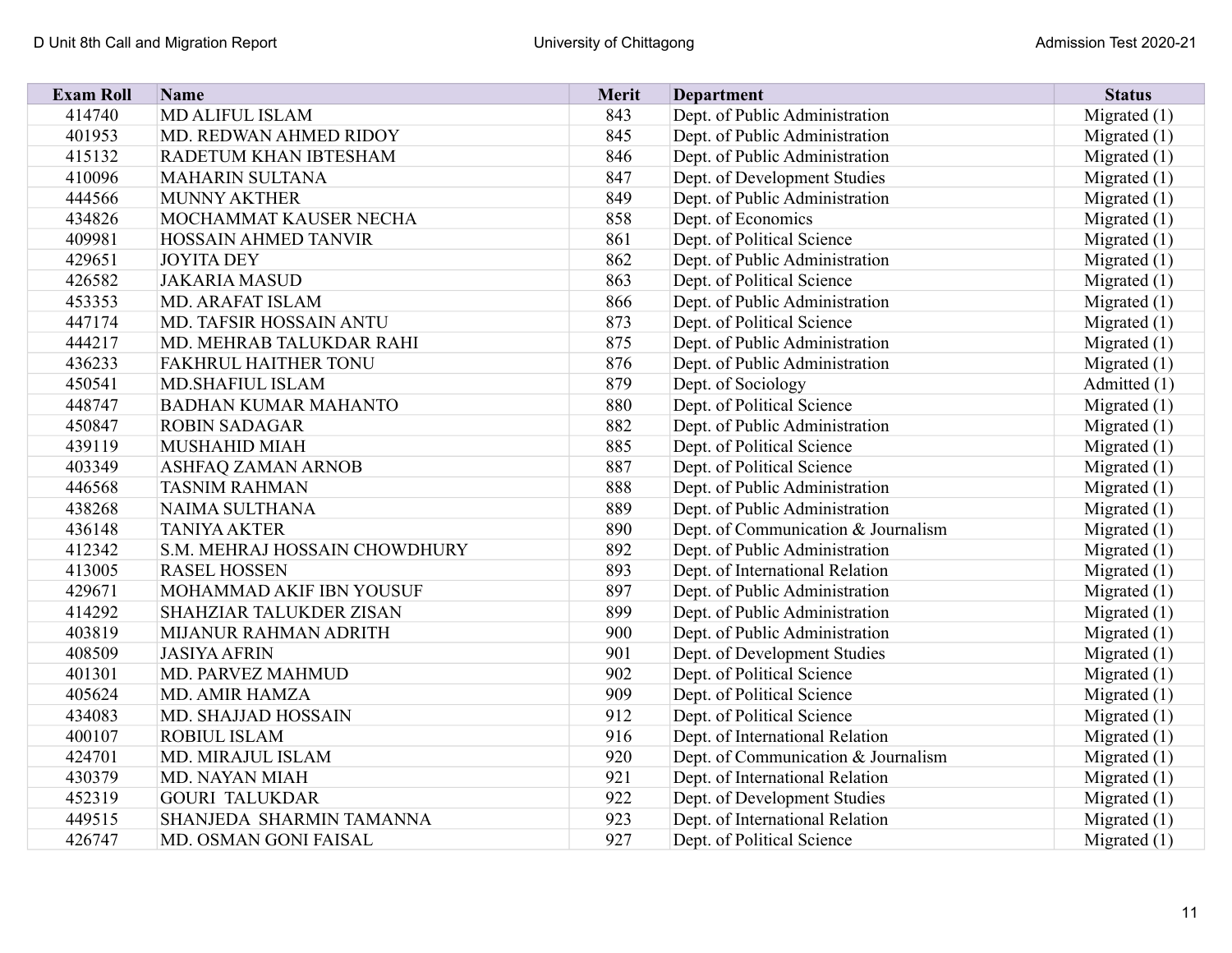| <b>Exam Roll</b> | Name                           | Merit | <b>Department</b>                     | <b>Status</b>  |
|------------------|--------------------------------|-------|---------------------------------------|----------------|
| 448009           | MD. SHOBUJ ISLAM               | 931   | Dept. of Political Science            | Migrated $(1)$ |
| 441538           | S. M. MARUF HASAN              | 932   | Dept. of Public Administration        | Migrated $(1)$ |
| 449575           | MOHAMMAD MINHAJUL ISLAM        | 933   | Dept. of International Relation       | Migrated $(1)$ |
| 427720           | MD. SAHIBUR RAHMAN AKIB        | 935   | Dept. of Development Studies          | Migrated $(1)$ |
| 446967           | NASATUN MISKAT NABERY          | 936   | Dept. of Marketing                    | Admitted (1)   |
| 409064           | FAHIM TANVIR AHMED KHAN        | 939   | Dept. of Public Administration        | Migrated $(1)$ |
| 429104           | <b>SAKHAWAT HOSSEN SANTA</b>   | 946   | Dept. of International Relation       | Migrated (2)   |
| 407136           | MD. ABDULLAH HEL FARUKY        | 950   | Dept. of International Relation       | Migrated (2)   |
| 424826           | UMMA GIHANI OLIN               | 951   | Dept. of International Relation       | Migrated (2)   |
| 436630           | MD. SOHAG MIA                  | 952   | Dept. of Public Administration        | Migrated (1)   |
| 401579           | <b>SAIFUL ISLAM</b>            | 955   | Dept. of Development Studies          | Migrated $(1)$ |
| 430064           | MD. MOSHEUR RAHMAN             | 960   | Dept. of Public Administration        | Migrated $(1)$ |
| 403755           | HASNATUL JANNAT PUTUL          | 964   | Dept. of International Relation       | Migrated $(2)$ |
| 454193           | <b>KAZI RIFA TAMANNA</b>       | 966   | Dept. of Sociology                    | Migrated $(1)$ |
| 410027           | <b>AFROZA AKTER NISHU</b>      | 968   | Dept. of International Relation       | Migrated $(2)$ |
| 415338           | <b>DURJOY BARUA</b>            | 969   | Dept. of Public Administration        | Migrated $(1)$ |
| 440781           | <b>TAFRIDA HAQUE SARA</b>      | 970   | Dept. of Development Studies          | Migrated $(1)$ |
| 447763           | <b>AFLATUN NESSA PEAULY</b>    | 972   | Dept. of Finance                      | Migrated $(1)$ |
| 406627           | <b>AL-MUSABBIR RASHID</b>      | 979   | Dept. of Public Administration        | Migrated (2)   |
| 447742           | MST. SOMAIYA AKTER SUMI        | 980   | Dept. of Public Administration        | Migrated (2)   |
| 441796           | HABIBA SULTANA MIM             | 989   | Dept. of Sociology                    | Migrated $(1)$ |
| 432007           | <b>MD. TAREQ RAHMAN</b>        | 990   | Dept. of Public Administration        | Migrated (2)   |
| 409936           | <b>MD. LIZAN AHMED</b>         | 992   | Dept. of Public Administration        | Migrated (2)   |
| 428688           | <b>NOBO SARKAR</b>             | 993   | Dept. of Public Administration        | Migrated (2)   |
| 421232           | <b>JANNATUL FERDOUS</b>        | 996   | Dept. of Public Administration        | Migrated $(1)$ |
| 400811           | <b>MD.SHAHARIAR RINTU</b>      | 997   | Dept. of Criminology & Police Science | Admitted (1)   |
| 432832           | <b>MOHIN UDDIN</b>             | 998   | Dept. of Public Administration        | Migrated $(1)$ |
| 445108           | MD. MAHARAJ UDDIN              | 999   | Dept. of Political Science            | Admitted (1)   |
| 411233           | <b>MST. FARJANA AKTER SUMI</b> | 1000  | Dept. of Political Science            | Migrated $(1)$ |
| 446680           | <b>MOHONA BAKTIAR MIM</b>      | 1004  | Dept. of Communication & Journalism   | Admitted (2)   |
| 429282           | <b>EMAM HOSSEN</b>             | 1006  | Dept. of Political Science            | Migrated $(1)$ |
| 442120           | MOHAMMAD OBAIDULLAH            | 1007  | Dept. of Political Science            | Migrated $(1)$ |
| 432900           | <b>PRAMI BARUA</b>             | 1012  | Dept. of Public Administration        | Migrated $(1)$ |
| 416230           | <b>SAHAT BIN ELIAS SAYEM</b>   | 1014  | Dept. of Finance                      | Migrated $(1)$ |
| 440805           | <b>ANIKA ANJUM</b>             | 1015  | Dept. of Sociology                    | Admitted (2)   |
| 448604           | <b>ASMA KHANAM</b>             | 1024  | Dept. of Political Science            | Admitted (2)   |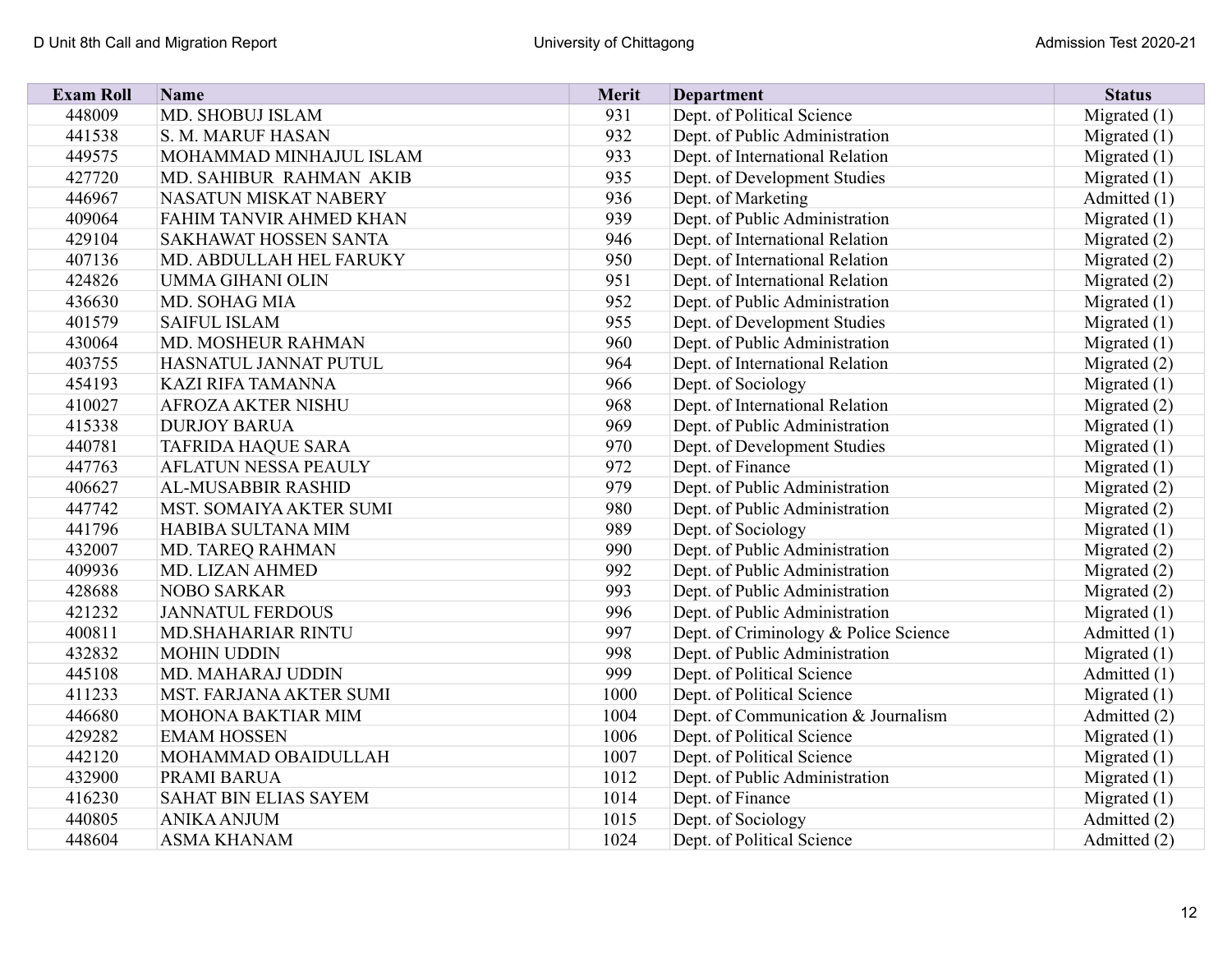| <b>Exam Roll</b> | Name                              | <b>Merit</b> | <b>Department</b>                            | <b>Status</b>  |
|------------------|-----------------------------------|--------------|----------------------------------------------|----------------|
| 454195           | <b>MD. RIDOY HOSSAIN</b>          | 1026         | Dept. of Public Administration               | Migrated $(1)$ |
| 414682           | <b>AFIFA BEGUM</b>                | 1027         | Dept. of International Relation              | Migrated (2)   |
| 401804           | <b>SHAHDAT HOSSEN</b>             | 1030         | Dept. of Public Administration               | Migrated $(1)$ |
| 428380           | <b>ABDULLAH AL MUMIN</b>          | 1032         | Dept. of Sociology                           | Migrated $(1)$ |
| 450907           | <b>ISRATH JARIN</b>               | 1034         | Dept. of Economics                           | Migrated $(1)$ |
| 404928           | <b>MD. ANOWAR HOSSAIN</b>         | 1035         | Dept. of Criminology & Police Science        | Admitted (2)   |
| 423480           | MST. JANNATUL FERDOUS AMINA       | 1039         | Dept. of Public Administration               | Migrated $(1)$ |
| 444593           | <b>ASMA JAHAN</b>                 | 1040         | Dept. of Public Administration               | Migrated $(1)$ |
| 434453           | <b>SAJJAD HOSSAIN SAIDEY</b>      | 1048         | Dept. of Political Science                   | Migrated $(1)$ |
| 447916           | <b>MD. TAREK</b>                  | 1051         | Dept. of Political Science                   | Admitted (2)   |
| 427289           | <b>MD. HOSSAIN</b>                | 1056         | Dept. of Public Administration               | Migrated $(1)$ |
| 444078           | <b>REZAUL KARIM TUSHAR</b>        | 1057         | Dept. of Public Administration               | Migrated $(1)$ |
| 406336           | MINHAJ AHAMMAD                    | 1058         | Dept. of Public Administration               | Migrated (1)   |
| 441199           | <b>NAFISA AZIM</b>                | 1059         | Dept. of Public Administration               | Migrated $(1)$ |
| 411837           | <b>FAZLE RABBI</b>                | 1061         | Dept. of Political Science                   | Admitted (2)   |
| 405019           | <b>SADEKIN REZA JASON</b>         | 1063         | Dept. of Public Administration               | Migrated $(1)$ |
| 451938           | <b>MST. HOMAIRA JANNAT BORSHA</b> | 1064         | Dept. of Public Administration               | Migrated $(1)$ |
| 421589           | <b>MD. ASHIKUR RAHMAN</b>         | 1065         | Dept. of Public Administration               | Migrated $(1)$ |
| 432020           | <b>TAHERA TASNIME</b>             | 1068         | Dept. of Public Administration               | Migrated $(1)$ |
| 429581           | <b>OMMAY SADIA</b>                | 1069         | Dept. of Public Administration               | Migrated $(1)$ |
| 413033           | <b>TANIMUL ALAM ZIAM</b>          | 1071         | Dept. of Public Administration               | Migrated $(1)$ |
| 436867           | <b>MASUD PARVES</b>               | 1073         | Dept. of Political Science                   | Admitted (2)   |
| 445393           | <b>MD. ABU RAIHAN</b>             | 1077         | Dept. of Public Administration               | Migrated (2)   |
| 404982           | <b>MST. FARIDA YESMIN</b>         | 1078         | Dept. of Political Science                   | Admitted (2)   |
| 449083           | <b>MD. TANVIR AHMED</b>           | 1080         | Dept. of Political Science                   | Admitted (2)   |
| 447035           | MD. NEZHUM RAHMAN RABBI           | 1081         | Dept. of Public Administration               | Migrated $(1)$ |
| 438120           | <b>KAMRUZZAMAN ASIF</b>           | 1082         | Dept. of Public Administration               | Migrated $(1)$ |
| 401466           | <b>SAJEDUL ISLAM</b>              | 1087         | Dept. of Geography and Environmental Studies | Admitted (1)   |
| 436950           | MOKARROMA SULTANA                 | 1088         | Dept. of Political Science                   | Migrated $(1)$ |
| 438900           | <b>MD. ALAMIN KHAN</b>            | 1089         | Dept. of Sociology                           | Migrated $(1)$ |
| 428022           | MD. ABU HOZAIFA SAYEM             | 1091         | Dept. of Public Administration               | Migrated $(1)$ |
| 453463           | MD. SHOZOL MUNSHE                 | 1094         | Dept. of Political Science                   | Migrated (1)   |
| 434982           | <b>AINUN NAHAR</b>                | 1099         | Dept. of Public Administration               | Migrated (1)   |
| 431382           | <b>FARHANA TAHER RICHI</b>        | 1100         | Dept. of Public Administration               | Migrated (1)   |
| 401024           | <b>NOYAN TARA</b>                 | 1101         | Dept. of Political Science                   | Migrated $(1)$ |
| 404588           | MD. ABU RAYHAN RAFUL              | 1106         | Dept. of Public Administration               | Admitted (2)   |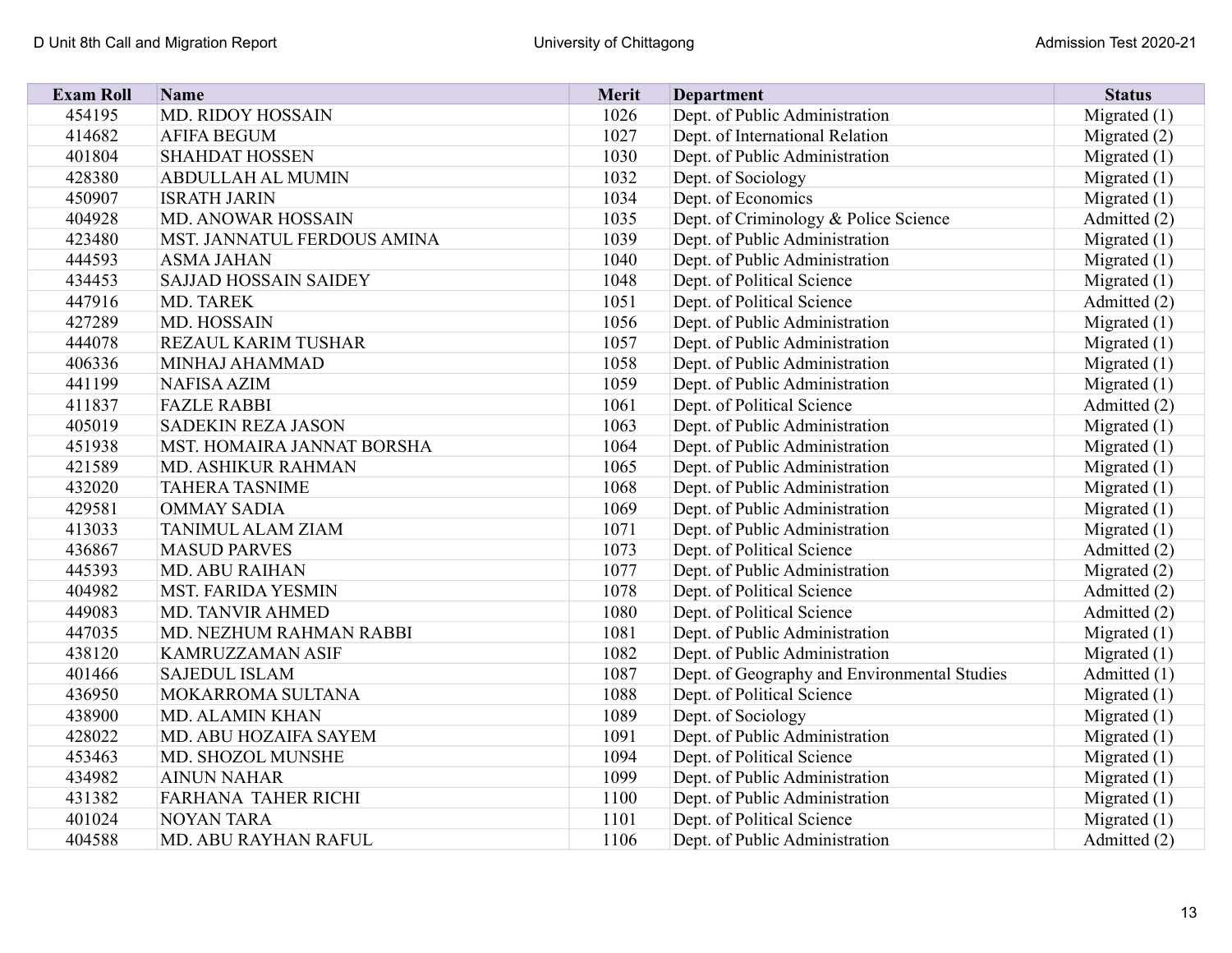| <b>Exam Roll</b> | <b>Name</b>                 | Merit | <b>Department</b>                     | <b>Status</b>  |
|------------------|-----------------------------|-------|---------------------------------------|----------------|
| 405184           | <b>ABID HASAN</b>           | 1108  | Dept. of Development Studies          | Migrated $(1)$ |
| 442448           | MD. ISTIAQUE AHMED KAFI     | 1109  | Dept. of Public Administration        | Migrated $(1)$ |
| 434678           | <b>SHARIAR CHAMOK</b>       | 1110  | Dept. of Development Studies          | Admitted (2)   |
| 442380           | <b>ABU SAYED ZISHAN</b>     | 1111  | Dept. of Political Science            | Admitted (2)   |
| 437737           | <b>SULTANA AKTER</b>        | 1113  | Dept. of Political Science            | Admitted (2)   |
| 445622           | <b>SHAHIN AHMED</b>         | 1115  | Dept. of Political Science            | Admitted (2)   |
| 446037           | MD. ARIF ALI                | 1117  | Dept. of Public Administration        | Migrated $(1)$ |
| 442992           | <b>SUMAIYA MUBASSIRAH</b>   | 1121  | Dept. of Communication & Journalism   | Admitted (2)   |
| 425785           | <b>BUSHRATUL KOBRA</b>      | 1127  | Dept. of Public Administration        | Migrated $(1)$ |
| 432624           | <b>TASHFIA</b>              | 1128  | Dept. of Political Science            | Admitted (2)   |
| 433956           | <b>AMIT HASAN SAGOR</b>     | 1130  | Dept. of Public Administration        | Migrated $(1)$ |
| 428943           | REZAUL MOSTAFA SHAH         | 1131  | Dept. of Political Science            | Admitted (2)   |
| 431086           | <b>MD. ARAFAT MONDOL</b>    | 1133  | Dept. of Public Administration        | Admitted (2)   |
| 417902           | <b>NAHID HASSAN</b>         | 1134  | Dept. of Development Studies          | Admitted (2)   |
| 415578           | <b>SAYMA YASMIN</b>         | 1135  | Dept. of Public Administration        | Admitted (1)   |
| 436313           | <b>RIYAD HOSSAIN</b>        | 1140  | Dept. of Public Administration        | Admitted (2)   |
| 452734           | MD. SALMAN HOSSAIN          | 1141  | Dept. of Political Science            | Admitted (2)   |
| 429510           | <b>AHMED FARHAN HASAN</b>   | 1142  | Dept. of Public Administration        | Migrated $(1)$ |
| 448398           | <b>REDOUN ISLAM ROKY</b>    | 1148  | Dept. of Public Administration        | Admitted (2)   |
| 439569           | MD. SAHIJUL ISLAM           | 1150  | Dept. of Political Science            | Admitted (2)   |
| 442360           | <b>MASUM BILLAH</b>         | 1154  | Dept. of Public Administration        | Admitted (2)   |
| 440714           | <b>AHNAF TAHMID</b>         | 1155  | Dept. of Communication & Journalism   | Admitted (2)   |
| 411526           | <b>MD. ABIR MAHMUD</b>      | 1157  | Dept. of Political Science            | Admitted (2)   |
| 432208           | MD. ESKUNDER MERZA HASHIB   | 1159  | Dept. of Communication & Journalism   | Admitted (2)   |
| 427974           | <b>RAISA FERDOUSI</b>       | 1160  | Dept. of Development Studies          | Migrated $(1)$ |
| 440019           | <b>RIDWAN ISHRAK</b>        | 1164  | Dept. of Communication & Journalism   | Admitted (2)   |
| 448560           | <b>SADIA AFRIN</b>          | 1165  | Dept. of Human Resources Management   | Admitted (1)   |
| 416911           | <b>MOUMITA DAS</b>          | 1170  | Dept. of Finance                      | Migrated $(1)$ |
| 435488           | <b>SHATABDI DAS</b>         | 1172  | Dept. of Development Studies          | Migrated $(1)$ |
| 417803           | <b>FARIA YEASMEN</b>        | 1174  | Dept. of Economics                    | Migrated $(1)$ |
| 439033           | <b>MOST. SHARIFA KHATUN</b> | 1175  | Dept. of Criminology & Police Science | Admitted (2)   |
| 434261           | KHANDAKAR MUHIMEN NAFISH    | 1179  | Dept. of Political Science            | Admitted (2)   |
| 437345           | <b>RIFAT FAYSAL</b>         | 1180  | Dept. of Political Science            | Admitted (2)   |
| 402786           | <b>SREE KANTA MALLICK</b>   | 1183  | Dept. of Sociology                    | Admitted (2)   |
| 430282           | <b>JAHEDA PARVIN KAJOL</b>  | 1184  | Dept. of Development Studies          | Admitted (2)   |
| 453820           | <b>MALIHA MEHJABIN</b>      | 1186  | Dept. of Sociology                    | Admitted (2)   |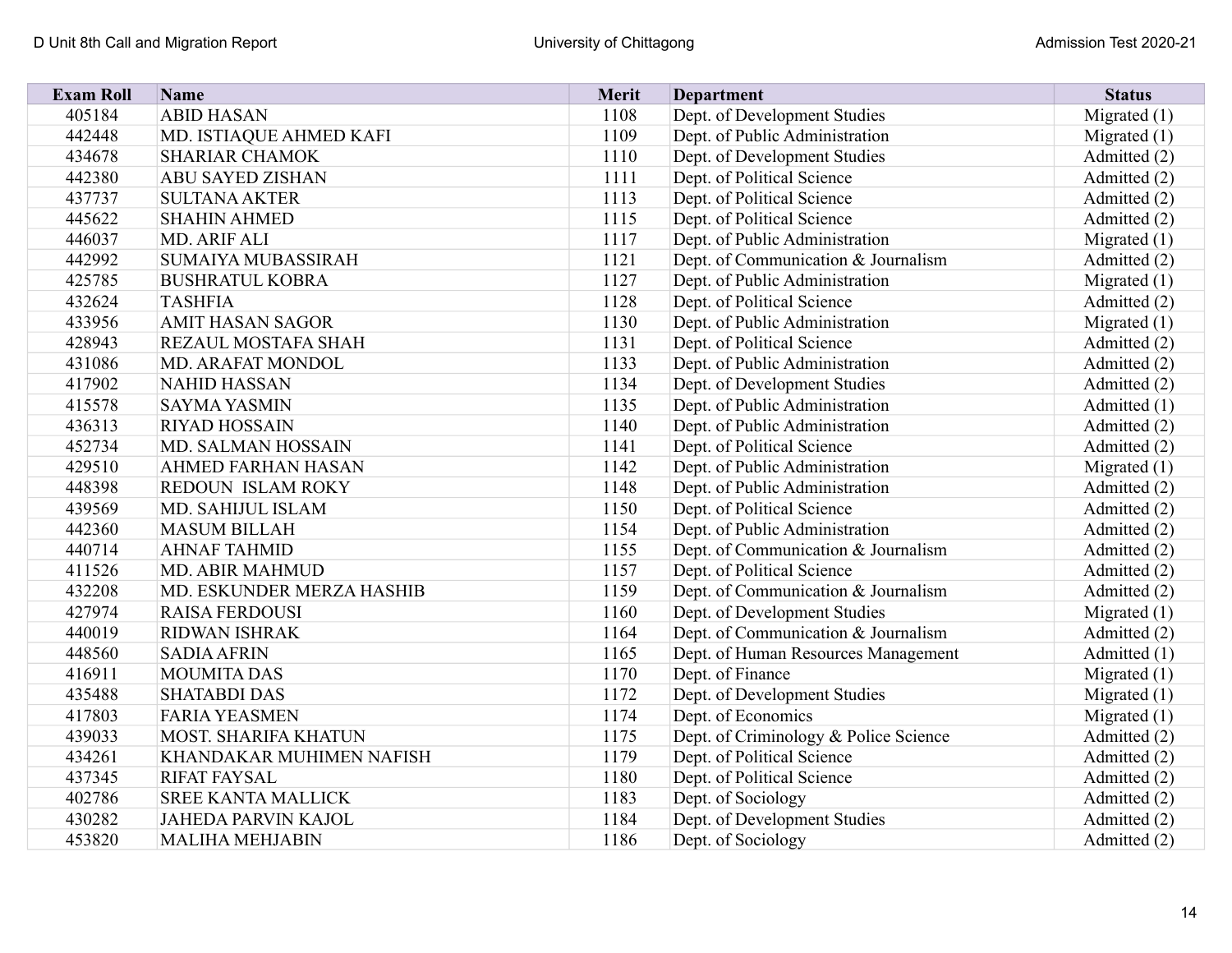| <b>Exam Roll</b> | Name                             | <b>Merit</b> | <b>Department</b>                     | <b>Status</b>  |
|------------------|----------------------------------|--------------|---------------------------------------|----------------|
| 403920           | MD. AIOBOUR RAHMAN               | 1188         | Dept. of Sociology                    | Admitted (2)   |
| 432981           | <b>CHOITY SEN</b>                | 1189         | Dept. of Political Science            | Migrated (1)   |
| 409868           | <b>NAFEES IMTIAZ SHAFI</b>       | 1190         | Dept. of Sociology                    | Admitted (2)   |
| 426911           | <b>TOWFIQUL QUDDUS</b>           | 1192         | Dept. of Finance                      | Migrated $(1)$ |
| 448496           | <b>DIP SAHA</b>                  | 1193         | Dept. of Political Science            | Migrated (1)   |
| 407808           | PROKASH DAS                      | 1194         | Dept. of Communication & Journalism   | Admitted (2)   |
| 421720           | <b>FAZLER RABBI NASIB SARKER</b> | 1195         | Dept. of Sociology                    | Admitted (2)   |
| 416743           | NURJAHAN BEGUM                   | 1196         | Dept. of Communication & Journalism   | Admitted (2)   |
| 415978           | MST.SHAHNEWAZ SAMAD EMA          | 1198         | Dept. of Economics                    | Migrated $(1)$ |
| 434125           | <b>MD. NAZMUL HUDA</b>           | 1200         | Dept. of Communication & Journalism   | Admitted (2)   |
| 433652           | <b>SHAKIL AHMED</b>              | 1202         | Dept. of Political Science            | Migrated $(1)$ |
| 442995           | <b>MARIA TAZNIN</b>              | 1205         | Dept. of Political Science            | Admitted (2)   |
| 417642           | MIFTAHUL ZANNAT                  | 1207         | Dept. of Political Science            | Admitted (2)   |
| 450765           | TAMANNA NUSHRAT ESHIKA           | 1209         | Dept. of Accounting                   | Admitted (1)   |
| 440265           | <b>JANNATUL NAIMA</b>            | 1215         | Dept. of Criminology & Police Science | Admitted (2)   |
| 431898           | <b>ALI HASAN</b>                 | 1221         | Dept. of Political Science            | Admitted (2)   |
| 440160           | <b>MD. NAJMUL HUDA</b>           | 1223         | Dept. of Public Administration        | Admitted (2)   |
| 405325           | <b>MD. RASEL RANA</b>            | 1224         | Dept. of Political Science            | Admitted (2)   |
| 445669           | MOHAMMAD NAJMUL HASAN            | 1225         | Dept. of Sociology                    | Admitted (2)   |
| 434874           | <b>NURUL ABEDIN</b>              | 1229         | Dept. of Political Science            | Admitted (2)   |
| 439402           | <b>SUMI AKTER</b>                | 1231         | Dept. of Sociology                    | Admitted (2)   |
| 449460           | <b>MD. RIADUR RAHMAN</b>         | 1234         | Dept. of Political Science            | Admitted (2)   |
| 430131           | NAFISHA NAWAR                    | 1235         | Dept. of Sociology                    | Admitted (2)   |
| 431252           | <b>SHAFIKUL ALAM</b>             | 1239         | Dept. of Development Studies          | Admitted (2)   |
| 427722           | <b>SADIA TASNIM SEME</b>         | 1242         | Dept. of Public Administration        | Admitted (2)   |
| 440615           | MOHD. MAMUNUR RASHID MAMUN       | 1244         | Dept. of Economics                    | Migrated $(1)$ |
| 435598           | <b>MD. SABBIR TUTUL</b>          | 1245         | Dept. of Criminology & Police Science | Migrated $(1)$ |
| 424279           | <b>MINHAJ AKTER</b>              | 1249         | Dept. of Sociology                    | Admitted (2)   |
| 411563           | MD. SAJJADUL KARIM               | 1251         | Dept. of Sociology                    | Admitted (2)   |
| 432569           | <b>MAHURI KABIR SHEFA</b>        | 1252         | Dept. of Sociology                    | Admitted (2)   |
| 414417           | <b>FAYSAL AHMED RAFI</b>         | 1253         | Dept. of Public Administration        | Admitted (2)   |
| 437303           | NUSRAT SIDDEQUA ANIKA            | 1254         | Dept. of Economics                    | Migrated $(1)$ |
| 449740           | <b>SADIA SULTANA MONNY</b>       | 1256         | Dept. of Sociology                    | Admitted (2)   |
| 420543           | <b>SAIFA NOOR EFTI</b>           | 1259         | Dept. of Sociology                    | Admitted (2)   |
| 404835           | <b>RASHID SABIK</b>              | 1261         | Dept. of Criminology & Police Science | Migrated $(1)$ |
| 428131           | <b>SOYED NAYEEM MD. RAKIB</b>    | 1263         | Dept. of Political Science            | Migrated $(1)$ |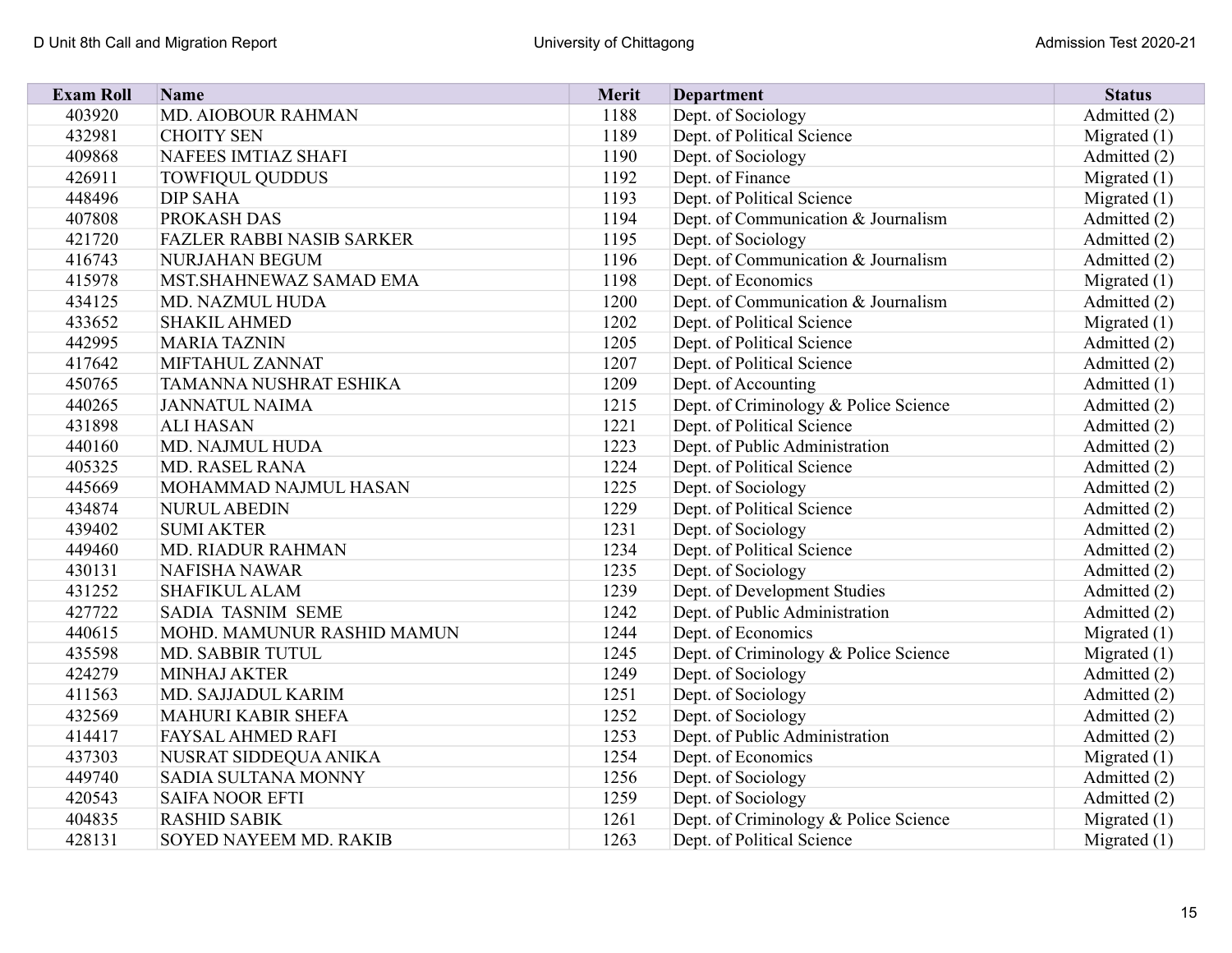| <b>Exam Roll</b> | Name                        | <b>Merit</b> | <b>Department</b>                            | <b>Status</b>  |
|------------------|-----------------------------|--------------|----------------------------------------------|----------------|
| 422951           | DIDARUL ISLAM MOHSIN        | 1267         | Dept. of Communication & Journalism          | Migrated $(1)$ |
| 403962           | AMIT KUMAR SUTRADHAR        | 1269         | Dept. of Criminology & Police Science        | Migrated $(1)$ |
| 423299           | <b>MD. ZAINUL AREFIN</b>    | 1277         | Dept. of Political Science                   | Migrated $(1)$ |
| 423849           | <b>OSMAN AL MAHADI</b>      | 1278         | Dept. of Political Science                   | Admitted (2)   |
| 453068           | <b>MD. NAKIBUL HASAN</b>    | 1279         | Dept. of Political Science                   | Migrated (1)   |
| 447728           | <b>JANNATUL MAAWA</b>       | 1280         | Dept. of Public Administration               | Migrated $(1)$ |
| 431322           | <b>RAKIBUL ISLAM</b>        | 1282         | Dept. of Development Studies                 | Admitted (2)   |
| 447318           | SUKHI TARA TANCHANGYA       | 1289         | Dept. of Public Administration               | Migrated $(1)$ |
| 420448           | <b>SADIA MEHZABIN</b>       | 1290         | Dept. of Communication & Journalism          | Migrated $(1)$ |
| 450473           | KAWSAR MAHMUD ROHAN MRIDHA  | 1292         | Dept. of Communication & Journalism          | Migrated $(1)$ |
| 424069           | <b>TANZINA SULTANA</b>      | 1294         | Dept. of Communication & Journalism          | Migrated $(1)$ |
| 432357           | <b>MD. MAMUN MIAH</b>       | 1296         | Dept. of Sociology                           | Migrated $(1)$ |
| 441121           | <b>SOHEL RANA</b>           | 1297         | Dept. of Public Administration               | Migrated $(1)$ |
| 435872           | SHEIKH SHOHELI DILL AFROJ   | 1302         | Dept. of Political Science                   | Migrated $(1)$ |
| 446768           | <b>MD. ASRAFUL ALOM</b>     | 1304         | Dept. of Political Science                   | Migrated $(1)$ |
| 442658           | MD. MOSTAFIZUR RAHMAN TAMIM | 1305         | Dept. of Development Studies                 | Migrated $(2)$ |
| 437285           | <b>MINAR RAHMAN</b>         | 1306         | Dept. of Political Science                   | Migrated $(1)$ |
| 426839           | <b>BORSHA SINGHA</b>        | 1309         | Dept. of Public Administration               | Migrated $(1)$ |
| 414849           | <b>ELMATAWRAT</b>           | 1310         | Dept. of Finance                             | Migrated $(1)$ |
| 453109           | MD. MEHEDI HASAN            | 1312         | Dept. of Geography and Environmental Studies | Admitted (2)   |
| 448021           | RAIYAN ZAMAN KHAN JIBON     | 1314         | Dept. of Accounting                          | Migrated (1)   |
| 440974           | MAHBUBUR RAHMAN MAHIN       | 1315         | Dept. of Political Science                   | Migrated $(1)$ |
| 448179           | <b>MD. JAKER HOSSAIN</b>    | 1317         | Dept. of Criminology & Police Science        | Migrated $(1)$ |
| 407054           | <b>SAJIB ISLAM</b>          | 1323         | Dept. of Political Science                   | Migrated $(1)$ |
| 448495           | <b>FARIA TASNIM HOSSAIN</b> | 1324         | Dept. of Public Administration               | Migrated (2)   |
| 452565           | NISHADUZZAMAN               | 1326         | Dept. of Political Science                   | Migrated $(1)$ |
| 430470           | MD. ZAMIUL ISLAM            | 1328         | Dept. of Political Science                   | Migrated $(1)$ |
| 402616           | <b>SADIA NOSHIN</b>         | 1329         | Dept. of Political Science                   | Migrated (1)   |
| 448134           | MD. JAHIDUL ISLAM CHOWDHURY | 1331         | Dept. of Political Science                   | Migrated $(1)$ |
| 443089           | <b>MD. NAZIM UDDIN</b>      | 1333         | Dept. of Development Studies                 | Migrated (3)   |
| 402657           | <b>SHOB NUR TANISHA</b>     | 1334         | Dept. of Political Science                   | Migrated $(2)$ |
| 447473           | <b>ATIQUR RAHMAN</b>        | 1335         | Dept. of Political Science                   | Migrated $(1)$ |
| 445221           | <b>MISS HRIDY AKTER</b>     | 1339         | Dept. of Public Administration               | Migrated $(1)$ |
| 439695           | <b>RUKAIYA YASMIN</b>       | 1342         | Dept. of Political Science                   | Migrated (2)   |
| 438147           | NIRUTAZE AKTER              | 1343         | Dept. of Sociology                           | Migrated $(1)$ |
| 410666           | MD. MAFIJUL ALAM            | 1347         | Dept. of Public Administration               | Migrated $(1)$ |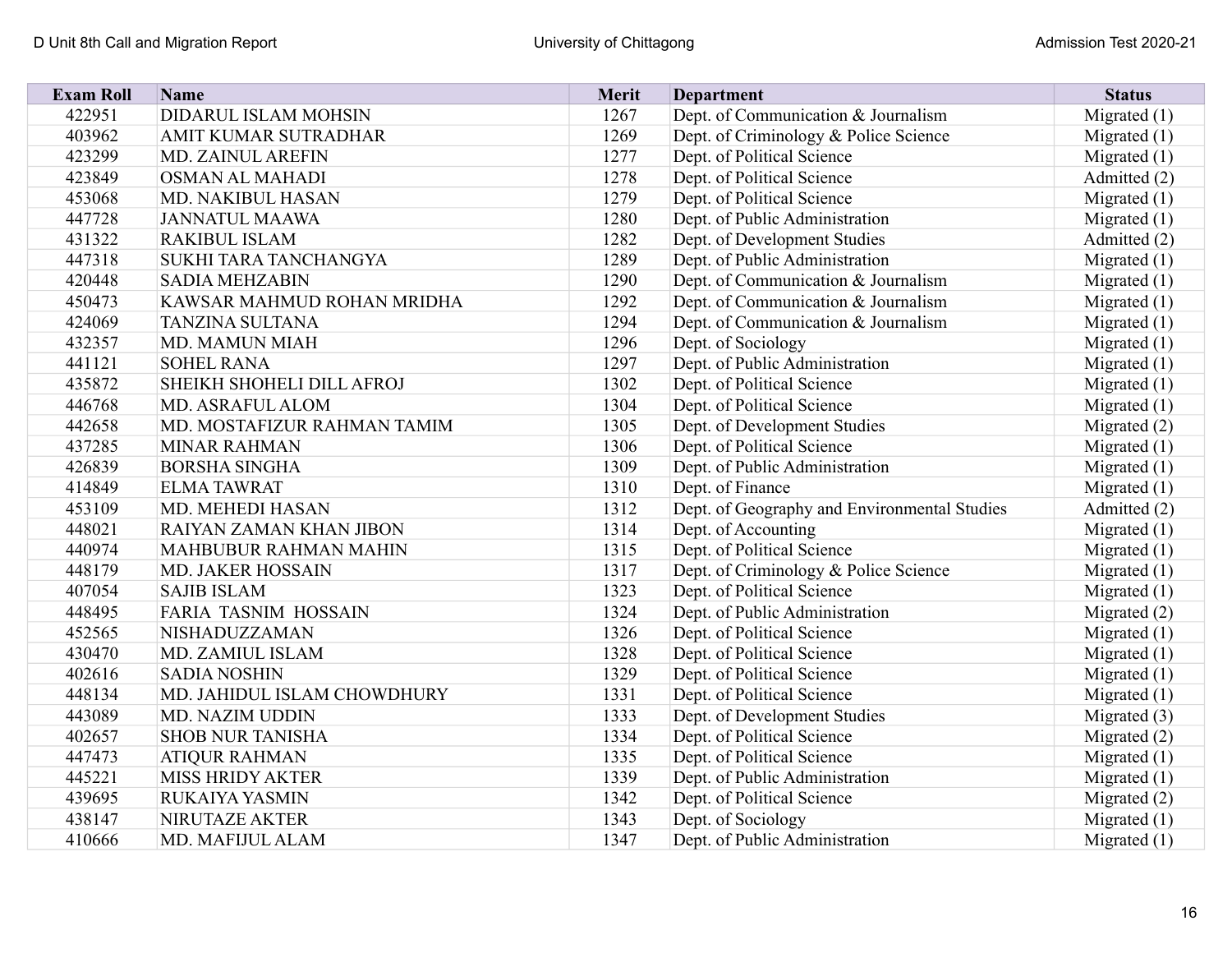| <b>Exam Roll</b> | Name                                | Merit | <b>Department</b>                     | <b>Status</b>  |
|------------------|-------------------------------------|-------|---------------------------------------|----------------|
| 431471           | MD. BELAL UDDIN                     | 1348  | Dept. of Development Studies          | Admitted (1)   |
| 451626           | ABDULLAH AL MAHBUB                  | 1349  | Dept. of Political Science            | Migrated $(1)$ |
| 427536           | <b>MD.MASUM MIA</b>                 | 1350  | Dept. of Public Administration        | Migrated $(1)$ |
| 453960           | AYESHA SIDDIKA SANJIDA              | 1357  | Dept. of Sociology                    | Migrated $(1)$ |
| 451699           | <b>PUJA PAUL</b>                    | 1360  | Dept. of Criminology & Police Science | Migrated $(1)$ |
| 440027           | <b>SAKIB AHMED</b>                  | 1367  | Dept. of Political Science            | Migrated (2)   |
| 450910           | AFRIN JAHAN SAIMA                   | 1368  | Dept. of Political Science            | Migrated (2)   |
| 409789           | MD. RAKIB HOSSAIN FUHAD             | 1374  | Dept. of Communication & Journalism   | Migrated $(1)$ |
| 423428           | <b>MD. RAHAT HOSSEN</b>             | 1375  | Dept. of Communication & Journalism   | Migrated $(1)$ |
| 446022           | <b>NADIA ALAM NITU</b>              | 1376  | Dept. of Criminology & Police Science | Admitted (2)   |
| 439618           | MD. KAWSAR IBNE DELOWAR             | 1378  | Dept. of Criminology & Police Science | Admitted (3)   |
| 435816           | <b>SHAJALAL SHEIKH</b>              | 1381  | Dept. of Communication & Journalism   | Admitted (3)   |
| 408042           | NURSHED ISLAM JONY                  | 1382  | Dept. of Economics                    | Migrated $(1)$ |
| 428543           | MOHAMMAD ARAFAT HOSSAIN             | 1383  | Dept. of Communication & Journalism   | Admitted (3)   |
| 410271           | <b>HASIBUR RAHMAN</b>               | 1384  | Dept. of Communication & Journalism   | Admitted (3)   |
| 409989           | <b>SHAHADAT HOSSAIN</b>             | 1386  | Dept. of Political Science            | Migrated $(1)$ |
| 446846           | <b>BADHON SARKER</b>                | 1388  | Dept. of Political Science            | Migrated $(1)$ |
| 433976           | <b>MINARUL HAQUE</b>                | 1392  | Dept. of Public Administration        | Migrated $(1)$ |
| 443749           | <b>SAJU AKTHER</b>                  | 1393  | Dept. of Political Science            | Migrated $(1)$ |
| 450057           | <b>SHAMIMA AKTER SHAMMI</b>         | 1395  | Dept. of Political Science            | Migrated $(1)$ |
| 437499           | MUHIBULLAH                          | 1397  | Dept. of Political Science            | Migrated $(1)$ |
| 433336           | <b>NAHID PRODAN</b>                 | 1398  | Dept. of Public Administration        | Migrated $(1)$ |
| 406325           | MD. AL MAMUN                        | 1401  | Dept. of Political Science            | Migrated $(1)$ |
| 427732           | MD. HEMEL KHAN                      | 1402  | Dept. of Political Science            | Migrated $(1)$ |
| 437030           | <b>JESMIN AKTAR ANIKA CHOWDHURY</b> | 1403  | Dept. of Criminology & Police Science | Admitted (3)   |
| 413465           | <b>REZAUL ISLAM</b>                 | 1405  | Dept. of Development Studies          | Migrated $(1)$ |
| 453619           | <b>MD. ALAL HOSSAIN</b>             | 1412  | Dept. of Political Science            | Migrated $(1)$ |
| 441069           | <b>ATIQUE MASUD TAREQUE</b>         | 1413  | Dept. of Criminology & Police Science | Migrated $(1)$ |
| 451258           | MOHAMMOD NAZIM UDDIN                | 1414  | Dept. of Communication & Journalism   | Migrated $(1)$ |
| 438808           | <b>SAMIHA MISHOURY MUNA</b>         | 1415  | Dept. of Political Science            | Migrated $(2)$ |
| 442482           | SANJANA SAZMIN ARNIA                | 1416  | Dept. of Anthropology                 | Admitted (3)   |
| 403901           | <b>SABRINA RAHMAN TIHA</b>          | 1417  | Dept. of Accounting                   | Admitted (1)   |
| 444461           | MD. RAKIBUL HASAN PRAMANIK          | 1420  | Dept. of Political Science            | Migrated $(1)$ |
| 430603           | MOLLA MD ARAFATH UDDIN              | 1429  | Dept. of Communication & Journalism   | Migrated $(1)$ |
| 436017           | <b>SUMAITA MEHZABIN</b>             | 1430  | Dept. of Sociology                    | Admitted (3)   |
| 451795           | ZAKIA SULTANA TAMANNA               | 1432  | Dept. of Sociology                    | Admitted (3)   |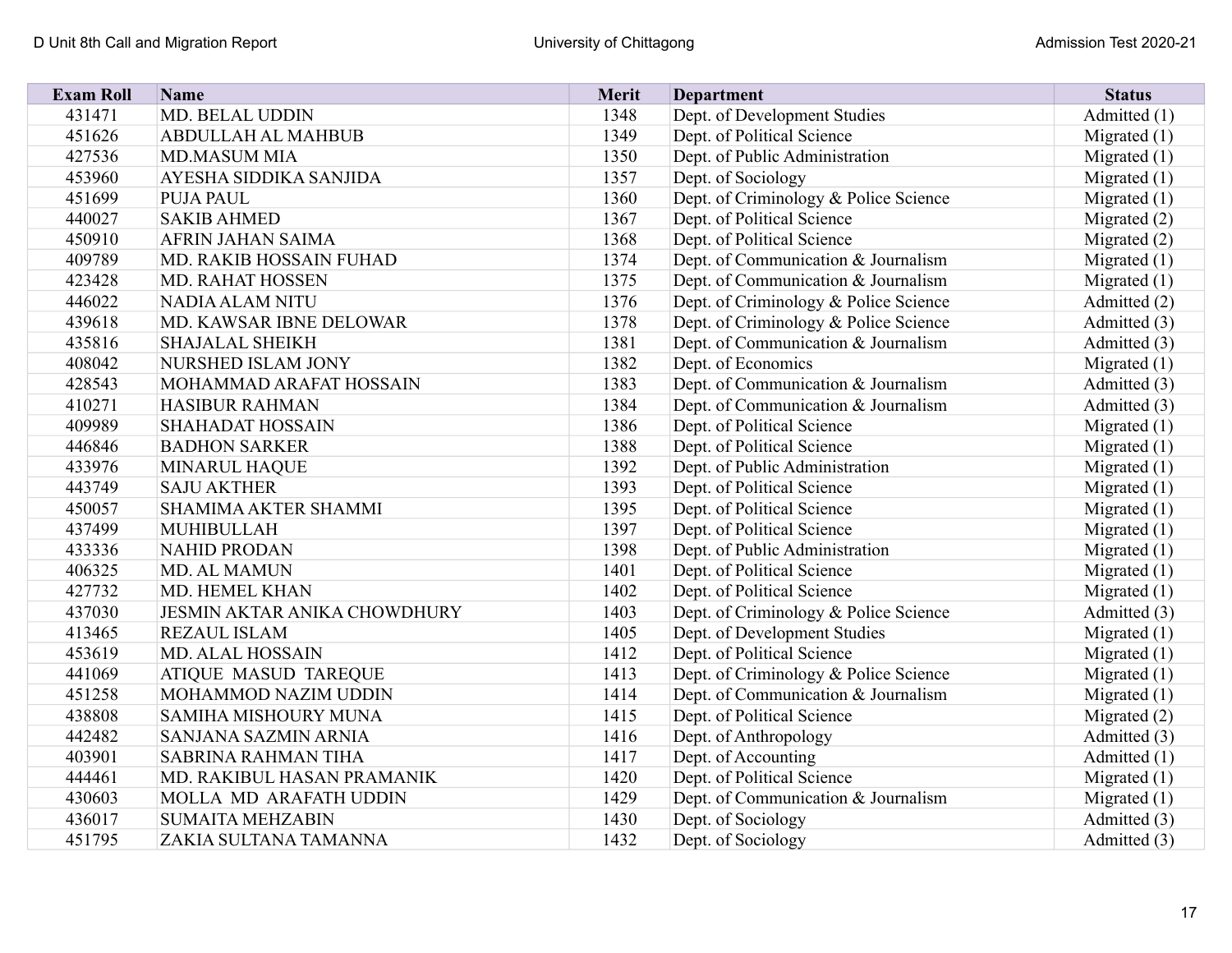| <b>Exam Roll</b> | <b>Name</b>                   | <b>Merit</b> | <b>Department</b>                   | <b>Status</b>  |
|------------------|-------------------------------|--------------|-------------------------------------|----------------|
| 431405           | MD. TAHSIN KABIR              | 1438         | Dept. of Human Resources Management | Admitted (1)   |
| 441536           | <b>SUMAIYA SULTANA</b>        | 1442         | Dept. of Political Science          | Migrated $(1)$ |
| 403710           | <b>RAJIB MIA</b>              | 1443         | Dept. of Political Science          | Migrated $(1)$ |
| 448870           | MD. GOLAM RABBANI             | 1446         | Dept. of Development Studies        | Migrated $(1)$ |
| 448579           | <b>MD PIAROUL ISLAM</b>       | 1449         | Dept. of Sociology                  | Admitted (3)   |
| 415460           | <b>RAFIK ISLAM</b>            | 1450         | Dept. of Sociology                  | Admitted (3)   |
| 431841           | <b>GIASHUR RAHMAN</b>         | 1451         | Dept. of Communication & Journalism | Migrated $(1)$ |
| 453241           | <b>AHMMED ALI</b>             | 1452         | Dept. of Sociology                  | Admitted (3)   |
| 432078           | MD. MOJAHIDUJJAMAN            | 1459         | Dept. of Communication & Journalism | Migrated $(1)$ |
| 406852           | MD. SADIKUL ISLAM             | 1460         | Dept. of Political Science          | Migrated $(1)$ |
| 431402           | <b>MD. SAIFUL ISLAM</b>       | 1465         | Dept. of Public Administration      | Migrated $(2)$ |
| 436081           | <b>MOMENUR SHEIKH</b>         | 1466         | Dept. of Communication & Journalism | Migrated (1)   |
| 439620           | <b>ESRAT JAHAN TARIN</b>      | 1470         | Dept. of Sociology                  | Migrated (1)   |
| 437160           | <b>RIFAT HASAN</b>            | 1471         | Dept. of Political Science          | Migrated $(1)$ |
| 434683           | <b>KANIZ FATIMA MEEM</b>      | 1472         | Dept. of Sociology                  | Migrated $(1)$ |
| 435390           | MD. MAHDI SIDDIK EFATH        | 1473         | Dept. of Management                 | Admitted (1)   |
| 424287           | <b>SHAHRIAR FARID</b>         | 1474         | Dept. of Sociology                  | Migrated $(1)$ |
| 445358           | <b>SUJOY DAS GUPTA</b>        | 1476         | Dept. of Communication & Journalism | Migrated $(2)$ |
| 440564           | <b>RAFAEL AHMED LON</b>       | 1479         | Dept. of Anthropology               | Admitted (3)   |
| 405868           | <b>WALIDOR RAHMAN RAFIZ</b>   | 1480         | Dept. of Sociology                  | Migrated $(1)$ |
| 443929           | <b>FARJANA AKTER</b>          | 1485         | Dept. of Anthropology               | Admitted (3)   |
| 444346           | MD.MOKLESUR RAHMAN            | 1487         | Dept. of Sociology                  | Migrated $(1)$ |
| 412334           | <b>TAHASIN TABASSUM AKTER</b> | 1489         | Dept. of Political Science          | Migrated $(1)$ |
| 401177           | <b>SIAM MAHMUD</b>            | 1490         | Dept. of Sociology                  | Migrated $(1)$ |
| 406030           | MD. RIFAT MIA                 | 1493         | Dept. of Sociology                  | Migrated $(1)$ |
| 439591           | <b>PUNAM DEY</b>              | 1494         | Dept. of Economics                  | Migrated $(1)$ |
| 449947           | <b>RAHMATIN NAHAR ROTI</b>    | 1496         | Dept. of Sociology                  | Migrated $(1)$ |
| 446205           | MD. MONTACHIR RAHMAN          | 1500         | Dept. of Sociology                  | Migrated $(1)$ |
| 425405           | MOHAMMAD SAKAWAT HOSSAIN      | 1503         | Dept. of Development Studies        | Migrated $(1)$ |
| 404555           | MD. FORKAN AHAMMAD            | 1506         | Dept. of Sociology                  | Migrated $(1)$ |
| 402860           | MD. ABU KAWSER                | 1509         | Dept. of Sociology                  | Migrated $(1)$ |
| 446772           | NURMOHAMMAD                   | 1511         | Dept. of Sociology                  | Migrated $(1)$ |
| 435460           | <b>ARIFA AKTER</b>            | 1514         | Dept. of Economics                  | Migrated $(1)$ |
| 438949           | <b>SHOHAG CHOWDHURY</b>       | 1516         | Dept. of Management                 | Admitted (1)   |
| 407147           | <b>MD. SAHAB UDDIN</b>        | 1517         | Dept. of Sociology                  | Migrated $(1)$ |
| 450774           | <b>ISRAT JAHAN</b>            | 1519         | Dept. of Sociology                  | Migrated $(1)$ |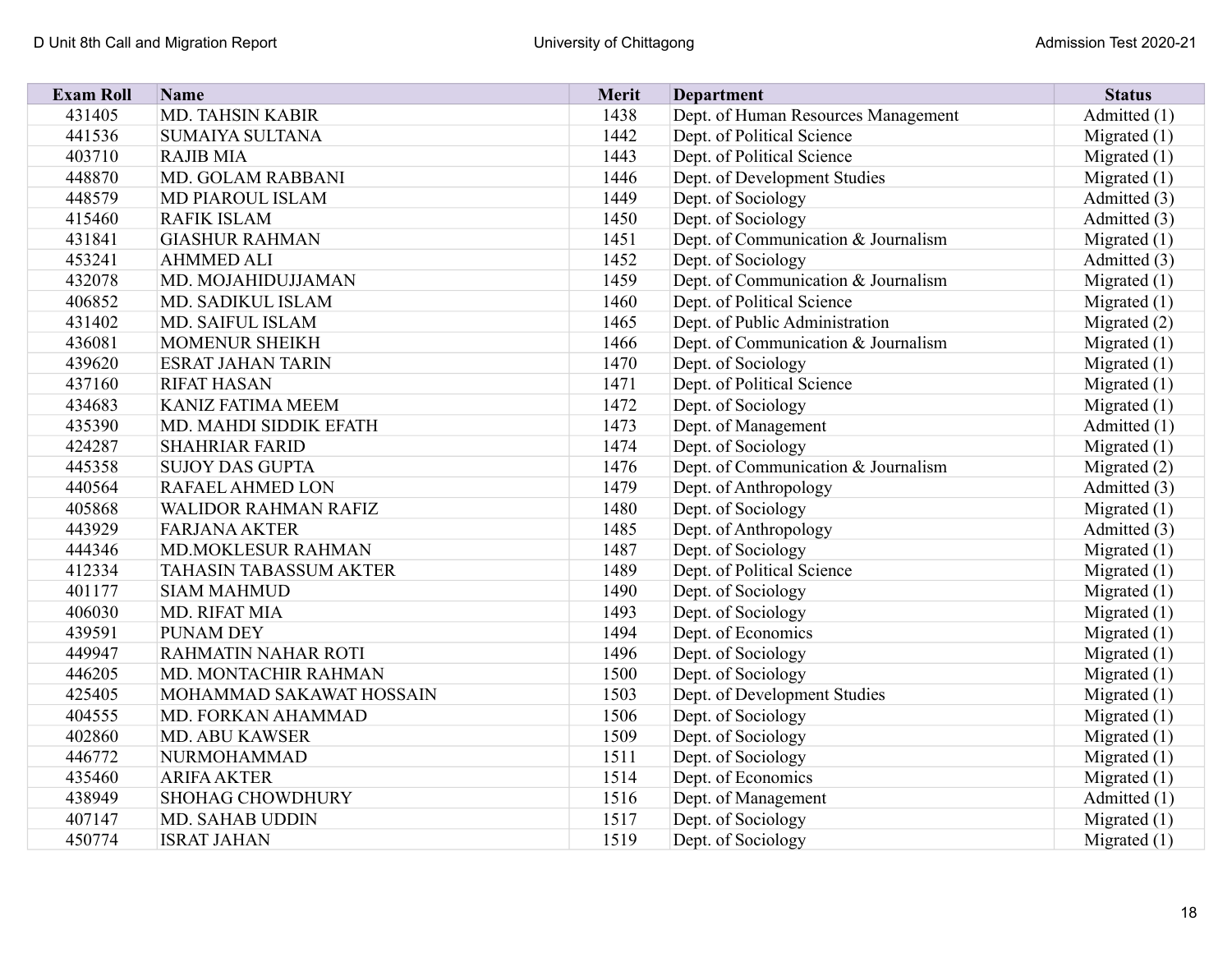| <b>Exam Roll</b> | Name                       | <b>Merit</b> | <b>Department</b>                            | <b>Status</b>  |
|------------------|----------------------------|--------------|----------------------------------------------|----------------|
| 422460           | NADIA AFROJ SULTANA        | 1520         | Dept. of Criminology & Police Science        | Admitted (1)   |
| 405487           | <b>MD. TANVIR HASAN</b>    | 1527         | Dept. of Sociology                           | Admitted (4)   |
| 423341           | MD. NAYMUR RAHAMAN         | 1531         | Dept. of Sociology                           | Admitted (4)   |
| 425947           | <b>AL JUBAYER TURZO</b>    | 1533         | Dept. of Sociology                           | Admitted (4)   |
| 453699           | MD. MOSTAFIJUR RAHMAN      | 1539         | Dept. of Sociology                           | Admitted (4)   |
| 450705           | <b>SAJIB CHANDRA DAS</b>   | 1542         | Dept. of Anthropology                        | Admitted (4)   |
| 439795           | <b>TONY BISWAS</b>         | 1544         | Dept. of Political Science                   | Migrated $(1)$ |
| 418560           | <b>SYEDA RUDBA SULTANA</b> | 1545         | Dept. of Sociology                           | Migrated $(1)$ |
| 439420           | <b>MASKURA NISHAT</b>      | 1549         | Dept. of Political Science                   | Admitted (1)   |
| 428818           | <b>MD ASHIK ELAHI</b>      | 1551         | Dept. of Sociology                           | Admitted (2)   |
| 429468           | <b>MOSADDIK ALI</b>        | 1554         | Dept. of Sociology                           | Migrated $(1)$ |
| 444511           | MAHMUDHA SULTANA MIM       | 1556         | Dept. of Political Science                   | Admitted (1)   |
| 409448           | <b>SUMON MIA</b>           | 1560         | Dept. of Political Science                   | Migrated (2)   |
| 403249           | <b>MD. MAHIN HOSSEN</b>    | 1562         | Dept. of Political Science                   | Migrated $(2)$ |
| 429136           | MOHAMMAD SHAHEDUL ISLAM    | 1566         | Dept. of Political Science                   | Admitted (1)   |
| 402661           | MD. ALOM SHEIKH            | 1567         | Dept. of Sociology                           | Migrated $(1)$ |
| 414647           | <b>SALAH UDDIN</b>         | 1569         | Dept. of Development Studies                 | Migrated $(2)$ |
| 424750           | MD. FARID ALI              | 1571         | Dept. of Communication & Journalism          | Migrated $(1)$ |
| 435570           | NIRMA RANI BARMAN          | 1572         | Dept. of Public Administration               | Migrated $(3)$ |
| 454225           | MD. SHOHAG HOSSEN          | 1576         | Dept. of Public Administration               | Migrated $(2)$ |
| 444938           | MD. RAJIUR RAHMAN ARIF     | 1577         | Dept. of Sociology                           | Migrated $(1)$ |
| 450183           | MD. IKRAMUL ALAM           | 1581         | Dept. of Sociology                           | Migrated $(1)$ |
| 444343           | <b>JOBAYER AHAMED AKIB</b> | 1584         | Dept. of Sociology                           | Migrated $(1)$ |
| 419347           | MOWSHUMI AKTER RITU        | 1586         | Dept. of Marketing                           | Admitted (1)   |
| 446326           | <b>MARZIA SHAHRIN</b>      | 1587         | Dept. of Anthropology                        | Admitted (4)   |
| 452762           | <b>FATIMA AKTHER</b>       | 1592         | Dept. of Economics                           | Migrated $(1)$ |
| 448603           | <b>ZULKIFAL RAFI</b>       | 1593         | Dept. of Human Resources Management          | Admitted (1)   |
| 443587           | <b>SAIMA SULTANA JEMI</b>  | 1595         | Dept. of Sociology                           | Migrated $(1)$ |
| 444311           | <b>KRISTI MALLICK</b>      | 1596         | Dept. of Sociology                           | Migrated $(1)$ |
| 438471           | <b>ABDUL BAYES KHAN</b>    | 1599         | Dept. of Sociology                           | Migrated (1)   |
| 400089           | <b>MD AMINUR RAHMAN</b>    | 1602         | Dept. of Public Administration               | Migrated (2)   |
| 430289           | <b>SANJIDA AKTER</b>       | 1603         | Dept. of Public Administration               | Migrated $(2)$ |
| 401693           | <b>SADIA TASNIM</b>        | 1605         | Dept. of Geography and Environmental Studies | Admitted (2)   |
| 412200           | <b>SAGAR</b>               | 1608         | Dept. of Public Administration               | Migrated (3)   |
| 435109           | <b>MD. ATIK AHNAF</b>      | 1609         | Dept. of Anthropology                        | Admitted (4)   |
| 451349           | <b>JACINTA PATHANG</b>     | 1610         | Dept. of Anthropology                        | Admitted (4)   |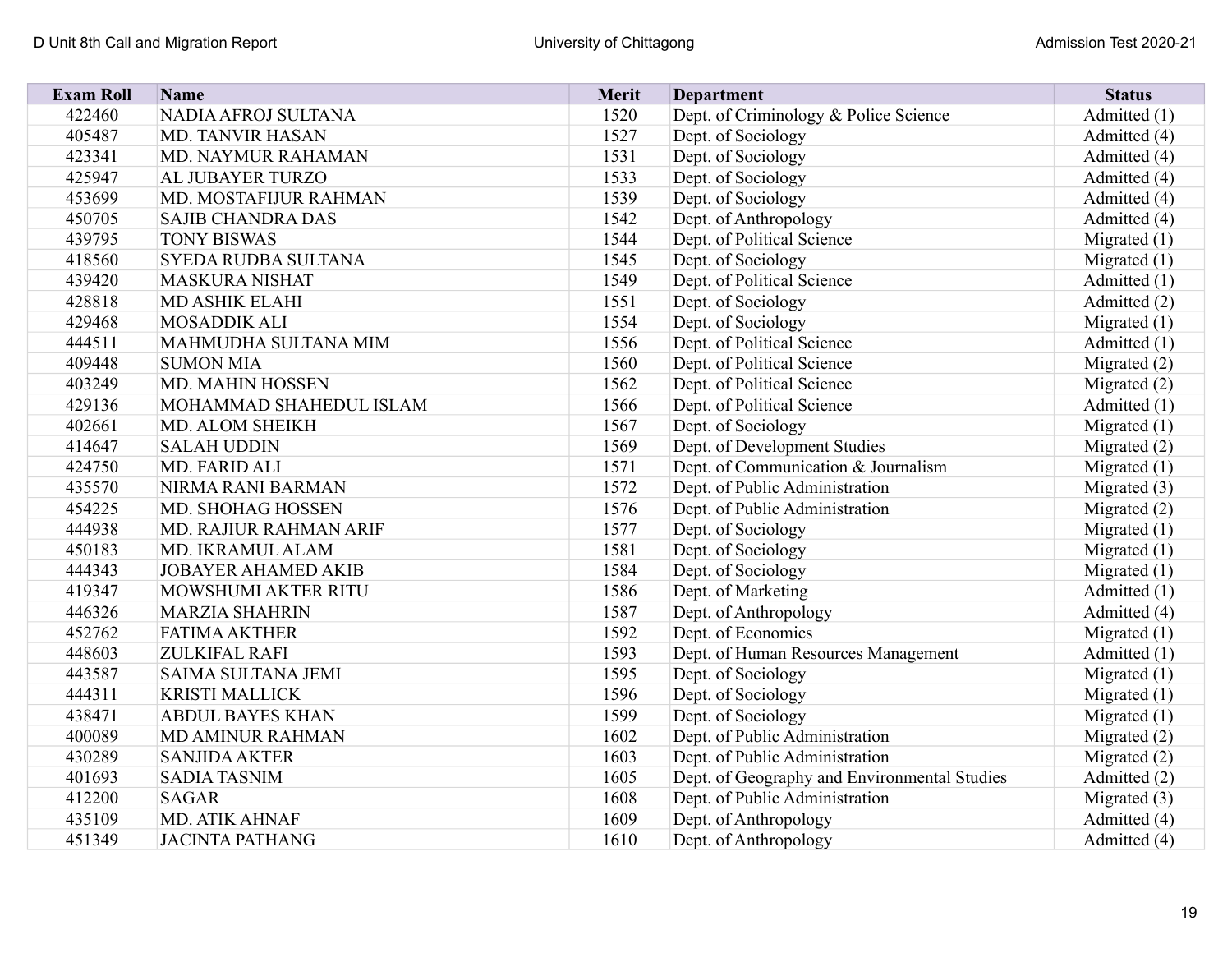| <b>Exam Roll</b> | Name                         | <b>Merit</b> | <b>Department</b>                            | <b>Status</b>  |
|------------------|------------------------------|--------------|----------------------------------------------|----------------|
| 437137           | <b>KAMRUNNAHAR</b>           | 1612         | Dept. of Political Science                   | Migrated (2)   |
| 400279           | <b>SAFIUL ALAM</b>           | 1614         | Dept. of Political Science                   | Migrated (2)   |
| 451262           | <b>TANIA SULTANA</b>         | 1619         | Dept. of Sociology                           | Migrated $(1)$ |
| 434121           | <b>RIFAT KHAN</b>            | 1621         | Dept. of Communication & Journalism          | Migrated $(1)$ |
| 447161           | <b>GOLAM MURSHED</b>         | 1623         | Dept. of Political Science                   | Migrated (2)   |
| 446147           | MD. SIAMUR RAHMAN            | 1626         | Dept. of Sociology                           | Migrated $(1)$ |
| 445415           | TASNIM JAHAN TURNA           | 1629         | Dept. of Anthropology                        | Admitted (4)   |
| 410884           | SHABINAJ AFRIN FARCILA       | 1633         | Dept. of Sociology                           | Migrated $(1)$ |
| 441448           | <b>REJANUL HAQ RAFI</b>      | 1638         | Dept. of Sociology                           | Migrated $(1)$ |
| 436922           | MD. MIZBAH UR RAHMAN SAAD    | 1644         | Dept. of Anthropology                        | Admitted (4)   |
| 409943           | <b>SHAHANAJ RITU</b>         | 1645         | Dept. of Anthropology                        | Admitted (4)   |
| 428398           | <b>TAREQUL MOSTAFA</b>       | 1647         | Dept. of Anthropology                        | Admitted (5)   |
| 438537           | <b>ANANNA ADITI DAS</b>      | 1648         | Dept. of Public Administration               | Migrated $(1)$ |
| 403813           | MD. MOHOSIUL HASAN           | 1650         | Dept. of Anthropology                        | Admitted (5)   |
| 435744           | LABIBATUL MOSTAFA TASPIA     | 1651         | Dept. of Anthropology                        | Admitted (5)   |
| 435026           | M. A. HASAN SAGOR            | 1652         | Dept. of Anthropology                        | Admitted (5)   |
| 454115           | MD. RAFI ULLAH               | 1655         | Dept. of Sociology                           | Migrated $(1)$ |
| 430019           | MD. RAYHAN                   | 1656         | Dept. of Anthropology                        | Admitted (5)   |
| 450605           | <b>ZIDAN SHARMA</b>          | 1657         | Dept. of Anthropology                        | Admitted (5)   |
| 444866           | <b>SAIF ISHTIAQUE NAVEEN</b> | 1660         | Dept. of Anthropology                        | Admitted (5)   |
| 447480           | <b>AJIMUL ISLAM</b>          | 1661         | Dept. of Anthropology                        | Admitted (5)   |
| 408488           | <b>MEEM MEHEDI</b>           | 1662         | Dept. of Anthropology                        | Admitted (5)   |
| 451958           | <b>KARNIA AKTAR PRIYA</b>    | 1664         | Dept. of Accounting                          | Migrated $(1)$ |
| 420773           | MD. MUIN MEZBAH ULLASH       | 1665         | Dept. of Geography and Environmental Studies | Migrated $(1)$ |
| 447322           | MD. JAKARYA JASIM BABU       | 1666         | Dept. of Accounting                          | Migrated $(1)$ |
| 430938           | <b>NASIM SARDER</b>          | 1670         | Dept. of Anthropology                        | Admitted (5)   |
| 415144           | MD. SUBBIRUJJAMAN            | 1673         | Dept. of Anthropology                        | Admitted (5)   |
| 429176           | <b>MD. RABIUL HOSEN</b>      | 1674         | Dept. of International Relation              | Migrated $(1)$ |
| 404184           | <b>MD. NAHID HASAN</b>       | 1678         | Dept. of Accounting                          | Admitted (1)   |
| 407535           | <b>ARFAT HOSSAIN</b>         | 1682         | Dept. of Anthropology                        | Admitted (5)   |
| 448992           | <b>AL RAJI RAJU</b>          | 1683         | Dept. of Anthropology                        | Admitted (5)   |
| 425764           | MOHAMMAD FAISAL ALAM         | 1684         | Dept. of Sociology                           | Admitted (3)   |
| 435758           | <b>MONTAHINA BEGUM</b>       | 1685         | Dept. of Economics                           | Migrated $(1)$ |
| 400446           | <b>FATHEMA AZIZ</b>          | 1687         | Dept. of Anthropology                        | Admitted (5)   |
| 400968           | SWASTIKA SACHI PUJA          | 1688         | Dept. of Anthropology                        | Admitted (5)   |
| 422532           | <b>NAWATUL AFROZE</b>        | 1693         | Dept. of Management                          | Admitted (1)   |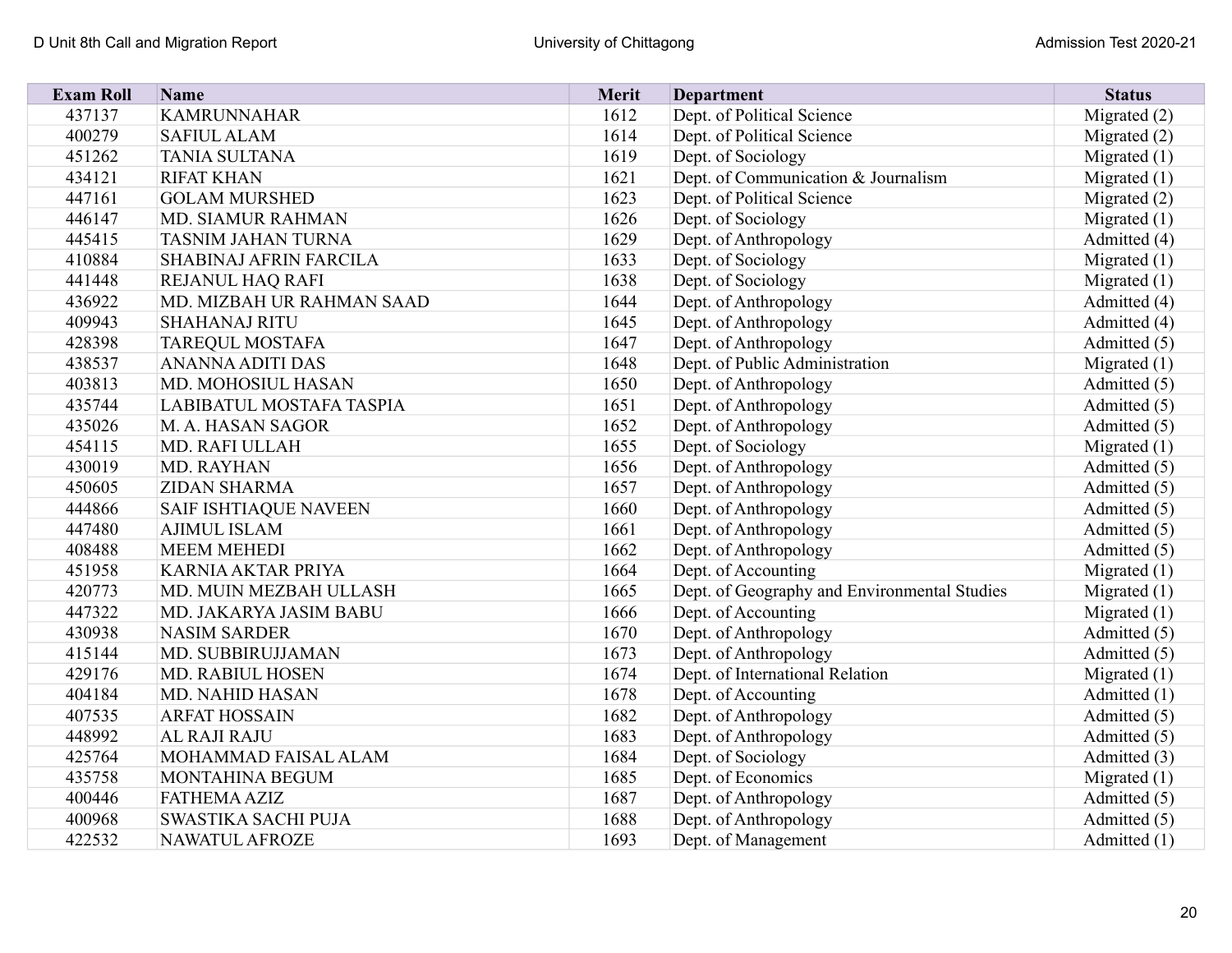| <b>Exam Roll</b> | Name                           | <b>Merit</b> | <b>Department</b>                   | <b>Status</b>  |
|------------------|--------------------------------|--------------|-------------------------------------|----------------|
| 447849           | SHEIKH MAINUR RAHMAN           | 1694         | Dept. of Banking & Insurance        | Admitted (1)   |
| 452008           | SHEIKH RIFAT BIN JAMAL         | 1695         | Dept. of Management                 | Admitted (1)   |
| 407210           | <b>MD.TANVIR HOSSAIN</b>       | 1698         | Dept. of Anthropology               | Admitted (6)   |
| 442277           | <b>JINNAT ARA MIMI</b>         | 1707         | Dept. of Accounting                 | Migrated $(1)$ |
| 448814           | MD. SOYAIB HASAN TONMOY        | 1711         | Dept. of Banking & Insurance        | Admitted (1)   |
| 407433           | MD. SAROWAR HOSSAIN KHAN       | 1712         | Dept. of Sociology                  | Admitted (3)   |
| 447350           | SHEIKH SUMAYA ISLAM            | 1713         | Dept. of Sociology                  | Admitted (3)   |
| 427823           | <b>LUZAIN RABBANI CHITTRON</b> | 1714         | Dept. of Anthropology               | Admitted (7)   |
| 451883           | <b>ARPITA BHOWMICK</b>         | 1716         | Dept. of Anthropology               | Admitted (7)   |
| 448306           | <b>JANNATUL FERDOUS JABA</b>   | 1717         | Dept. of Anthropology               | Admitted (7)   |
| 435764           | <b>UMME HABIBA</b>             | 1718         | Dept. of Economics                  | Migrated $(1)$ |
| 427527           | <b>MD. FAISAL HOSEN</b>        | 1720         | Dept. of Sociology                  | Admitted (3)   |
| 403248           | PAPEA SULTANA                  | 1721         | Dept. of Accounting                 | Migrated $(1)$ |
| 428234           | <b>MAHABUB ALAM</b>            | 1724         | Dept. of Sociology                  | Admitted (3)   |
| 417035           | <b>MD. ALAMGIR HOSEN</b>       | 1725         | Dept. of Anthropology               | Called $(8)$   |
| 443613           | HABIBA HOQUE NIJHUM            | 1726         | Dept. of Anthropology               | Called $(8)$   |
| 429976           | <b>SAKHILA FARJANA</b>         | 1730         | Dept. of Anthropology               | Called $(8)$   |
| 417937           | <b>FARAH NOOR SAMI</b>         | 1731         | Dept. of Accounting                 | Migrated $(1)$ |
| 436981           | MOHAMMAD AKIB                  | 1737         | Dept. of Anthropology               | Called $(8)$   |
| 428454           | <b>SADIA BINTE SIDDIQUE</b>    | 1740         | Dept. of Management                 | Admitted (1)   |
| 417997           | MD. SHAHADAT HOSSAN SARKER     | 1741         | Dept. of Anthropology               | Called $(8)$   |
| 435798           | MD. HASANUZZAMAN SANTO         | 1746         | Dept. of Sociology                  | Migrated $(1)$ |
| 452524           | MOHAMMAD HOSSAIN               | 1750         | Dept. of Communication & Journalism | Admitted (3)   |
| 417219           | <b>ABDULLAH AL MAMUN</b>       | 1751         | Dept. of Sociology                  | Admitted (3)   |
| 445197           | <b>RAFIA TASNIM</b>            | 1757         | Dept. of Marketing                  | Admitted (1)   |
| 449647           | <b>SRABONI MOHAJAN</b>         | 1762         | Dept. of Accounting                 | Migrated $(1)$ |
| 452318           | <b>SAIKAT DEV</b>              | 1764         | Dept. of Accounting                 | Migrated $(1)$ |
| 410712           | FAHIMA ISRATUN NISA EMI        | 1778         | Dept. of Sociology                  | Admitted (3)   |
| 424253           | <b>SAFAYET HOSSAIN</b>         | 1780         | Dept. of Sociology                  | Admitted (3)   |
| 420380           | <b>RANA MIAH</b>               | 1784         | Dept. of Sociology                  | Admitted (3)   |
| 414048           | <b>UMME SHAIBA</b>             | 1785         | Dept. of Communication & Journalism | Migrated $(1)$ |
| 438551           | <b>GIASH UDDIN</b>             | 1787         | Dept. of Communication & Journalism | Admitted (3)   |
| 441591           | MD. JOWEL                      | 1790         | Dept. of Communication & Journalism | Migrated $(1)$ |
| 435171           | <b>EJAJ AHMMAD</b>             | 1791         | Dept. of Sociology                  | Admitted (3)   |
| 413413           | MD. AHSAN HABIB BULBUL         | 1796         | Dept. of Sociology                  | Admitted (3)   |
| 442824           | <b>TASFIA SHAHRIN</b>          | 1797         | Dept. of Management                 | Admitted (1)   |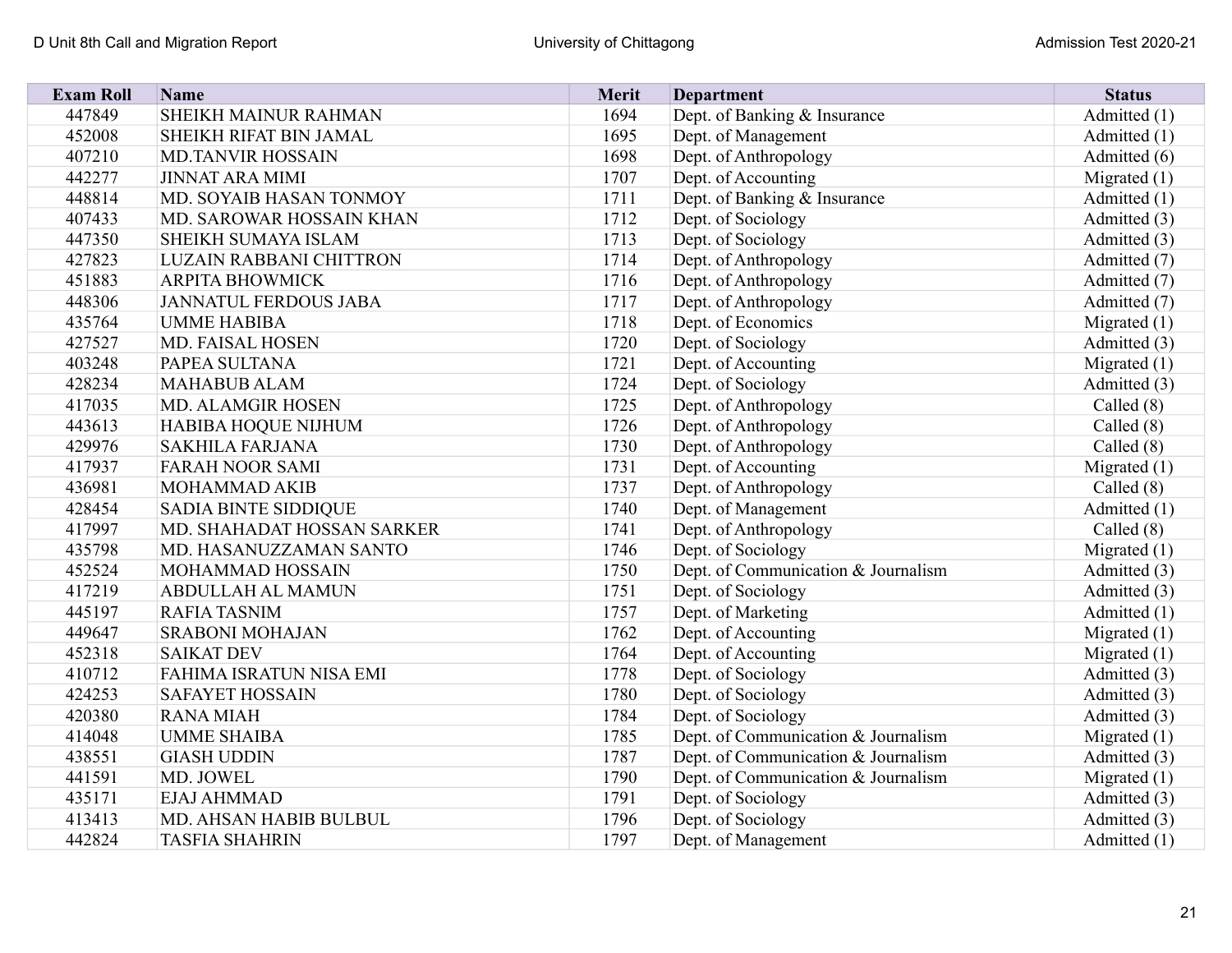| <b>Exam Roll</b> | Name                           | <b>Merit</b> | <b>Department</b>                     | <b>Status</b>  |
|------------------|--------------------------------|--------------|---------------------------------------|----------------|
| 439529           | <b>SABIHA KAISER RATTRI</b>    | 1798         | Dept. of Communication & Journalism   | Admitted (3)   |
| 444014           | MD. CHAYAN BABU                | 1799         | Dept. of Sociology                    | Admitted (3)   |
| 428434           | MD. RAIHAN HOSEN SARDER        | 1812         | Dept. of Sociology                    | Admitted (3)   |
| 442208           | <b>ARPADAS</b>                 | 1813         | Dept. of Criminology & Police Science | Admitted (3)   |
| 443245           | <b>TANZIMUL ISLAM</b>          | 1814         | Dept. of Sociology                    | Admitted (3)   |
| 424493           | MOHAMMED SAIMON RAIHEN SHAKIL  | 1816         | Dept. of Human Resources Management   | Admitted (1)   |
| 453505           | <b>TANVIR ISHRAK</b>           | 1838         | Dept. of Management                   | Admitted (1)   |
| 436065           | SHARIF SADMAN SHAHRIAR         | 1847         | Dept. of Accounting                   | Migrated $(1)$ |
| 427358           | MD. ELEAS                      | 1852         | Dept. of Communication & Journalism   | Admitted (3)   |
| 434457           | S. M. RAHMAT ULLAH MOHSIN      | 1855         | Dept. of Sociology                    | Admitted (3)   |
| 452231           | <b>SAJEDA ANJUM ANIKA</b>      | 1856         | Dept. of Communication & Journalism   | Migrated $(1)$ |
| 423127           | <b>TANJINA AKTER</b>           | 1860         | Dept. of Political Science            | Admitted (1)   |
| 426000           | <b>JAHIDUL ISLAM BADAL</b>     | 1872         | Dept. of International Relation       | Migrated $(1)$ |
| 434378           | <b>SABIKUNNAHAR SHEMO</b>      | 1876         | Dept. of Criminology & Police Science | Migrated $(2)$ |
| 416259           | <b>SAKIB HOSEN</b>             | 1878         | Dept. of Criminology & Police Science | Migrated $(1)$ |
| 445862           | <b>KAISAR HAMID</b>            | 1879         | Dept. of Sociology                    | Admitted (3)   |
| 437669           | <b>MD. NIAZ MORSHED</b>        | 1882         | Dept. of Sociology                    | Migrated $(1)$ |
| 447401           | <b>AZHAR UDDIN</b>             | 1883         | Dept. of Human Resources Management   | Admitted $(1)$ |
| 418047           | <b>MD. ADNAN SAMI</b>          | 1884         | Dept. of Accounting                   | Migrated $(1)$ |
| 450973           | <b>SUNAYAN BARUA</b>           | 1887         | Dept. of Accounting                   | Migrated $(1)$ |
| 406373           | MST.ZANNATUL FERDOUSI          | 1895         | Dept. of Sociology                    | Admitted (3)   |
| 420600           | <b>SADMAN SAKIB</b>            | 1897         | Dept. of Marketing                    | Migrated $(1)$ |
| 453716           | <b>JANNATUL HARMAIN AYSHEE</b> | 1902         | Dept. of Management                   | Admitted (1)   |
| 449837           | <b>FAYEK AL GANI</b>           | 1903         | Dept. of International Relation       | Migrated $(1)$ |
| 408321           | <b>SUNJIDA AKTER</b>           | 1907         | Dept. of Sociology                    | Migrated $(1)$ |
| 419800           | <b>MD. RIYADUL ISLAM</b>       | 1909         | Dept. of Communication & Journalism   | Migrated $(1)$ |
| 437973           | MD. TASMIM AHAMED              | 1913         | Dept. of Communication & Journalism   | Migrated $(1)$ |
| 437677           | MD. SHAMIM HOSSAIN             | 1917         | Dept. of Communication & Journalism   | Migrated $(1)$ |
| 432837           | <b>REJOWAN</b>                 | 1918         | Dept. of Sociology                    | Migrated $(1)$ |
| 426159           | <b>HABIBA TANJI</b>            | 1923         | Dept. of Economics                    | Migrated (2)   |
| 438227           | MD. ALIMUL SHAMIM RABBI        | 1924         | Dept. of Communication & Journalism   | Migrated $(1)$ |
| 443755           | <b>KAZI HABIBA</b>             | 1925         | Dept. of Anthropology                 | Admitted (3)   |
| 415090           | <b>SONGGITH KUMAR</b>          | 1930         | Dept. of Criminology & Police Science | Migrated $(2)$ |
| 444068           | <b>MD. SOHAG RANA</b>          | 1934         | Dept. of Sociology                    | Migrated (2)   |
| 436852           | <b>TUHIN AHMED</b>             | 1939         | Dept. of Sociology                    | Migrated $(1)$ |
| 430276           | <b>MUSTAKIM HASAN</b>          | 1948         | Dept. of Marketing                    | Migrated $(1)$ |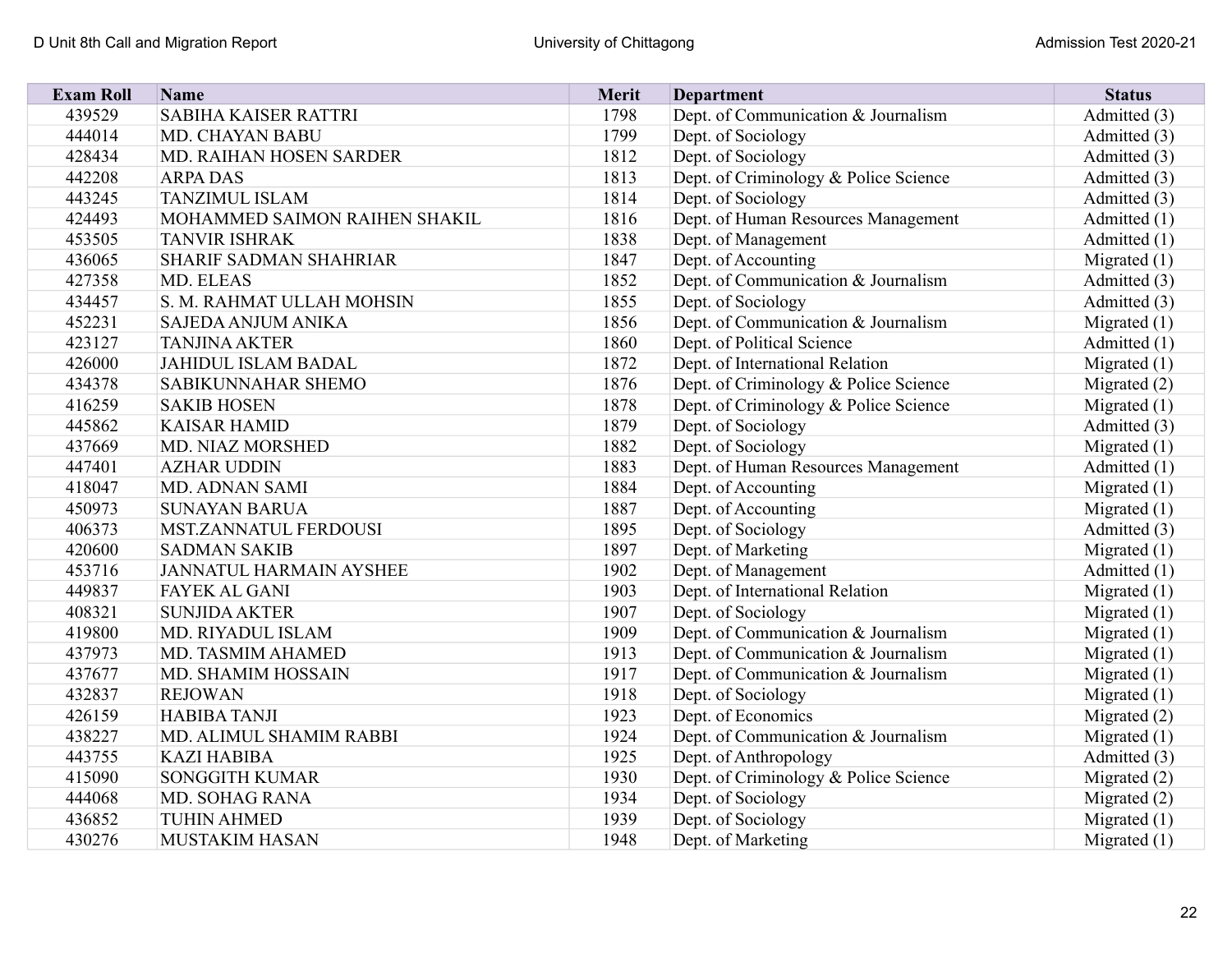| <b>Exam Roll</b> | Name                        | Merit | <b>Department</b>                     | <b>Status</b>  |
|------------------|-----------------------------|-------|---------------------------------------|----------------|
| 422922           | <b>MEHER NIGAR</b>          | 1965  | Dept. of Accounting                   | Migrated $(1)$ |
| 413530           | <b>ABIDA SULTANA</b>        | 1970  | Dept. of Public Administration        | Migrated $(1)$ |
| 452959           | KANIJ SIDDIKA TUHA          | 1973  | Dept. of Sociology                    | Migrated $(1)$ |
| 421179           | <b>AKHI AKTER</b>           | 1979  | Dept. of Accounting                   | Migrated $(1)$ |
| 446608           | <b>NOUSHADUL HASAN</b>      | 1983  | Dept. of Sociology                    | Migrated $(1)$ |
| 445544           | <b>RIPON MIA</b>            | 1984  | Dept. of Communication & Journalism   | Migrated $(1)$ |
| 427852           | <b>TASLIMA AKTER</b>        | 1985  | Dept. of Sociology                    | Migrated $(1)$ |
| 437363           | MD. TANZIRUL ISLAM          | 1987  | Dept. of Sociology                    | Migrated (1)   |
| 432897           | <b>RASEL KHAN</b>           | 1995  | Dept. of Sociology                    | Migrated $(1)$ |
| 438922           | <b>RAYHAN ISLAM</b>         | 1996  | Dept. of Criminology & Police Science | Migrated (2)   |
| 431736           | MD. SUMON ISLAM             | 1997  | Dept. of Communication & Journalism   | Migrated $(1)$ |
| 418305           | <b>SADIA AFRIN</b>          | 2004  | Dept. of Sociology                    | Migrated $(1)$ |
| 435280           | <b>TANMOY KUMAR SAHA</b>    | 2007  | Dept. of Sociology                    | Migrated $(1)$ |
| 422850           | NUSRAT JAHAN TASPIA         | 2008  | Dept. of Economics                    | Migrated (2)   |
| 403946           | <b>SHAWON ALI SOBUZ</b>     | 2009  | Dept. of Sociology                    | Migrated (2)   |
| 432634           | MD. AKHTARUZZAMAN           | 2010  | Dept. of Sociology                    | Migrated $(1)$ |
| 425403           | <b>NOYON CHOWDHURY</b>      | 2015  | Dept. of Criminology & Police Science | Migrated (2)   |
| 436070           | MD MINHAJ UDDIN MONNA       | 2016  | Dept. of Public Administration        | Migrated $(1)$ |
| 438298           | <b>MD. RIDOY MIA</b>        | 2020  | Dept. of Human Resources Management   | Admitted (1)   |
| 444666           | <b>SAMIA RAHMAN</b>         | 2023  | Dept. of Sociology                    | Admitted (1)   |
| 434059           | <b>FATEMA - E - SANY</b>    | 2026  | Dept. of Sociology                    | Admitted (1)   |
| 412386           | <b>ABDULLAH AL MAMUN</b>    | 2041  | Dept. of Sociology                    | Admitted (4)   |
| 452826           | MD. BAPPI BABU              | 2044  | Dept. of Sociology                    | Migrated $(1)$ |
| 444644           | <b>MD. RANGA BABU</b>       | 2058  | Dept. of Sociology                    | Migrated $(1)$ |
| 444160           | <b>SHANJIDA AKTER SHILA</b> | 2066  | Dept. of Sociology                    | Admitted (4)   |
| 422424           | SHILPI SARKAR SUBRA         | 2067  | Dept. of Management                   | Admitted (1)   |
| 447166           | MOHAMMAD SHAFIQUL ISLAM     | 2083  | Dept. of Economics                    | Migrated $(2)$ |
| 439392           | <b>ARAFAT ISLAM WAHID</b>   | 2085  | Dept. of Criminology & Police Science | Admitted (4)   |
| 448793           | <b>RUDRO BAIRAGI</b>        | 2087  | Dept. of Communication & Journalism   | Admitted (4)   |
| 410858           | MD. AHSAN ALI               | 2088  | Dept. of Sociology                    | Admitted (4)   |
| 434086           | <b>MD. JONI HOSSAIN</b>     | 2091  | Dept. of Communication & Journalism   | Admitted (4)   |
| 406820           | RUMANA AKTER DINA           | 2097  | Dept. of Economics                    | Migrated (2)   |
| 416329           | <b>JOY DAS</b>              | 2103  | Dept. of Sociology                    | Migrated (2)   |
| 438054           | <b>RIDOY MIA</b>            | 2104  | Dept. of Communication & Journalism   | Migrated $(1)$ |
| 410223           | MD. RASHEDUZZAMAN MONA      | 2106  | Dept. of Criminology & Police Science | Admitted (4)   |
| 434492           | <b>RUKONUZZAMAN</b>         | 2108  | Dept. of Communication & Journalism   | Migrated $(1)$ |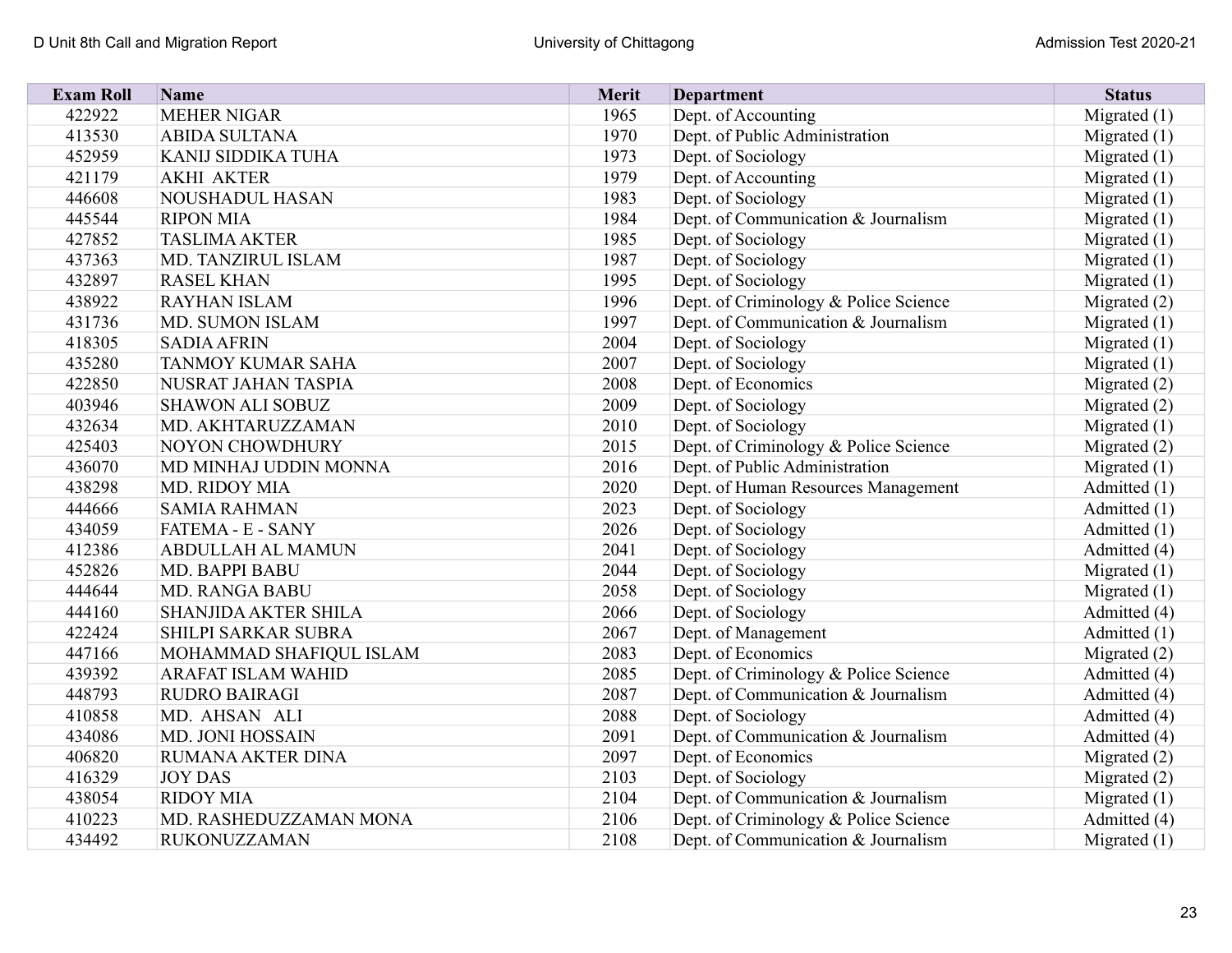| <b>Exam Roll</b> | <b>Name</b>                 | Merit | <b>Department</b>                            | <b>Status</b>  |
|------------------|-----------------------------|-------|----------------------------------------------|----------------|
| 426406           | TANVIN TAHYA.               | 2122  | Dept. of Accounting                          | Migrated $(1)$ |
| 412432           | <b>ZAFRIN TABASSUM</b>      | 2125  | Dept. of Human Resources Management          | Admitted (1)   |
| 428388           | <b>OBAIDULLAH</b>           | 2139  | Dept. of Sociology                           | Migrated $(1)$ |
| 428595           | MD. NAHID ALI               | 2142  | Dept. of Communication & Journalism          | Migrated $(1)$ |
| 441444           | <b>MAIMONA AKHTER</b>       | 2146  | Dept. of Sociology                           | Migrated $(1)$ |
| 450128           | <b>SEFAET HOSAIN</b>        | 2148  | Dept. of Sociology                           | Migrated $(1)$ |
| 417835           | MD. TAISIFUR RAHMAN         | 2151  | Dept. of Sociology                           | Migrated $(1)$ |
| 442929           | <b>JOBAIR FARUQUE</b>       | 2153  | Dept. of Geography and Environmental Studies | Migrated $(1)$ |
| 413053           | MD. NAIME HASAN             | 2154  | Dept. of Sociology                           | Migrated $(1)$ |
| 418533           | <b>SAZZAD HOSSAIN SIAM</b>  | 2155  | Dept. of Sociology                           | Migrated $(1)$ |
| 449069           | <b>MASUD RANA</b>           | 2156  | Dept. of Geography and Environmental Studies | Admitted (4)   |
| 436555           | MEHEJABIN ALAM PUSHPITA     | 2157  | Dept. of Economics                           | Migrated $(2)$ |
| 450067           | <b>JANIA CHOWDHURY</b>      | 2160  | Dept. of Political Science                   | Migrated $(1)$ |
| 449654           | MD. RAYHAN ISLAM            | 2161  | Dept. of Sociology                           | Migrated $(1)$ |
| 424799           | MD. SAHEDUL ISLAM           | 2164  | Dept. of Anthropology                        | Admitted (4)   |
| 452451           | <b>ANISUR RAHMAN</b>        | 2169  | Dept. of Anthropology                        | Admitted (4)   |
| 450522           | <b>TASIFUL ALAM ROHAN</b>   | 2171  | Dept. of Economics                           | Migrated $(2)$ |
| 415120           | <b>YASIN ARFAT</b>          | 2173  | Dept. of Anthropology                        | Migrated $(1)$ |
| 428564           | <b>MEHEDI HASAN</b>         | 2174  | Dept. of Anthropology                        | Admitted (4)   |
| 445747           | <b>SHEULI AKTER SHOCHE</b>  | 2175  | Dept. of Anthropology                        | Admitted (4)   |
| 406744           | <b>SABRINA MASHRAFI</b>     | 2179  | Dept. of Human Resources Management          | Admitted (1)   |
| 420507           | <b>FAHIMA AKTER</b>         | 2185  | Dept. of International Relation              | Migrated $(1)$ |
| 402437           | <b>SANJIDA TASMIM SADIA</b> | 2190  | Dept. of Anthropology                        | Admitted (4)   |
| 429470           | <b>TANIA RAHMAN</b>         | 2201  | Dept. of Finance                             | Admitted (1)   |
| 411432           | <b>AFSANA MARIAM</b>        | 2206  | Dept. of Psychology                          | Admitted (3)   |
| 413123           | <b>HEFAIJATUN NAIMA</b>     | 2208  | Dept. of Anthropology                        | Admitted (4)   |
| 447587           | <b>SADEK HOSEN</b>          | 2215  | Dept. of Anthropology                        | Admitted (4)   |
| 437653           | <b>SHAHIDUL ISLAM</b>       | 2219  | Dept. of Anthropology                        | Admitted (4)   |
| 405875           | MOHAMMAD FAISAL UDDIN       | 2220  | Dept. of Anthropology                        | Admitted (4)   |
| 434187           | MD. SOHAG ALAM              | 2226  | Dept. of Anthropology                        | Admitted (4)   |
| 435500           | MD. NURA ALAM SIDDIKEY      | 2229  | Dept. of Anthropology                        | Admitted (4)   |
| 404305           | <b>MD. TANVIR MAHMUD</b>    | 2230  | Dept. of Marketing                           | Migrated $(1)$ |
| 431732           | <b>SAIMUN ISLAM RIDOY</b>   | 2245  | Dept. of Management                          | Admitted (1)   |
| 430925           | MD. PARVEZ MOSAROF          | 2254  | Dept. of Anthropology                        | Admitted (5)   |
| 402164           | MD. YEANUR RAHMAN           | 2255  | Dept. of Anthropology                        | Admitted (5)   |
| 446737           | <b>FATIHATUJ JOHRA</b>      | 2262  | Dept. of Management                          | Migrated $(1)$ |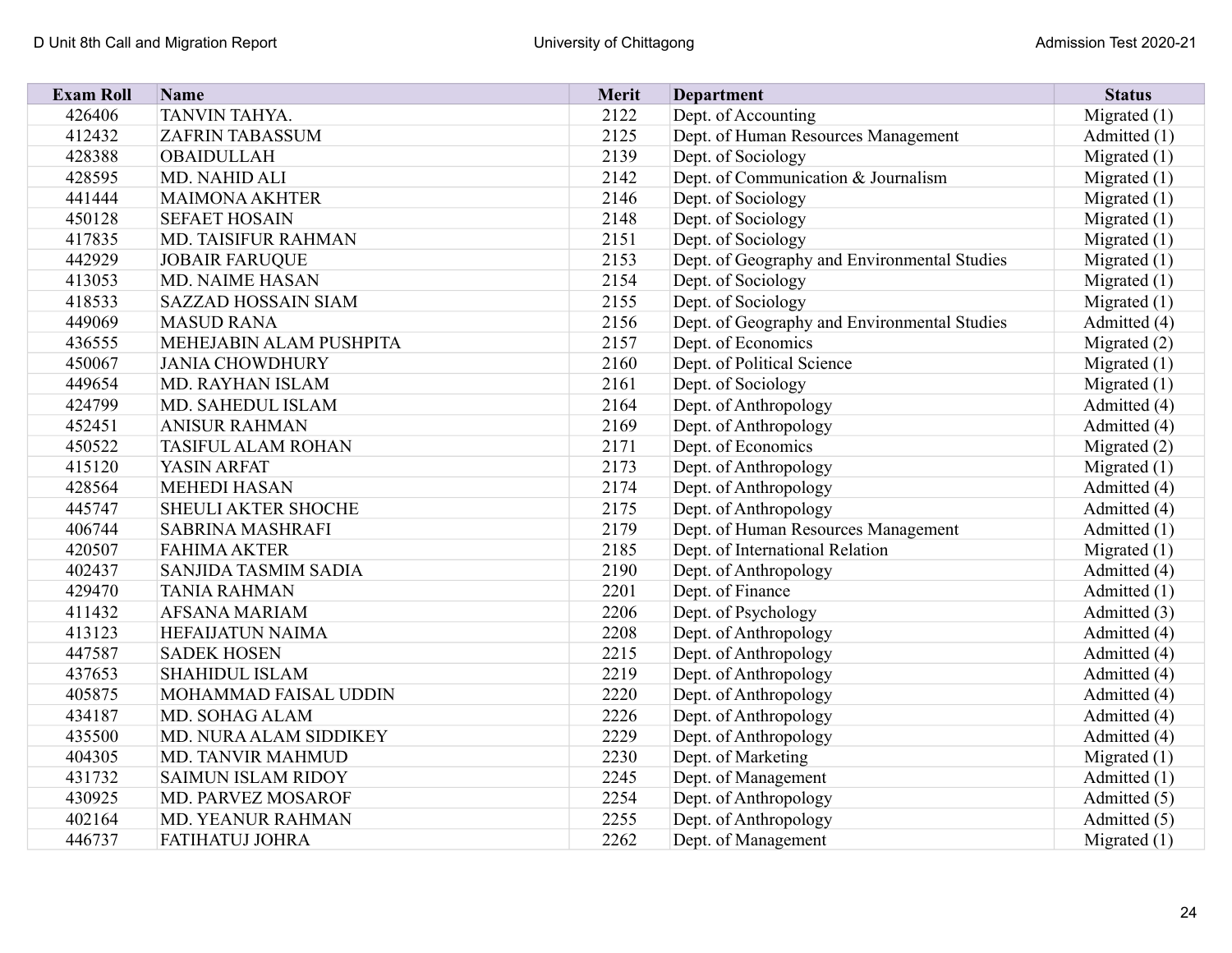| <b>Exam Roll</b> | <b>Name</b>                    | <b>Merit</b> | <b>Department</b>                            | <b>Status</b>  |
|------------------|--------------------------------|--------------|----------------------------------------------|----------------|
| 432645           | PRASHARI BHATTACHARJEE SRISTY  | 2279         | Dept. of Banking & Insurance                 | Admitted (1)   |
| 446894           | ARPHI SHIL TULI                | 2293         | Dept. of Anthropology                        | Admitted (5)   |
| 435009           | AYESHA AKTER TUMPA             | 2294         | Dept. of Anthropology                        | Admitted (5)   |
| 431153           | <b>SAKHAWAT HOSSAIN</b>        | 2298         | Dept. of Anthropology                        | Admitted (5)   |
| 408647           | <b>SHAKIB SALMAN</b>           | 2300         | Dept. of Communication & Journalism          | Migrated $(1)$ |
| 438621           | MUSAMMAD FARJANA SULTANA MAHIN | 2310         | Dept. of Anthropology                        | Admitted (6)   |
| 453049           | <b>MEHERAB KHAN</b>            | 2314         | Dept. of Anthropology                        | Admitted (6)   |
| 426967           | <b>NAHILA AKTER</b>            | 2316         | Dept. of Political Science                   | Migrated $(1)$ |
| 453985           | <b>MEHEDI HASSAN</b>           | 2318         | Dept. of Geography and Environmental Studies | Admitted (5)   |
| 434160           | <b>SANJIT GHOSH</b>            | 2320         | Dept. of Anthropology                        | Admitted (6)   |
| 440492           | <b>SHUKANTA SHUSHIL</b>        | 2324         | Dept. of Political Science                   | Migrated $(1)$ |
| 403355           | <b>ARIFUS SAKIB JAMIM</b>      | 2330         | Dept. of Management                          | Migrated $(1)$ |
| 402774           | ABDULLAH MOHAMMAD OSAMA        | 2337         | Dept. of Anthropology                        | Admitted (6)   |
| 422553           | <b>SYED RAKIBUL KADER NEON</b> | 2342         | Dept. of Accounting                          | Migrated $(2)$ |
| 434835           | <b>MD. KAMRUL HASAN</b>        | 2343         | Dept. of Management                          | Migrated $(1)$ |
| 420094           | <b>SHAFIKUL ISLAM</b>          | 2353         | Dept. of Accounting                          | Migrated $(2)$ |
| 420261           | NUSRAT JAHAN                   | 2363         | Dept. of Anthropology                        | Admitted (6)   |
| 433012           | MD. ABDULLAH                   | 2378         | Dept. of Anthropology                        | Admitted (6)   |
| 425230           | <b>JOY SARKER</b>              | 2380         | Dept. of Anthropology                        | Admitted (6)   |
| 418967           | MD. SHAHADAD HOSSAIN SUNNY     | 2385         | Dept. of Political Science                   | Migrated $(1)$ |
| 439557           | NUSRAT JAHAN                   | 2393         | Dept. of Anthropology                        | Admitted (7)   |
| 445649           | <b>KAWSAR AHAMMAD</b>          | 2401         | Dept. of Anthropology                        | Admitted (7)   |
| 437041           | <b>SAJIDOR RAHMAN</b>          | 2409         | Dept. of Anthropology                        | Admitted (7)   |
| 441564           | <b>SOLIMA BINTI</b>            | 2413         | Dept. of Psychology                          | Admitted (4)   |
| 451298           | MD. OBAIDUL ALAM MOHIN         | 2418         | Dept. of Anthropology                        | Admitted (7)   |
| 448885           | <b>TOWHIDUL ISLAM</b>          | 2428         | Dept. of Human Resources Management          | Admitted (1)   |
| 422948           | <b>EMU MONI</b>                | 2439         | Dept. of International Relation              | Migrated $(2)$ |
| 439892           | <b>SOURAV GHOSH</b>            | 2441         | Dept. of Geography and Environmental Studies | Called $(8)$   |
| 453469           | <b>RAHIM MONTASIR ZISAN</b>    | 2442         | Dept. of Anthropology                        | Called $(8)$   |
| 448470           | MD. AL-AMIN                    | 2453         | Dept. of Anthropology                        | Called $(8)$   |
| 440893           | MD. HANNAN                     | 2459         | Dept. of Geography and Environmental Studies | Called $(8)$   |
| 451778           | <b>MD. RIFAT HOSSAIN</b>       | 2461         | Dept. of Psychology                          | Admitted (4)   |
| 433721           | <b>SANGRAM BARMAN</b>          | 2462         | Dept. of Geography and Environmental Studies | Called $(8)$   |
| 440435           | CHOWDHURY MOHAMMAD OBAIDULLAH  | 2463         | Dept. of International Relation              | Migrated $(1)$ |
| 401582           | MD. TORIKUL ISLAM              | 2465         | Dept. of Anthropology                        | Called $(8)$   |
| 417868           | MD. MAIN UDDIN RABBY           | 2467         | Dept. of Anthropology                        | Called (8)     |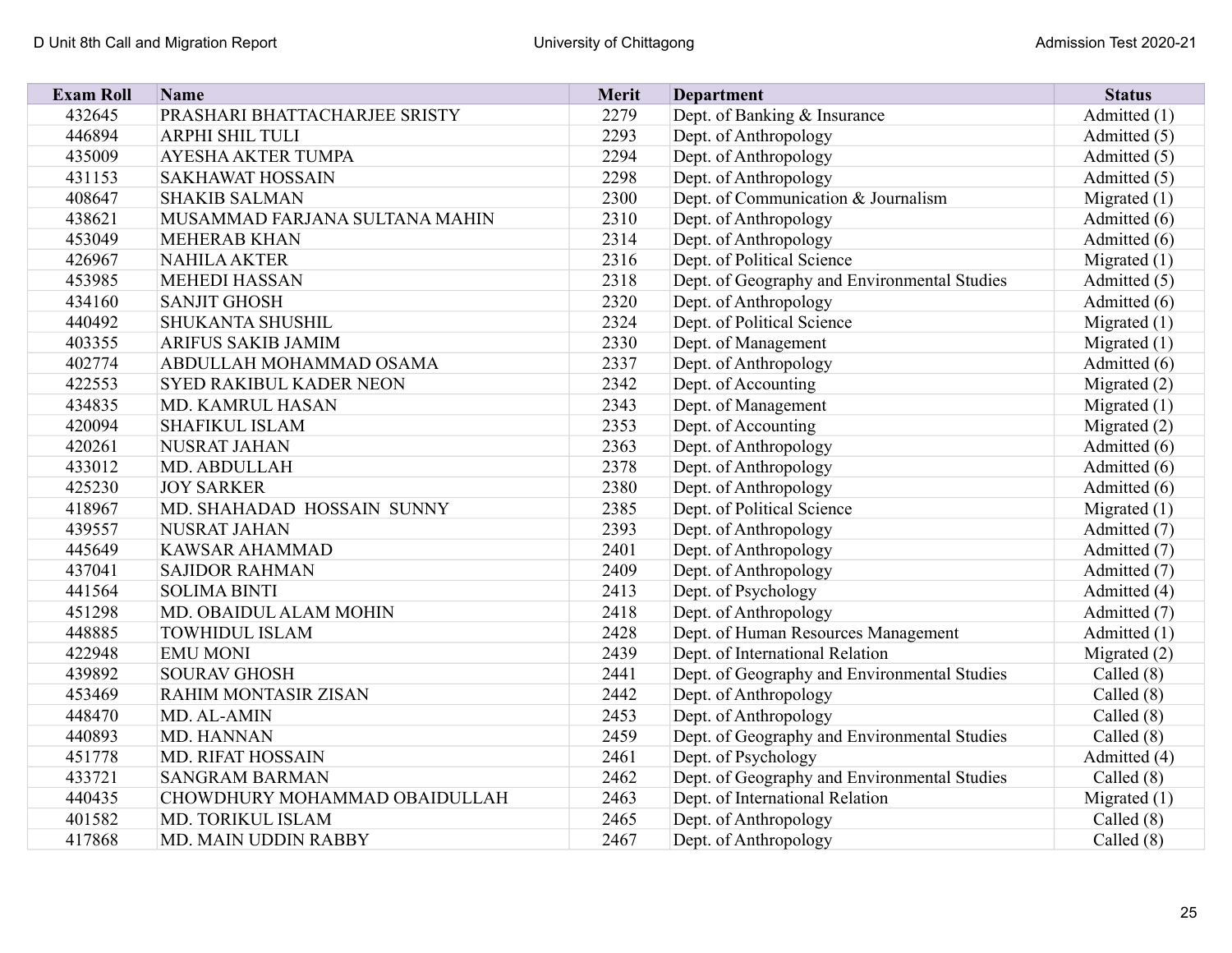| <b>Exam Roll</b> | Name                       | <b>Merit</b> | <b>Department</b>                   | <b>Status</b>  |
|------------------|----------------------------|--------------|-------------------------------------|----------------|
| 430161           | MAIMUNA ISLAM TAMANNA      | 2473         | Dept. of Anthropology               | Called (8)     |
| 418346           | <b>MST. AYSHA REJUANA</b>  | 2489         | Dept. of Psychology                 | Admitted (4)   |
| 452821           | <b>RIZIA ISLAM</b>         | 2499         | Dept. of Psychology                 | Admitted (4)   |
| 450851           | MD. NAHID HASAN NASIF      | 2500         | Dept. of Sociology                  | Admitted (2)   |
| 424550           | <b>ABUJAR GIFARI</b>       | 2504         | Dept. of Human Resources Management | Admitted (1)   |
| 434009           | <b>NAHIDUL ISLAM</b>       | 2514         | Dept. of Public Administration      | Admitted (2)   |
| 433839           | <b>SANJIDA SHARMIN</b>     | 2523         | Dept. of Marketing                  | Migrated $(1)$ |
| 446627           | SABRINA AKTER MUKTA        | 2538         | Dept. of Political Science          | Admitted (2)   |
| 451848           | <b>ISRAT DILRUBA</b>       | 2556         | Dept. of Marketing                  | Migrated $(1)$ |
| 440034           | SABRINA SULTANA RIMU       | 2560         | Dept. of Development Studies        | Admitted (2)   |
| 451362           | MUSLIM SHADAD RAIHAN       | 2567         | Dept. of Finance                    | Admitted (1)   |
| 422369           | <b>ASIF REZA</b>           | 2580         | Dept. of Human Resources Management | Admitted (1)   |
| 416271           | MUSHFIQUR RAHMAN HRIDOY    | 2598         | Dept. of Human Resources Management | Admitted (1)   |
| 444993           | <b>SUMAIYA NUSRAT</b>      | 2614         | Dept. of Public Administration      | Admitted (2)   |
| 449520           | <b>SAMIA JAHAN</b>         | 2616         | Dept. of Psychology                 | Admitted (5)   |
| 433836           | <b>SAIFUL ISLAM TOHA</b>   | 2628         | Dept. of Communication & Journalism | Admitted (2)   |
| 435268           | MD. ADIBUZZAMAN            | 2632         | Dept. of Psychology                 | Admitted (5)   |
| 446705           | KANIZ FATEMA SUBARNA       | 2641         | Dept. of Public Administration      | Admitted (2)   |
| 443297           | <b>SAYED ROBIUL HOSSEN</b> | 2646         | Dept. of Sociology                  | Admitted (2)   |
| 445897           | KHATUNA JANNAT ROMI        | 2660         | Dept. of International Relation     | Migrated $(1)$ |
| 420316           | MORSHEDA JANNAT RIMI       | 2662         | Dept. of Accounting                 | Migrated $(2)$ |
| 415441           | <b>TAHERA AKTER</b>        | 2681         | Dept. of Human Resources Management | Admitted (1)   |
| 436063           | <b>TASNEEM TURJA</b>       | 2705         | Dept. of Human Resources Management | Admitted (1)   |
| 417587           | MINHAZUL JANNAT            | 2707         | Dept. of Accounting                 | Migrated (2)   |
| 412059           | MD. RASHEDUL MOWLA DIPU    | 2713         | Dept. of International Relation     | Migrated $(1)$ |
| 451499           | PUSPA BHATTACHARJEE        | 2715         | Dept. of Management                 | Migrated $(1)$ |
| 438662           | <b>SHOHAIB SHAHARIYA</b>   | 2718         | Dept. of Sociology                  | Admitted (2)   |
| 439585           | <b>JANNATUL FERDOUS</b>    | 2726         | Dept. of Public Administration      | Admitted (2)   |
| 451439           | <b>IMTIAZ AHMED SAYEM</b>  | 2740         | Dept. of International Relation     | Migrated $(1)$ |
| 446523           | MD. ROBIUL ISLAM           | 2753         | Dept. of Accounting                 | Migrated $(1)$ |
| 407624           | MONALISA MITA NOOR         | 2754         | Dept. of Management                 | Admitted (2)   |
| 413546           | <b>MALIHA INTISA</b>       | 2758         | Dept. of Management                 | Admitted (2)   |
| 442607           | <b>ASMA BINTE RASHID</b>   | 2770         | Dept. of Banking & Insurance        | Admitted (2)   |
| 440662           | <b>MARJAN BEGUM</b>        | 2793         | Dept. of Psychology                 | Admitted (5)   |
| 424207           | MIR SUMAIYA AHMED          | 2794         | Dept. of Sociology                  | Admitted (2)   |
| 427815           | SHIDRATUL MONTAHA          | 2800         | Dept. of Sociology                  | Admitted (2)   |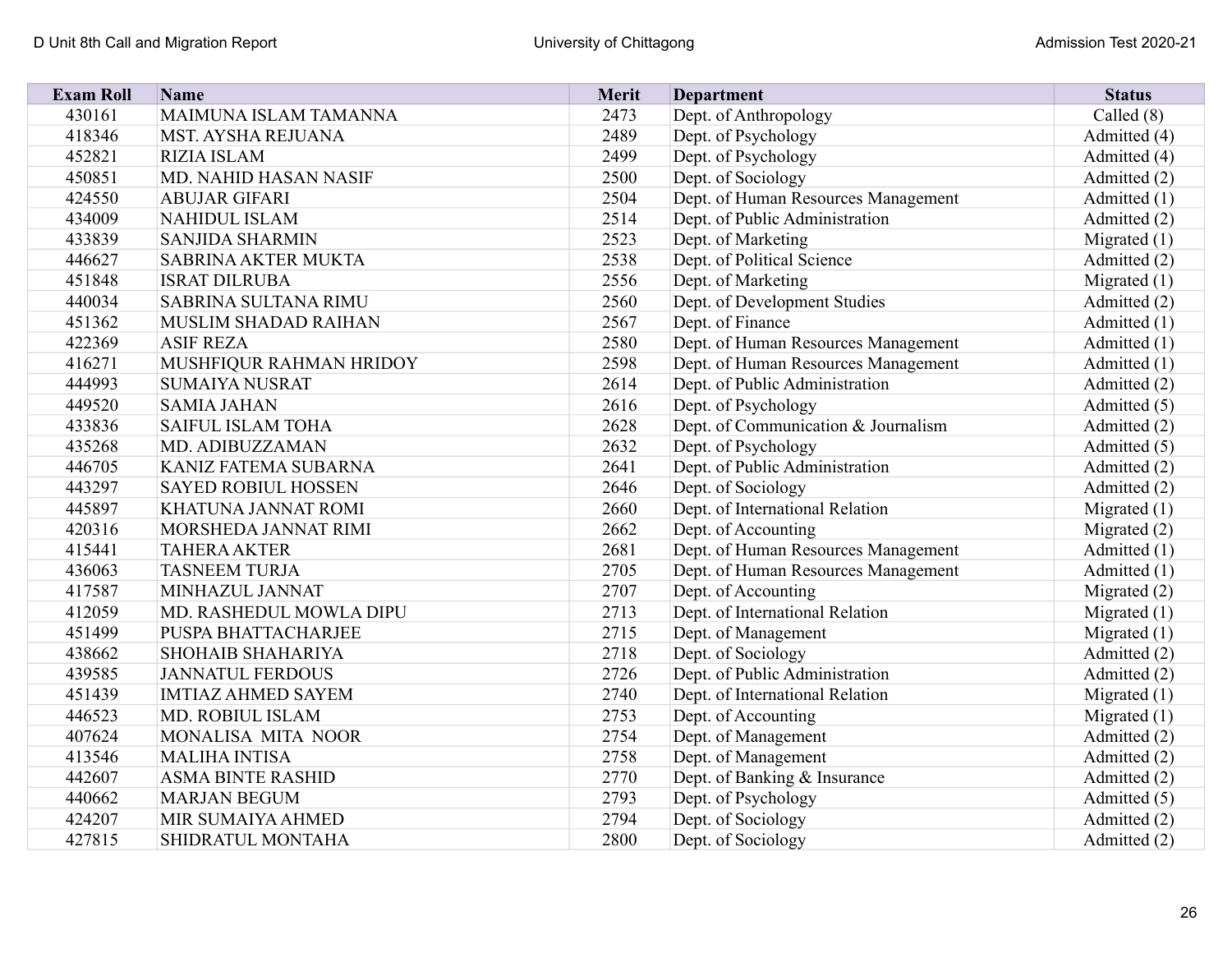| <b>Exam Roll</b> | Name                         | <b>Merit</b> | <b>Department</b>                     | <b>Status</b>  |
|------------------|------------------------------|--------------|---------------------------------------|----------------|
| 431744           | <b>ATRI DASGUPTA</b>         | 2806         | Dept. of International Relation       | Migrated $(1)$ |
| 430227           | <b>SHUDIPTO NAHA</b>         | 2813         | Dept. of Marketing                    | Admitted (2)   |
| 423687           | <b>EMRAN AMIN</b>            | 2834         | Dept. of Management                   | Admitted (2)   |
| 447164           | <b>MD. FARUK MIAH</b>        | 2841         | Dept. of Management                   | Admitted (2)   |
| 411379           | <b>ABDULLAH AL MUNTASIR</b>  | 2843         | Dept. of International Relation       | Migrated (1)   |
| 429345           | EUSHA JAMAN TURZO            | 2848         | Dept. of Banking & Insurance          | Admitted (2)   |
| 425702           | <b>AFSANA NIGAR NISHAT</b>   | 2852         | Dept. of Human Resources Management   | Admitted (2)   |
| 416708           | <b>SABIT HOSSAIN ANTO</b>    | 2861         | Dept. of Management                   | Admitted (2)   |
| 442675           | MD. ABU NOMAN                | 2875         | Dept. of Management                   | Admitted (2)   |
| 420686           | <b>MD. SABIR UDDIN</b>       | 2885         | Dept. of Management                   | Admitted (1)   |
| 428725           | NAVIA TASPI PUSPA            | 2893         | Dept. of International Relation       | Migrated $(1)$ |
| 428488           | <b>GAZI EMRAN</b>            | 2896         | Dept. of Finance                      | Migrated $(1)$ |
| 449539           | PROME BARUA                  | 2910         | Dept. of Management                   | Admitted (1)   |
| 404202           | <b>TAHIA ISLAM SHANTA</b>    | 2918         | Dept. of International Relation       | Migrated $(1)$ |
| 421770           | <b>JINAT PARVIN ALY</b>      | 2928         | Dept. of Political Science            | Admitted (2)   |
| 426633           | <b>KHANDAKER SAZID INAN</b>  | 2933         | Dept. of Management                   | Admitted (2)   |
| 425950           | <b>JOYETA BARUA</b>          | 2934         | Dept. of Marketing                    | Admitted (2)   |
| 442582           | <b>TONMOY DAS</b>            | 2943         | Dept. of Human Resources Management   | Admitted (2)   |
| 425399           | ISRAT JAHAN SHOWKAT NIKI     | 2968         | Dept. of Psychology                   | Admitted (6)   |
| 424318           | <b>SHAKRIN SORMILA JARIN</b> | 2981         | Dept. of International Relation       | Migrated $(2)$ |
| 432363           | MD. RIYAD GAZI               | 2987         | Dept. of Psychology                   | Admitted (6)   |
| 422770           | TAJRINA KHANAM               | 2989         | Dept. of Public Administration        | Migrated $(1)$ |
| 450059           | <b>MITHILA KALAI</b>         | 2992         | Dept. of Public Administration        | Migrated $(1)$ |
| 442816           | NUSRAT JAHAN                 | 2997         | Dept. of Political Science            | Admitted (2)   |
| 438952           | <b>ESHA MONE DAS</b>         | 2999         | Dept. of Sociology                    | Admitted (2)   |
| 442632           | <b>SABRINA SULTANA</b>       | 3003         | Dept. of Political Science            | Admitted (2)   |
| 447637           | <b>SAREKUL ISLAM RIFAT</b>   | 3010         | Dept. of Criminology & Police Science | Migrated $(1)$ |
| 445383           | SHAH MOHAMMAD AKRAM TAMIM    | 3013         | Dept. of Political Science            | Admitted (2)   |
| 416846           | <b>FARHAN ISHRAQ</b>         | 3015         | Dept. of Management                   | Admitted (2)   |
| 434965           | <b>HAIMANTI DAS</b>          | 3028         | Dept. of Marketing                    | Admitted (2)   |
| 430714           | <b>TASFIA MASUD</b>          | 3036         | Dept. of Management                   | Admitted (2)   |
| 434846           | TASNIMA JANNAT RAINA         | 3041         | Dept. of Psychology                   | Admitted (6)   |
| 421483           | MOHD. SAKIB KHAN SYMON       | 3045         | Dept. of Marketing                    | Admitted (2)   |
| 453470           | MEZANUR RAHMAN FAHIM         | 3046         | Dept. of Political Science            | Admitted (2)   |
| 441559           | <b>ALIF EVNE ALI</b>         | 3053         | Dept. of Management                   | Admitted (2)   |
| 431220           | <b>MD.SUMON ALI</b>          | 3054         | Dept. of Marketing                    | Admitted (1)   |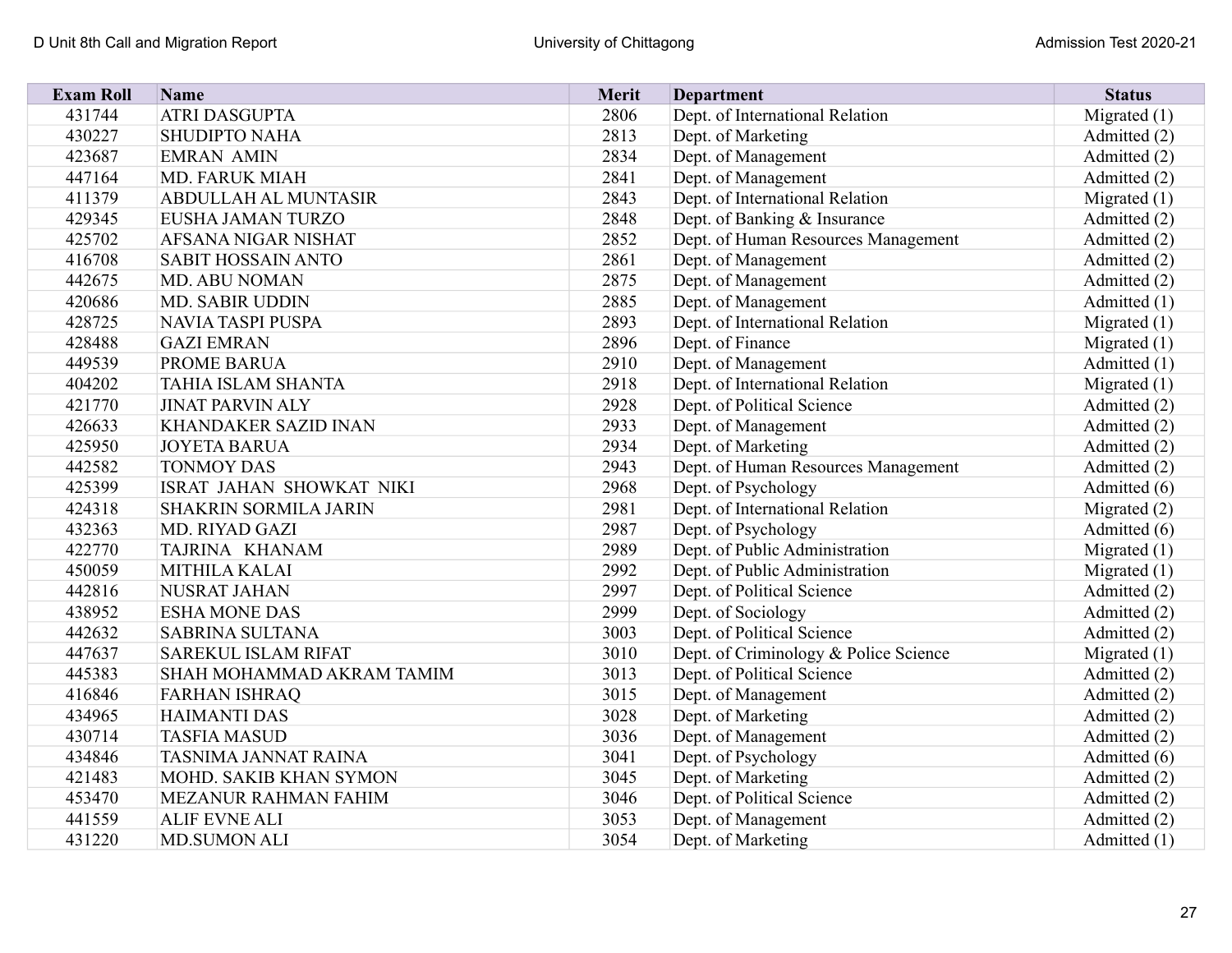| <b>Exam Roll</b> | Name                       | <b>Merit</b> | <b>Department</b>                     | <b>Status</b>  |
|------------------|----------------------------|--------------|---------------------------------------|----------------|
| 440041           | MD. REFAYET ULLAH          | 3066         | Dept. of Psychology                   | Admitted (6)   |
| 445554           | <b>NAZMA AKTER</b>         | 3068         | Dept. of Psychology                   | Admitted (6)   |
| 438118           | <b>SAMIA RAHAMAN</b>       | 3078         | Dept. of Accounting                   | Migrated $(1)$ |
| 446565           | MD. SOHANUR RAHMAN SOHAG   | 3091         | Dept. of Psychology                   | Admitted (7)   |
| 447227           | <b>FAHMIDA RUBAIYAT</b>    | 3105         | Dept. of Marketing                    | Migrated $(1)$ |
| 448008           | <b>MD. SAMIUL BASIR</b>    | 3109         | Dept. of Human Resources Management   | Admitted (2)   |
| 439811           | <b>TAHSIN TAIYEBA</b>      | 3111         | Dept. of Management                   | Admitted (2)   |
| 418455           | PROTTOY KANTI DAS          | 3138         | Dept. of Banking & Insurance          | Admitted (2)   |
| 452554           | <b>MD. REZAUL KARIM</b>    | 3139         | Dept. of Political Science            | Admitted (2)   |
| 437016           | <b>MD AHSAN HABIB</b>      | 3151         | Dept. of Banking & Insurance          | Admitted (1)   |
| 408743           | <b>AISHA ALAM</b>          | 3152         | Dept. of Sociology                    | Admitted (2)   |
| 427267           | MD. SHORIFUL ISLAM         | 3170         | Dept. of Human Resources Management   | Admitted (2)   |
| 401795           | <b>MAHIM HOSSAIN</b>       | 3182         | Dept. of Marketing                    | Admitted (2)   |
| 420542           | <b>SIMANA CHOWDHURY</b>    | 3184         | Dept. of Management                   | Admitted (2)   |
| 402591           | <b>FARAH TANZIM</b>        | 3186         | Dept. of Management                   | Migrated $(1)$ |
| 419138           | MD. AL SAMIN YASIR SORON   | 3188         | Dept. of Psychology                   | Called $(8)$   |
| 404910           | <b>ADRITA PAUL.</b>        | 3190         | Dept. of Sociology                    | Admitted (2)   |
| 408760           | NUSRAT JAHAN ANONNA        | 3195         | Dept. of Management                   | Migrated $(1)$ |
| 444490           | <b>RADIATUNNISA</b>        | 3196         | Dept. of Marketing                    | Admitted (2)   |
| 453003           | <b>MISKATUN JANNAT</b>     | 3217         | Dept. of Human Resources Management   | Admitted (2)   |
| 444390           | MD. SHAKAWAT ULLAH ROHAN   | 3219         | Dept. of Communication & Journalism   | Admitted (2)   |
| 422317           | MD. MONUWAR HOSSEN RONI    | 3232         | Dept. of Criminology & Police Science | Migrated $(1)$ |
| 431047           | ATIKUR RAHMAN              | 3240         | Dept. of Political Science            | Migrated $(1)$ |
| 416560           | <b>AMINUL ISLAM</b>        | 3255         | Dept. of Marketing                    | Admitted (2)   |
| 446231           | <b>SADEKU MUJTOBA MAHI</b> | 3286         | Dept. of Management                   | Migrated $(1)$ |
| 432289           | <b>SAMIRA BIBI</b>         | 3299         | Dept. of Management                   | Migrated $(1)$ |
| 423379           | MIFTAHUL JANNAT            | 3310         | Dept. of Human Resources Management   | Admitted (2)   |
| 435012           | MD. KAMRUL HUDA EMON       | 3317         | Dept. of Management                   | Migrated $(1)$ |
| 441727           | <b>ARIF ISTEAK PAVEL</b>   | 3318         | Dept. of Psychology                   | Called $(8)$   |
| 436328           | MOHAMMAD TAFSIRUL ISLAM    | 3319         | Dept. of Human Resources Management   | Admitted (2)   |
| 437584           | MD. MAHMUDUL HASAN         | 3322         | Dept. of Communication & Journalism   | Migrated $(1)$ |
| 434565           | MD. RAAD HOSSAIN AFRAD     | 3325         | Dept. of Finance                      | Admitted (2)   |
| 446762           | <b>TITU DHAR</b>           | 3345         | Dept. of Psychology                   | Called $(8)$   |
| 451596           | <b>SADDAM HOSSAIN</b>      | 3347         | Dept. of Sociology                    | Admitted (2)   |
| 446933           | <b>BILKIS FATEMA</b>       | 3354         | Dept. of Human Resources Management   | Admitted (2)   |
| 418575           | <b>MD. DELWAR HOSSAIN</b>  | 3381         | Dept. of Human Resources Management   | Admitted (2)   |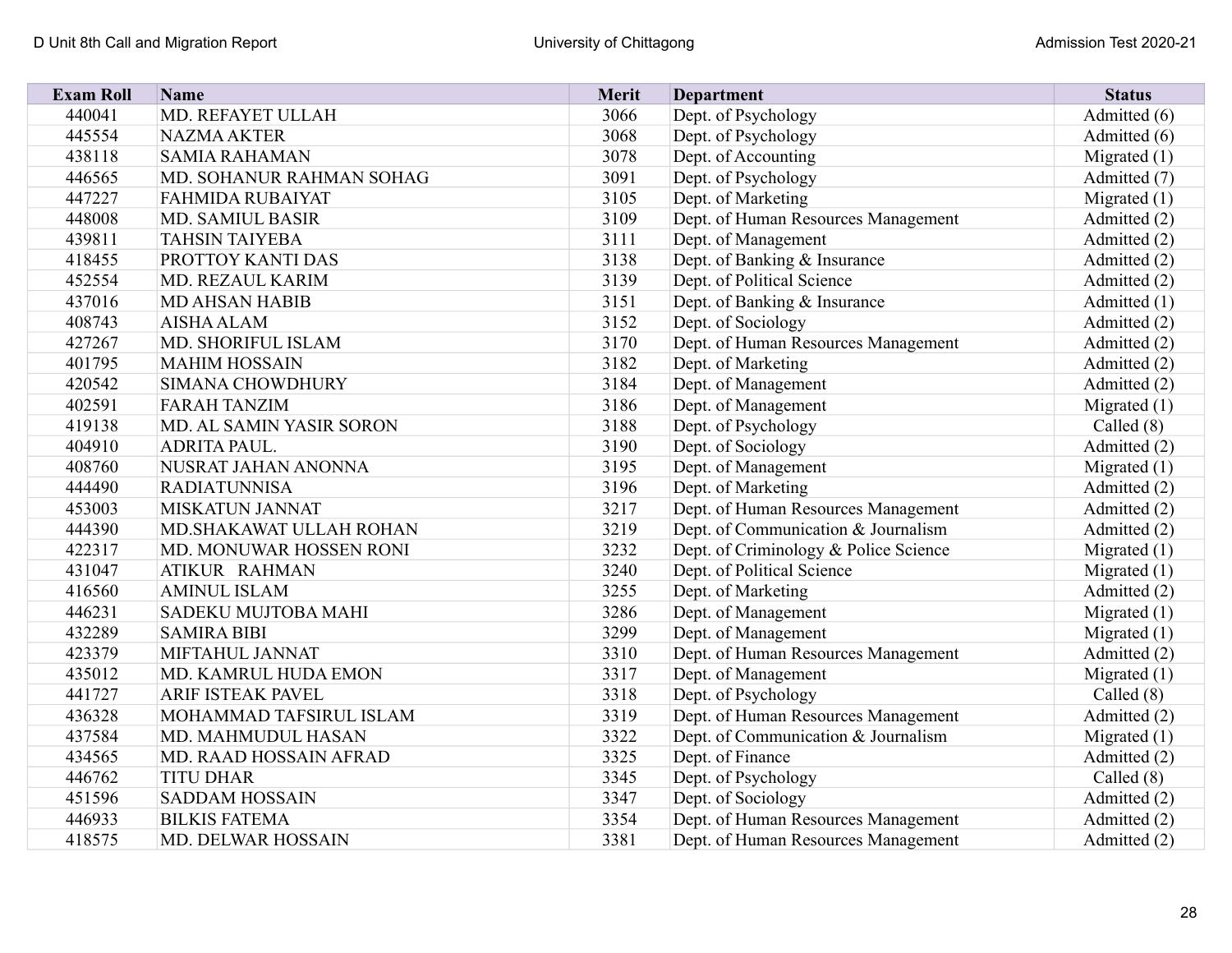| <b>Exam Roll</b> | <b>Name</b>                       | Merit | <b>Department</b>                   | <b>Status</b>  |
|------------------|-----------------------------------|-------|-------------------------------------|----------------|
| 439651           | <b>SUNANDA BARUA TITHI</b>        | 3390  | Dept. of Management                 | Migrated $(1)$ |
| 428821           | <b>SHEIKH SHANJIDA</b>            | 3393  | Dept. of Marketing                  | Migrated $(1)$ |
| 431926           | MD. ROCKY HOSSAIN                 | 3414  | Dept. of Psychology                 | Called $(8)$   |
| 435576           | RIDUANUL ISLAM                    | 3417  | Dept. of Sociology                  | Admitted (2)   |
| 436978           | TAHMINA AKTER MILI                | 3418  | Dept. of Marketing                  | Admitted (2)   |
| 439568           | AFRIN AKTER TAMANNA               | 3424  | Dept. of Sociology                  | Admitted (2)   |
| 439346           | HALIMA AKTER                      | 3435  | Dept. of Anthropology               | Admitted (2)   |
| 429623           | <b>SUKANTA DEV</b>                | 3437  | Dept. of Public Administration      | Migrated $(1)$ |
| 418333           | <b>SUDIPTA BISWAS</b>             | 3460  | Dept. of Human Resources Management | Admitted (2)   |
| 449493           | <b>PUJA DATTA</b>                 | 3476  | Dept. of Marketing                  | Migrated $(1)$ |
| 415209           | MD. REDUYAN RAIYHAN               | 3480  | Dept. of Development Studies        | Migrated $(1)$ |
| 447978           | <b>MIM SARKER</b>                 | 3484  | Dept. of Marketing                  | Migrated $(1)$ |
| 424500           | <b>DILSHAD SULTANA</b>            | 3490  | Dept. of Banking & Insurance        | Admitted (2)   |
| 418402           | <b>NUSRAT JEBIN</b>               | 3491  | Dept. of Human Resources Management | Admitted (2)   |
| 431393           | SHEIKH MD. SHARIAR HOSSAIN SHOAIB | 3507  | Dept. of Management                 | Migrated (1)   |
| 442925           | CHOWDHURY PRATTYA BARUA           | 3509  | Dept. of Human Resources Management | Admitted (2)   |
| 426124           | <b>SHANJIDA MOSTARY</b>           | 3522  | Dept. of Management                 | Migrated $(1)$ |
| 431699           | <b>SHAHRION NAFIZ</b>             | 3559  | Dept. of Human Resources Management | Admitted (2)   |
| 449463           | MOSAMMAD PARUL AKTER              | 3565  | Dept. of Human Resources Management | Migrated $(1)$ |
| 439355           | <b>FATEMA AKTER</b>               | 3591  | Dept. of Public Administration      | Migrated $(1)$ |
| 408924           | <b>MASIATH MUKTHAR MAHI</b>       | 3593  | Dept. of Marketing                  | Migrated (1)   |
| 419398           | <b>MD.SHAZID MAHMUD</b>           | 3594  | Dept. of Marketing                  | Migrated $(1)$ |
| 400375           | <b>SADIA ISLAM MOU</b>            | 3596  | Dept. of Management                 | Migrated $(1)$ |
| 450044           | AFSANA SULTANA.                   | 3635  | Dept. of Management                 | Admitted (3)   |
| 433913           | <b>SHAKIL MIA</b>                 | 3645  | Dept. of Political Science          | Migrated $(1)$ |
| 404057           | MOHAMMAD RIDUANUL HOQUE           | 3647  | Dept. of Political Science          | Migrated $(1)$ |
| 448242           | MOHAMMAD IMTIAJ                   | 3649  | Dept. of Political Science          | Admitted (3)   |
| 451167           | <b>TINNY SAHA</b>                 | 3650  | Dept. of Political Science          | Admitted (3)   |
| 447897           | <b>SAKIBUL ISLAM</b>              | 3654  | Dept. of Management                 | Migrated $(1)$ |
| 427879           | MAHAMUDUL HASAN LIMON             | 3665  | Dept. of Banking & Insurance        | Admitted (2)   |
| 418037           | <b>GOLAM RABBI</b>                | 3683  | Dept. of Marketing                  | Migrated $(1)$ |
| 410807           | <b>MUKTI SEN</b>                  | 3686  | Dept. of Political Science          | Admitted (3)   |
| 412922           | <b>ABDULLAH AL HARUN</b>          | 3695  | Dept. of Management                 | Migrated $(1)$ |
| 448837           | <b>MAHFUZA FARIA JAME</b>         | 3702  | Dept. of Human Resources Management | Admitted (3)   |
| 440017           | NISHAT AKLIMA NASRIN              | 3732  | Dept. of Banking & Insurance        | Admitted (2)   |
| 413385           | <b>JOYA DATTA</b>                 | 3739  | Dept. of Development Studies        | Admitted (3)   |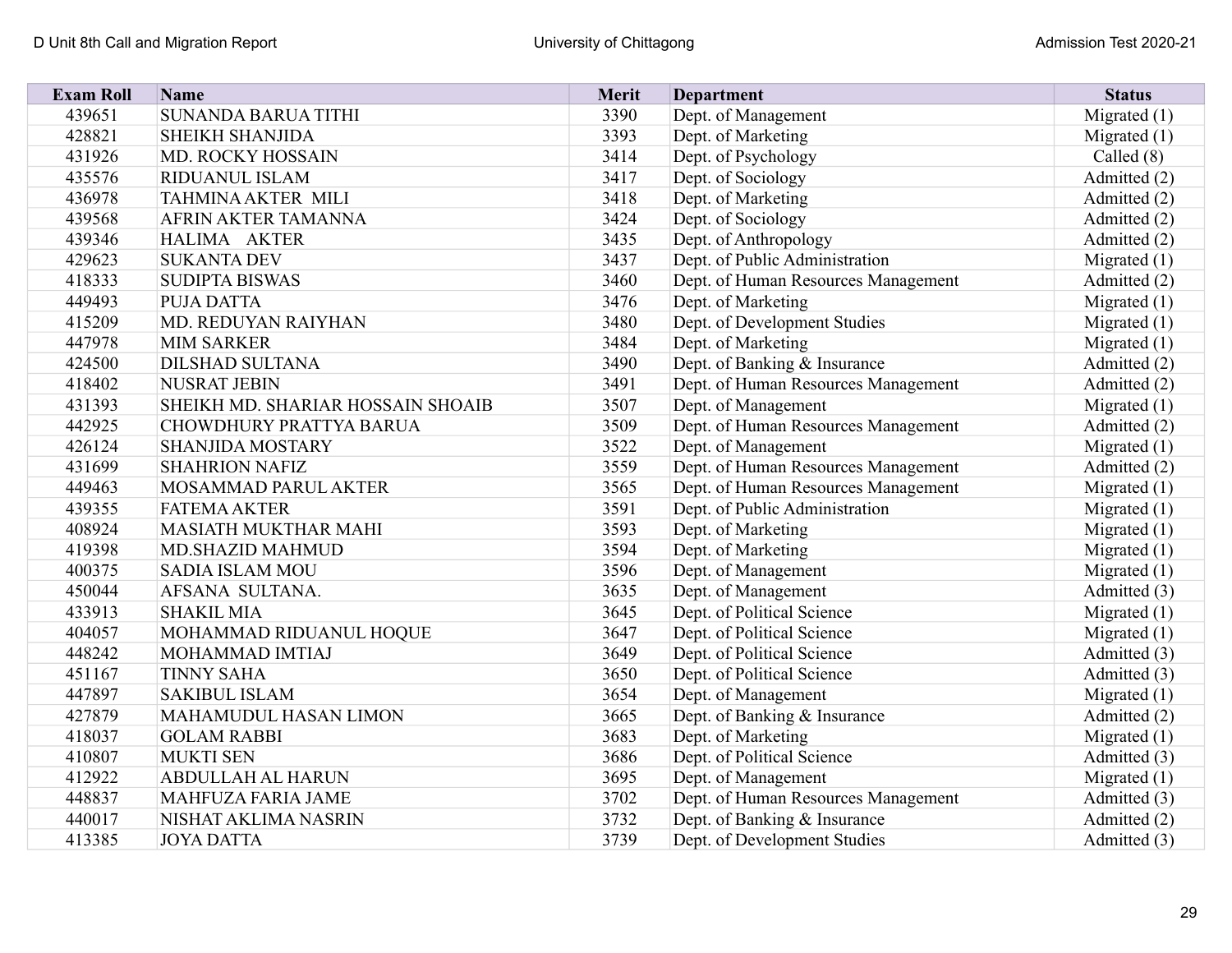| <b>Exam Roll</b> | Name                          | <b>Merit</b> | <b>Department</b>                     | <b>Status</b>  |
|------------------|-------------------------------|--------------|---------------------------------------|----------------|
| 410875           | <b>NOWRIN AKTER</b>           | 3742         | Dept. of Public Administration        | Admitted (3)   |
| 422265           | <b>ISRUT JAHAN SEULY</b>      | 3744         | Dept. of Marketing                    | Migrated (1)   |
| 414184           | <b>ATHAI ROY DWIP</b>         | 3746         | Dept. of Marketing                    | Migrated $(1)$ |
| 452163           | <b>MD. WAHED HASAN</b>        | 3748         | Dept. of Criminology & Police Science | Admitted (3)   |
| 424269           | <b>MD. JUNAYED HOSSAIN</b>    | 3752         | Dept. of Communication & Journalism   | Admitted (3)   |
| 431014           | OBYDOUR RAHMAN AKIB           | 3762         | Dept. of Political Science            | Admitted (3)   |
| 408028           | <b>MD. SHAKIL BHUYAN</b>      | 3767         | Dept. of Marketing                    | Migrated $(1)$ |
| 439764           | <b>HOSSAIN MUBARAK</b>        | 3771         | Dept. of Finance                      | Admitted (3)   |
| 419021           | MD. MAHBUBUL HASAN            | 3773         | Dept. of Banking & Insurance          | Admitted (3)   |
| 450139           | <b>MD. SOHEL RANA</b>         | 3782         | Dept. of Banking & Insurance          | Admitted (3)   |
| 439167           | MD. ASHIKUR RAHMAN            | 3788         | Dept. of Communication & Journalism   | Admitted (3)   |
| 425356           | <b>TANJIR RAHMAN</b>          | 3830         | Dept. of Human Resources Management   | Admitted (3)   |
| 414029           | MD. MAMUNUR RASHID SHUVO      | 3832         | Dept. of Human Resources Management   | Admitted (3)   |
| 419001           | <b>JOYNAB AKTER</b>           | 3852         | Dept. of Human Resources Management   | Admitted (3)   |
| 412071           | <b>SHANJU AKTHER</b>          | 3871         | Dept. of Political Science            | Migrated $(1)$ |
| 420512           | <b>RUMAISAH SIDDIQUA</b>      | 3881         | Dept. of Human Resources Management   | Admitted (3)   |
| 423332           | MOHAMMAD ALI NEWAZ SAKIB      | 3896         | Dept. of Public Administration        | Admitted (3)   |
| 421203           | <b>TANJIM HOSSAIN SHIHAB</b>  | 3916         | Dept. of Banking & Insurance          | Admitted (3)   |
| 432518           | <b>DURJOY ACHERJEE</b>        | 3933         | Dept. of Management                   | Migrated $(2)$ |
| 422806           | <b>ABIDUL HOQUE</b>           | 3940         | Dept. of Sociology                    | Admitted (3)   |
| 447183           | <b>ISRAT JAHAN ANY</b>        | 3957         | Dept. of Development Studies          | Admitted (3)   |
| 449075           | <b>ASHRAFUL ISLAM ASHEK</b>   | 3967         | Dept. of Public Administration        | Admitted (3)   |
| 430134           | MUNTAHA TASRIN PRITI          | 3978         | Dept. of Communication & Journalism   | Admitted (3)   |
| 448080           | <b>KANIZ FATEMA KOLY</b>      | 3981         | Dept. of Political Science            | Migrated $(1)$ |
| 430565           | <b>MD. SHISIR AHMED</b>       | 3984         | Dept. of Sociology                    | Admitted (3)   |
| 431674           | <b>MD. ROBIN HOSSEN</b>       | 3991         | Dept. of Public Administration        | Admitted (3)   |
| 441259           | NOWSHIN ARAFA BHABNA          | 4002         | Dept. of Banking & Insurance          | Admitted (3)   |
| 419571           | MD. TAMIM AHMED KHAN          | 4003         | Dept. of Marketing                    | Migrated $(1)$ |
| 400172           | MD. NURUL AFSAR FAHAD         | 4007         | Dept. of Marketing                    | Migrated $(1)$ |
| 430786           | MD. SHAFIQUL ISLAM            | 4010         | Dept. of Banking & Insurance          | Admitted (3)   |
| 425863           | <b>DEEPTO PAUL</b>            | 4014         | Dept. of Banking & Insurance          | Admitted (3)   |
| 409697           | <b>MOMOTA RAKSHIT</b>         | 4026         | Dept. of Management                   | Admitted (4)   |
| 406429           | NUSRAT JAHAN MUNNI            | 4032         | Dept. of Sociology                    | Admitted (3)   |
| 452872           | <b>MAHIA PARVIN CHOWDHURY</b> | 4037         | Dept. of Sociology                    | Admitted (3)   |
| 444750           | <b>MD. ATIK HOSSAIN</b>       | 4048         | Dept. of Banking & Insurance          | Admitted (4)   |
| 444965           | <b>FIRIZA IRIN FIZA</b>       | 4060         | Dept. of Management                   | Migrated $(1)$ |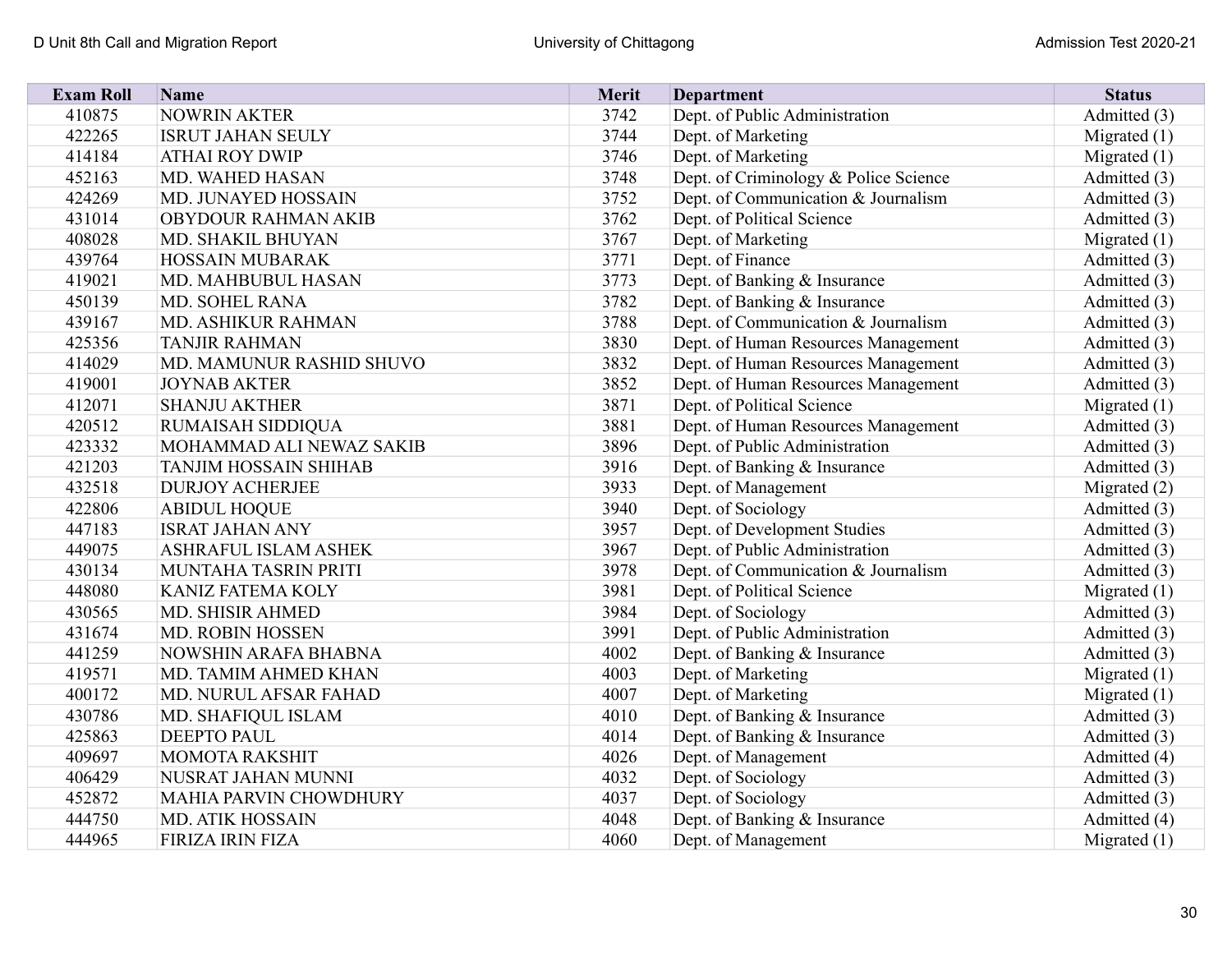| <b>Exam Roll</b> | Name                          | <b>Merit</b> | <b>Department</b>                   | <b>Status</b>  |
|------------------|-------------------------------|--------------|-------------------------------------|----------------|
| 441172           | <b>ANIKA SULTANA</b>          | 4078         | Dept. of Marketing                  | Migrated $(1)$ |
| 454072           | <b>MOHAMMAD HASAN</b>         | 4096         | Dept. of Communication & Journalism | Admitted (3)   |
| 417821           | MD. AL-AMIN                   | 4117         | Dept. of Public Administration      | Admitted (3)   |
| 447703           | <b>JANNATUL NAYEEM</b>        | 4134         | Dept. of Marketing                  | Migrated $(1)$ |
| 410284           | <b>KAUSHIK RAY</b>            | 4138         | Dept. of Banking & Insurance        | Admitted (4)   |
| 442034           | MEHERUN NESA ETY              | 4151         | Dept. of Communication & Journalism | Migrated $(1)$ |
| 440339           | SHAHIBUL ALAM CHOWDHURY       | 4160         | Dept. of Public Administration      | Migrated (1)   |
| 401660           | <b>SADIA HOSSAIN</b>          | 4169         | Dept. of Human Resources Management | Admitted (4)   |
| 420764           | <b>TAJIN FATEMA</b>           | 4178         | Dept. of Public Administration      | Migrated $(1)$ |
| 448088           | <b>CHOWDHURY OVI REZA</b>     | 4182         | Dept. of Human Resources Management | Migrated $(1)$ |
| 445568           | <b>SADIA AKTHER</b>           | 4188         | Dept. of Development Studies        | Migrated (1)   |
| 447162           | <b>TANJIA NOOR ISTI</b>       | 4196         | Dept. of Anthropology               | Migrated $(1)$ |
| 433762           | <b>FAIRUZ FARHANA</b>         | 4228         | Dept. of Sociology                  | Migrated $(1)$ |
| 413775           | PRINCILA BARUA                | 4244         | Dept. of Marketing                  | Migrated $(1)$ |
| 403619           | <b>AFROJA AKTHER URMI</b>     | 4246         | Dept. of Public Administration      | Migrated $(1)$ |
| 406164           | <b>KAZI OISY SENOARA OISY</b> | 4279         | Dept. of Public Administration      | Migrated $(2)$ |
| 422611           | AYESHA BINTA MAMUN JIM        | 4294         | Dept. of Public Administration      | Migrated $(1)$ |
| 413877           | <b>SOMIT NATH TURJA</b>       | 4305         | Dept. of Human Resources Management | Admitted (2)   |
| 410238           | MD. ABDUL BELAL               | 4315         | Dept. of Public Administration      | Migrated $(1)$ |
| 426510           | <b>KHAIRUN NASA MISBA</b>     | 4329         | Dept. of Marketing                  | Migrated $(1)$ |
| 435609           | <b>ARMINA KHAN BOBY</b>       | 4390         | Dept. of Sociology                  | Admitted (2)   |
| 430245           | <b>ANISHA MAHAZABI</b>        | 4399         | Dept. of Anthropology               | Admitted (2)   |
| 422908           | <b>FATHEMA SULTANA</b>        | 4417         | Dept. of Public Administration      | Migrated (1)   |
| 421474           | <b>MEHEDI HASAN RIAZ</b>      | 4434         | Dept. of Management                 | Migrated $(1)$ |
| 433835           | <b>ASHFIQUR RAHAMAN</b>       | 4441         | Dept. of Banking & Insurance        | Migrated $(1)$ |
| 414472           | <b>NAZMA SIDDIKA</b>          | 4480         | Dept. of Banking & Insurance        | Migrated $(1)$ |
| 442295           | JANNATUL FERDOUS HUMAIRA      | 4483         | Dept. of Communication & Journalism | Migrated $(1)$ |
| 441208           | MD. ABUL KYSER SHARON         | 4494         | Dept. of Communication & Journalism | Admitted (3)   |
| 430033           | AL-FESANI AHASAN ALIF         | 4495         | Dept. of Anthropology               | Admitted (1)   |
| 425890           | <b>ARPITA NATH</b>            | 4543         | Dept. of Sociology                  | Migrated $(1)$ |
| 403092           | FARSHA SANJANA CHOWDHURY      | 4549         | Dept. of Management                 | Migrated $(1)$ |
| 411915           | <b>SABUKTAGIN MAHMUD</b>      | 4553         | Dept. of Sociology                  | Admitted (1)   |
| 434218           | <b>KASHPIATUL PASHA</b>       | 4629         | Dept. of Public Administration      | Admitted (5)   |
| 432431           | <b>SAYED ALI HASAN</b>        | 4636         | Dept. of Human Resources Management | Admitted $(1)$ |
| 438991           | <b>ARAFIN SHARIATH TASFI</b>  | 4641         | Dept. of Human Resources Management | Admitted (1)   |
| 414780           | <b>SANJIDA TANJIM EPA</b>     | 4662         | Dept. of Human Resources Management | Admitted (3)   |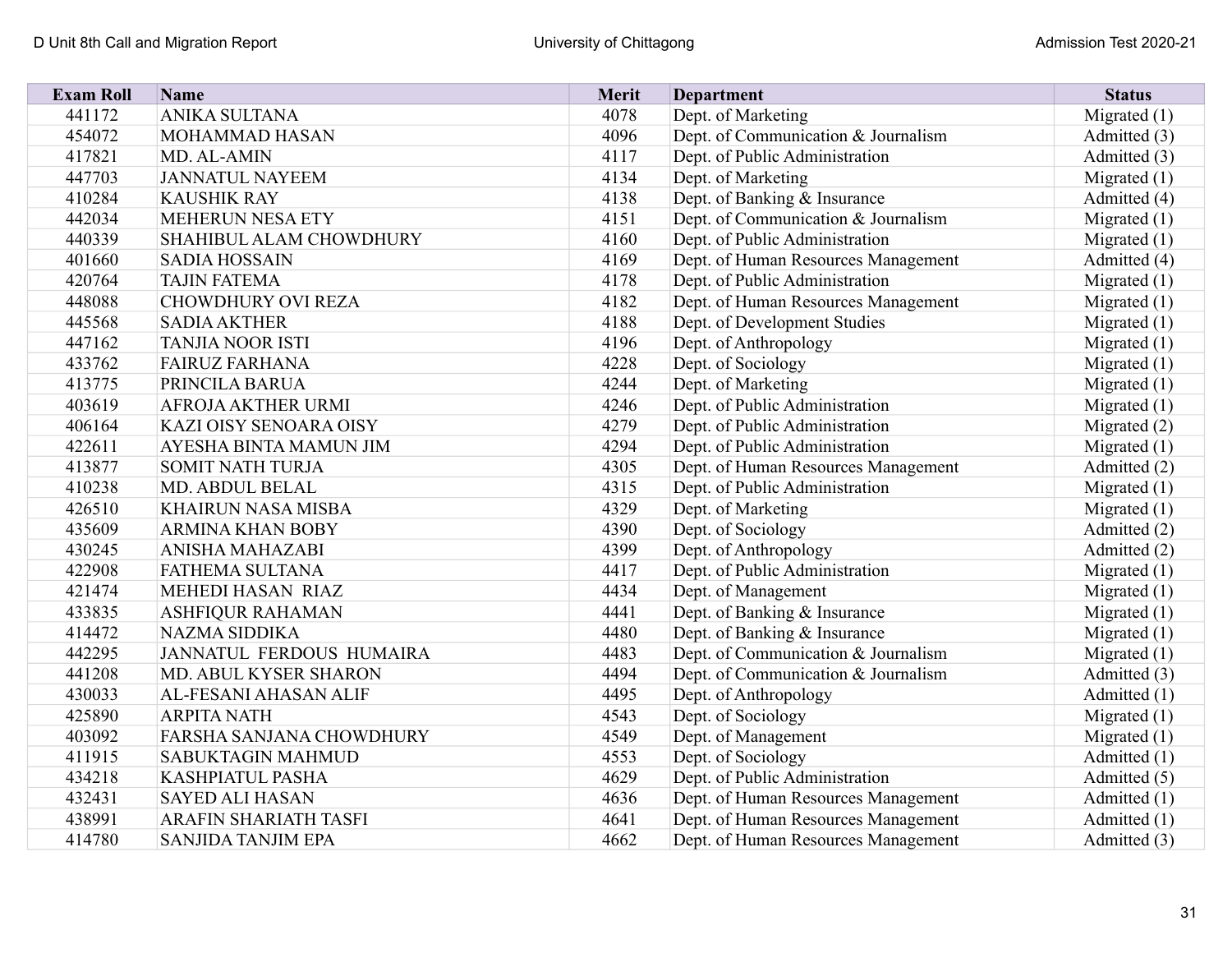| <b>Exam Roll</b> | Name                          | <b>Merit</b> | <b>Department</b>                   | <b>Status</b>  |
|------------------|-------------------------------|--------------|-------------------------------------|----------------|
| 433986           | <b>ANINDA DAS</b>             | 4665         | Dept. of Human Resources Management | Admitted (5)   |
| 428773           | <b>JANNATUN NAIMA MONI</b>    | 4667         | Dept. of Anthropology               | Admitted (1)   |
| 400964           | <b>JOY DEVNATH</b>            | 4669         | Dept. of Human Resources Management | Migrated $(1)$ |
| 412457           | <b>FARIA TASNIM MYSHA</b>     | 4670         | Dept. of Human Resources Management | Admitted (5)   |
| 406170           | <b>FAHIM SHAHRIAR</b>         | 4674         | Dept. of Human Resources Management | Admitted (5)   |
| 402391           | RAJIA SULTANA CH0WDHURY       | 4692         | Dept. of Banking & Insurance        | Migrated $(1)$ |
| 429922           | <b>ABDUL RAHIM AHAD</b>       | 4693         | Dept. of Banking & Insurance        | Admitted (3)   |
| 433380           | <b>SHAD HAMID</b>             | 4721         | Dept. of Banking & Insurance        | Admitted (5)   |
| 427904           | <b>ABDUL HALIM</b>            | 4729         | Dept. of Public Administration      | Migrated (2)   |
| 428733           | <b>KANIJ FATEMA TASIN</b>     | 4749         | Dept. of Banking & Insurance        | Admitted (5)   |
| 438022           | <b>TASMIN SULTANA</b>         | 4757         | Dept. of Sociology                  | Migrated $(1)$ |
| 422379           | <b>AHJABIN ISLAM AJRIN</b>    | 4761         | Dept. of Communication & Journalism | Migrated $(1)$ |
| 410340           | DEBAPRIYO ROY SUPTA           | 4783         | Dept. of Banking & Insurance        | Admitted (3)   |
| 442547           | <b>SUMAIYA CHOWDHURY</b>      | 4791         | Dept. of Human Resources Management | Migrated $(2)$ |
| 423205           | <b>DEBLINA BARUA</b>          | 4794         | Dept. of Banking & Insurance        | Admitted (5)   |
| 419053           | <b>REZAUL KARIM</b>           | 4813         | Dept. of Banking & Insurance        | Admitted (5)   |
| 440646           | <b>SHOWMIK DHAR</b>           | 4815         | Dept. of Banking & Insurance        | Admitted (5)   |
| 427230           | <b>JANNATUL MAWA SHORMILY</b> | 4816         | Dept. of Sociology                  | Migrated $(1)$ |
| 451826           | MOHAMMAD ILHAM ABIR           | 4854         | Dept. of Anthropology               | Migrated $(1)$ |
| 406333           | <b>JULFIKER SAFAYET</b>       | 4865         | Dept. of Banking & Insurance        | Admitted (6)   |
| 430399           | MUHAMMAD MARUF                | 4885         | Dept. of Sociology                  | Migrated $(1)$ |
| 402300           | <b>ASHRAFUL ISLAM</b>         | 4890         | Dept. of Anthropology               | Admitted (4)   |
| 409684           | <b>SADIA AFROSE JAHAN</b>     | 4894         | Dept. of Anthropology               | Admitted (5)   |
| 437834           | PAYEL BHATTACHARJEE           | 4895         | Dept. of Sociology                  | Migrated $(1)$ |
| 409537           | <b>UMME SALMA RIFA</b>        | 4904         | Dept. of Human Resources Management | Admitted (4)   |
| 407511           | <b>SUMAYA SULTANA</b>         | 4915         | Dept. of Sociology                  | Admitted (4)   |
| 435027           | <b>NOOR MOSTAFA NISHAN</b>    | 4922         | Dept. of Human Resources Management | Admitted (6)   |
| 414981           | MEHERUN NESA MIM              | 4925         | Dept. of Banking & Insurance        | Admitted (6)   |
| 451104           | MUSAMMOT RESHMA AKTER         | 4944         | Dept. of Anthropology               | Admitted (5)   |
| 449643           | MD. RAKIBUL BASHAR            | 4960         | Dept. of Anthropology               | Admitted (6)   |
| 403276           | <b>JANNATUL MAWA</b>          | 4965         | Dept. of Anthropology               | Migrated $(2)$ |
| 402160           | <b>MD. ABDULLAH SABBIR</b>    | 4986         | Dept. of Anthropology               | Admitted (6)   |
| 453570           | <b>MD. TASNIMUL HASAN</b>     | 4987         | Dept. of Anthropology               | Admitted (6)   |
| 424208           | <b>NAZMUL HASAN</b>           | 5013         | Dept. of Banking & Insurance        | Called $(8)$   |
| 417854           | <b>MAHMUDA IBNAT ALO</b>      | 5019         | Dept. of Anthropology               | Admitted (7)   |
| 412486           | <b>MD. AHNAF TAHMID</b>       | 5037         | Dept. of Human Resources Management | Called $(8)$   |